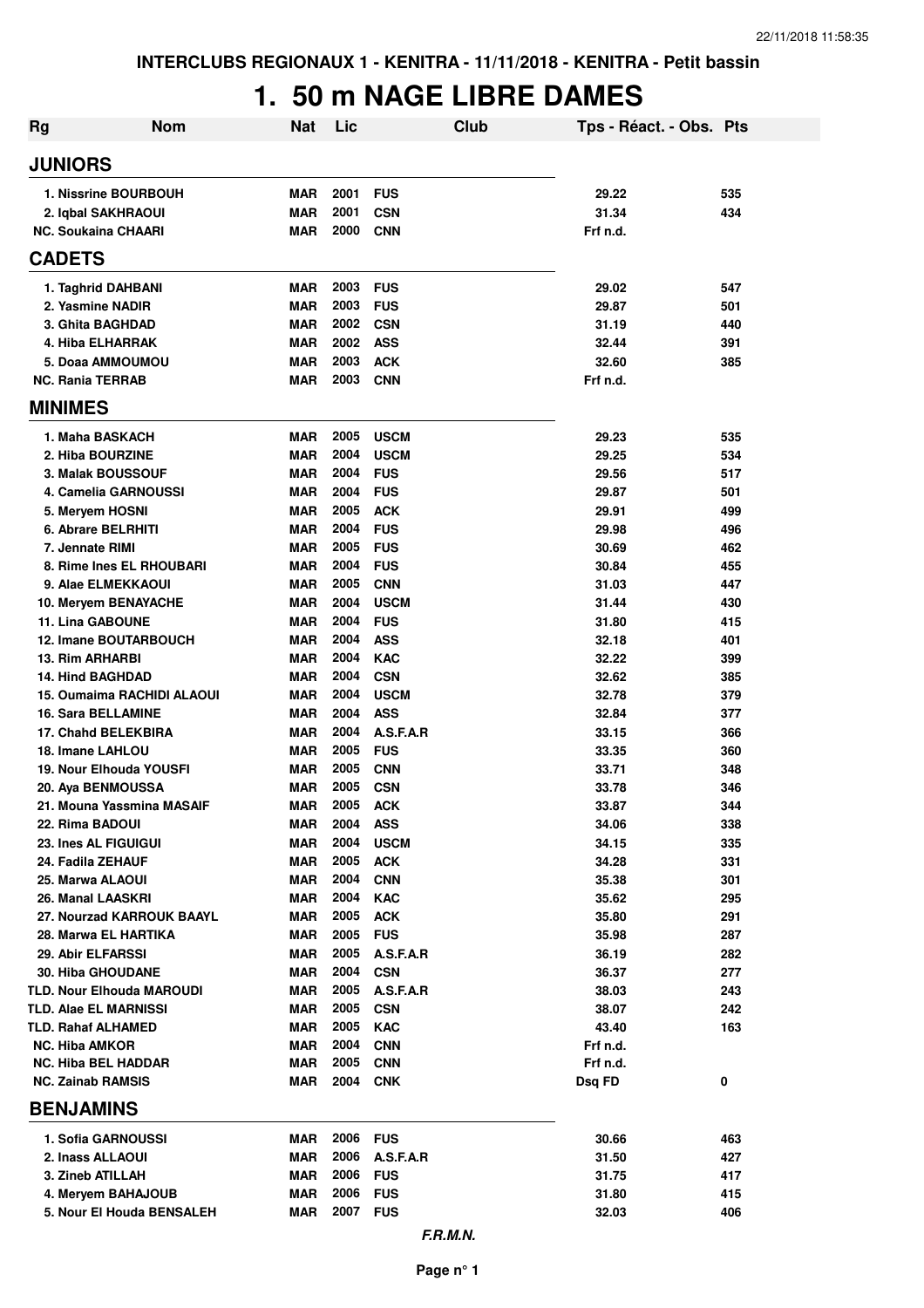### **1. 50 m NAGE LIBRE DAMES**

| Rg | <b>Nom</b>                      | <b>Nat</b> | Lic  | Club             | Tps - Réact. - Obs. Pts |     |
|----|---------------------------------|------------|------|------------------|-------------------------|-----|
|    | <b>BENJAMINS</b>                |            |      |                  |                         |     |
|    | 6. Malak MEQDAR                 | <b>MAR</b> | 2007 | <b>FUS</b>       | 32.60                   | 385 |
|    | 7. Nada RAGTAOUI                | <b>MAR</b> | 2007 | <b>FUS</b>       | 33.11                   | 368 |
|    | 8. Nada IDRISSI FAKHREDDINE     | <b>MAR</b> | 2006 | <b>FUS</b>       | 33.57                   | 353 |
|    | 9. Salma RHOUL                  | <b>MAR</b> | 2006 | <b>FUS</b>       | 33.75                   | 347 |
|    | 10. Malak TIBARI                | <b>MAR</b> | 2006 | A.S.F.A.R        | 33.87                   | 344 |
|    | 11. Youssra ELMAZOUNI           | <b>MAR</b> | 2006 | <b>CSN</b>       | 33.93                   | 342 |
|    | <b>12. Rawane SADIQUI</b>       | <b>MAR</b> | 2007 | <b>USCM</b>      | 34.13                   | 336 |
|    | 13. Lina YAQOUBI                | <b>MAR</b> | 2006 | <b>CSN</b>       | 34.16                   | 335 |
|    | 14. Hiba LAHLIMI                | <b>MAR</b> | 2007 | <b>ACK</b>       | 34.28                   | 331 |
|    | <b>15. Ghita EL MOUATARIF</b>   | <b>MAR</b> | 2007 | <b>FUS</b>       | 34.35                   | 329 |
|    | 16. Lyna TIKKI                  | <b>MAR</b> | 2006 | <b>ASS</b>       | 34.78                   | 317 |
|    | 17. Abla BELMATI                | <b>MAR</b> | 2006 | <b>FUS</b>       | 35.06                   | 310 |
|    | <b>18. Kaoutar HOSNI</b>        | <b>MAR</b> | 2006 | <b>ACK</b>       | 35.62                   | 295 |
|    | 18. Jannat BAYADOU              | <b>MAR</b> | 2007 | <b>KAC</b>       | 35.62                   | 295 |
|    | 20. Hibat Allah SEMLALI         | <b>MAR</b> | 2007 | <b>KAC</b>       | 36.78                   | 268 |
|    | 21. Ghita EL IDRISSI EL AMGHARI | <b>MAR</b> | 2006 | <b>USCM</b>      | 37.38                   | 255 |
|    | <b>22. Rim BOUCHIKHI</b>        | <b>MAR</b> | 2007 | A.S.F.A.R        | 37.41                   | 255 |
|    | 23. Lina DOUDOUH                | <b>MAR</b> | 2007 | <b>A.ALAWAIL</b> | 37.44                   | 254 |
|    | 24. Nour El Houda MOUKHLESSE    | <b>MAR</b> | 2007 | <b>KAC</b>       | 37.50                   | 253 |
|    | 25. Lina KHOUIA                 | <b>MAR</b> | 2006 | <b>CNN</b>       | 37.55                   | 252 |
|    | 26. Nada ZAGRITI                | <b>MAR</b> | 2007 | <b>ASS</b>       | 38.15                   | 240 |
|    | 27. Majdouline NIHOU            | <b>MAR</b> | 2007 | <b>CNN</b>       | 38.33                   | 237 |
|    | 28. Rachida KIDAYE              | <b>MAR</b> | 2007 | <b>CNN</b>       | 38.75                   | 229 |
|    | 29. Elkhanssaa DLIMA            | <b>MAR</b> | 2006 | <b>ACK</b>       | 39.03                   | 224 |
|    | 30. Heba BEN MOUSSA             | <b>MAR</b> | 2007 | <b>CSN</b>       | 39.50                   | 216 |
|    | 31. Yasmine EL HAJJI            | <b>MAR</b> | 2007 | <b>CNN</b>       | 39.72                   | 213 |
|    | 32. Fairouz BENAJJI             | <b>MAR</b> | 2007 | <b>IRT</b>       | 39.91                   | 210 |
|    | 33. Sundus ALHAMAD              | <b>MAR</b> | 2007 | <b>KAC</b>       | 40.06                   | 207 |
|    | 34. Lina ZDI                    | <b>MAR</b> | 2006 | <b>CNN</b>       | 40.40                   | 202 |
|    | 35. Hajar KAIMECH               | <b>MAR</b> | 2006 | A.S.F.A.R        | 40.43                   | 202 |
|    | 36. Rayehana ELKACIMI           | <b>MAR</b> | 2007 | <b>CNN</b>       | 40.53                   | 200 |
|    | 37. Raihan MOUNA                | <b>MAR</b> | 2007 | <b>A.ALAWAIL</b> | 40.59                   | 199 |
|    | 37. Zineb KHARMICH              | <b>MAR</b> | 2007 | <b>CNN</b>       | 40.59                   | 199 |
|    | 39. Yasmine BAKKAR              | <b>MAR</b> | 2006 | <b>KAC</b>       | 40.73                   | 197 |
|    | 40. Soraya EDDAOUE              | <b>MAR</b> | 2006 | <b>CNN</b>       | 41.01                   | 193 |
|    | 40. Yassmina IZOUGAGHEN         | <b>MAR</b> | 2007 | <b>CNN</b>       | 41.01                   | 193 |
|    | 42. Alae BAGHOZ                 | <b>MAR</b> | 2007 | <b>A.ALAWAIL</b> | 41.50                   | 187 |
|    | 43. Rhita MYESSER               | <b>MAR</b> | 2007 | <b>USCM</b>      | 42.25                   | 177 |
|    | 44. Hala ELMIR                  | <b>MAR</b> | 2007 | <b>ASS</b>       | 42.41                   | 175 |
|    | 45. Israe EDDAOUE               | <b>MAR</b> | 2006 | <b>CNN</b>       | 42.63                   | 172 |
|    | 46. Dina Walae ALILOU           | <b>MAR</b> | 2006 | <b>CNN</b>       | 42.75                   | 171 |
|    | 47. Hanane DIOURI               | <b>MAR</b> | 2007 | <b>ASS</b>       | 43.09                   | 167 |
|    | <b>48. Noha ELYAHYAOUI</b>      | <b>MAR</b> | 2007 | <b>KAC</b>       | 45.35                   | 143 |
|    | 49. Malak JIRAOUI               | <b>MAR</b> | 2007 | <b>A.ALAWAIL</b> | 45.47                   | 142 |
|    | 50. Marwa JABAR                 | <b>MAR</b> | 2007 | <b>CNN</b>       | 46.47                   | 133 |
|    | 51. Mounia KADROUCH             | <b>MAR</b> | 2006 | <b>IRT</b>       | 48.79                   | 115 |
|    | 52. Fatima Zahra KAISSI         | <b>MAR</b> | 2007 | <b>CNK</b>       | 52.13                   | 94  |
|    | 53. Rim AQUIL                   | <b>MAR</b> | 2007 | <b>ASS</b>       | 56.72                   | 73  |
|    | <b>NC. Manar AICH</b>           | <b>MAR</b> | 2007 | <b>A.ALAWAIL</b> | Frf n.d.                |     |
|    | <b>NC. Hiba NEJJAR</b>          | <b>MAR</b> | 2007 | <b>CNN</b>       | Frf n.d.                |     |
|    | <b>NC. Rim ELAMRAOUI</b>        | <b>MAR</b> | 2006 | <b>FUS</b>       | Frf n.d.                |     |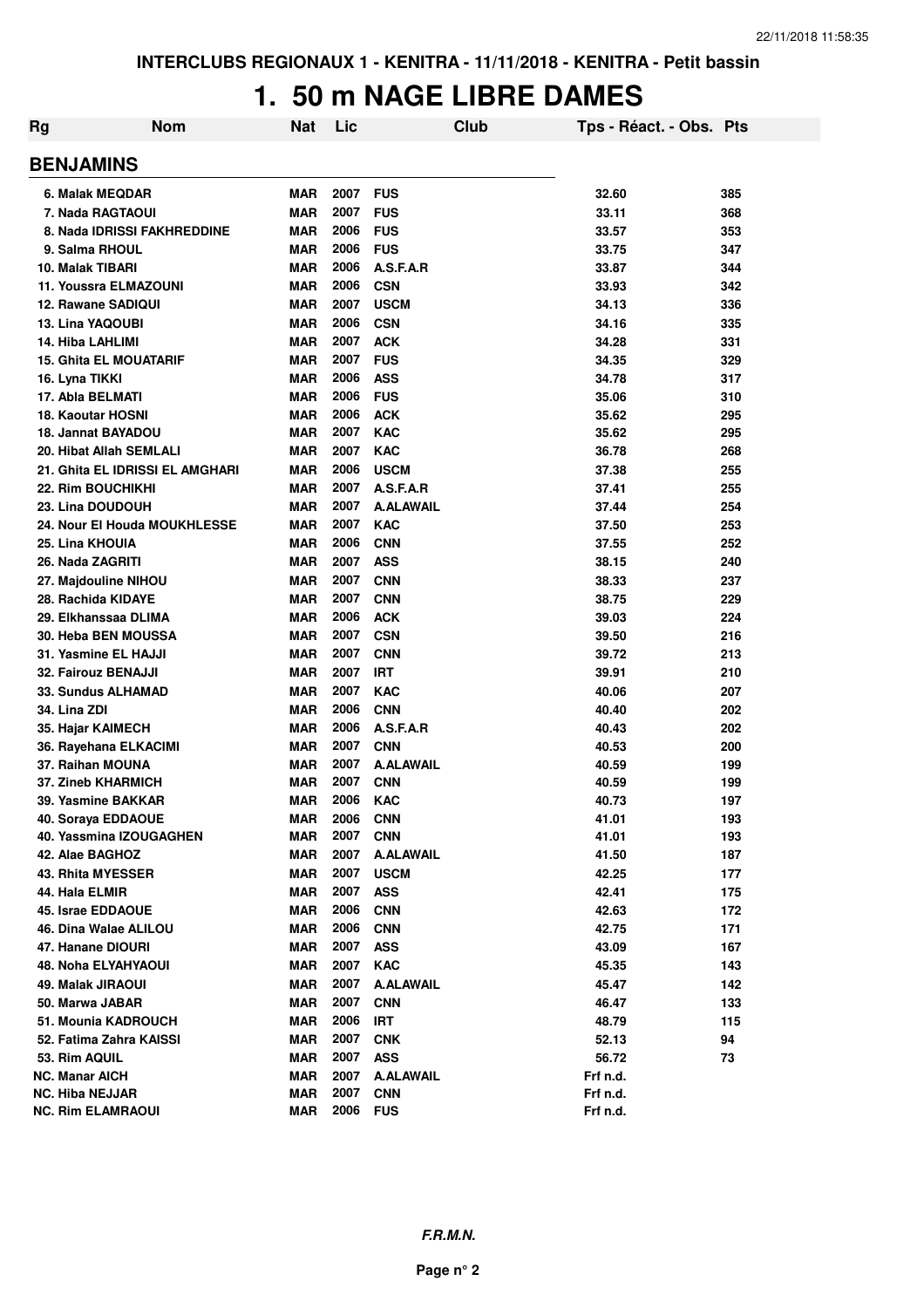### **2. 50 m NAGE LIBRE MESSIEURS**

| <b>Rg</b>                                               | <b>Nom</b> | <b>Nat</b> | Lic          |             | Club | Tps - Réact. - Obs. Pts |     |
|---------------------------------------------------------|------------|------------|--------------|-------------|------|-------------------------|-----|
| <b>SENIORS</b>                                          |            |            |              |             |      |                         |     |
| 1. Hamza DAHBI SKALI                                    |            | MAR        | 1998         | <b>CSN</b>  |      | 24.69                   | 607 |
| 2. Hassan ZEDDOUK                                       |            | <b>MAR</b> | 1997         | <b>FUS</b>  |      | 25.56                   | 547 |
| <b>3. Ali EL MANDOUR</b>                                |            | <b>MAR</b> | 1997         | <b>FUS</b>  |      | 26.47                   | 493 |
| 4. Othmane EL MOUSSAMI                                  |            | <b>MAR</b> | 1999         | <b>USCM</b> |      | 26.56                   | 488 |
| 5. Lahbib BELKAZ                                        |            | <b>MAR</b> | 1996         | <b>CSN</b>  |      | 27.13                   | 458 |
| 6. Larbi MEJDOUBI                                       |            | <b>MAR</b> | 1998         | A.S.F.A.R   |      | 28.40                   | 399 |
| 7. Alae Eddine GZALI                                    |            | <b>MAR</b> | 1997         | <b>KAC</b>  |      | 28.75                   | 384 |
| <b>NC. Soufiane CHAARI</b>                              |            | <b>MAR</b> | 1999         | <b>CNN</b>  |      | Frf n.d.                |     |
| <b>JUNIORS</b>                                          |            |            |              |             |      |                         |     |
| 1. Ali MSOUGAR                                          |            | <b>MAR</b> | 2001         | <b>FUS</b>  |      | 24.03                   | 659 |
| 2. Med Yassine BOUKHARI                                 |            | <b>MAR</b> | 2001         | <b>FUS</b>  |      | 24.69                   | 607 |
| 2. Ali HEMRI                                            |            | <b>MAR</b> | 2001         | <b>FUS</b>  |      | 24.69                   | 607 |
| 4. Achraf OUACHIKH                                      |            | <b>MAR</b> | 2001         | <b>FUS</b>  |      | 25.00                   | 585 |
| 5. Med Saad EL HADI                                     |            | <b>MAR</b> | 2000         | <b>USCM</b> |      | 26.40                   | 497 |
| 6. Yassine CHAGH                                        |            | <b>MAR</b> | 2001         | <b>ACK</b>  |      | 26.56                   | 488 |
| 6. Mehdi ZOUGAGHI                                       |            | <b>MAR</b> | 2001         | <b>USCM</b> |      | 26.56                   | 488 |
| 8. Mehdi BOUFEDENE                                      |            | <b>MAR</b> | 2000         | <b>ASS</b>  |      | 27.82                   | 424 |
| 9. Taha MIFTAH                                          |            | <b>MAR</b> | 2001         | <b>CNN</b>  |      | 28.44                   | 397 |
| 10. Omar AZIKOU                                         |            | <b>MAR</b> | 2000         | <b>KAC</b>  |      | 28.62                   | 390 |
| 11. Adam BAQQASS                                        |            | <b>MAR</b> | 2001         | <b>CNN</b>  |      | 29.91                   | 341 |
| <b>TLD. Deyae Eddine QASSIRI</b>                        |            | <b>MAR</b> | 2001         | <b>CSN</b>  |      | 31.56                   | 290 |
| <b>NC. Adnane ELLAIA</b>                                |            | <b>MAR</b> | 2000         | <b>USCM</b> |      | Frf n.d.                |     |
| <b>NC. Ziad LAHLOU</b>                                  |            | <b>MAR</b> | 2001         | <b>USCM</b> |      | Frf n.d.                |     |
| <b>CADETS</b>                                           |            |            |              |             |      |                         |     |
| 1. Mohamed Taha MALKI                                   |            | <b>MAR</b> | 2003         | <b>FUS</b>  |      | 25.93                   | 524 |
| 2. Anir SADIQUI                                         |            | MAR        | 2003         | <b>USCM</b> |      | 26.40                   | 497 |
| 3. Wail DAIBOUN                                         |            | MAR        | 2002         | <b>ACK</b>  |      | 26.55                   | 488 |
| 4. Omar LEBIED                                          |            | <b>MAR</b> | 2002         | <b>CSN</b>  |      | 27.28                   | 450 |
| 5. Dorian TRUQUEZ                                       |            | <b>MAR</b> | 2002         | <b>USCM</b> |      | 27.34                   | 447 |
| 6. Abdenasser LAKRANE                                   |            | <b>MAR</b> | 2002         | <b>ACK</b>  |      | 27.36                   | 446 |
| 7. Rayane BOUHAFS                                       |            | MAR        | 2003         | <b>FUS</b>  |      | 27.47                   | 441 |
| 8. Wail BEZOTE                                          |            | MAR        | 2002         | <b>KAC</b>  |      | 27.55                   | 437 |
| 9. Yahya ELBRIDI                                        |            | MAR        | 2003         | <b>USCM</b> |      | 28.34                   | 401 |
| 10. Mehdi SENIHJI                                       |            | MAR        | 2003         | <b>CNN</b>  |      | 29.47                   | 357 |
| <b>11. El Khalil EL MAZOUNI</b>                         |            | MAR        | 2003         | <b>CSN</b>  |      | 29.56                   | 354 |
| 11. Soufiane TAYEBI                                     |            | <b>MAR</b> | 2003         | <b>FUS</b>  |      | 29.56                   | 354 |
| <b>13. Mehdi SAISSI HASSANI</b>                         |            | <b>MAR</b> | 2002         | <b>ACK</b>  |      | 29.65                   | 350 |
| 14. Anass ILGUIM                                        |            | <b>MAR</b> | 2003         | <b>CNN</b>  |      | 29.69                   | 349 |
| 15. Ahmed Ghassane MAGRI                                |            | MAR        | 2003         | <b>ASS</b>  |      | 29.75                   | 347 |
| 16. Zakaria BERRAHMA                                    |            | MAR        | 2003         | <b>ASS</b>  |      | 30.10                   | 335 |
| 17. Yasser MOATASSIM BILLAH<br>TLD. Yassine BELKOURCHIA |            | MAR        | 2003<br>2003 | <b>CNN</b>  |      | 32.22                   | 273 |
|                                                         |            | <b>MAR</b> | 2002 CNN     | <b>ASS</b>  |      | 33.75                   | 237 |
| <b>NC. Mohamed Amine ACHIBANE</b>                       |            | MAR        |              |             |      | Frf n.d.                |     |
| <b>MINIMES</b>                                          |            |            |              |             |      |                         |     |
| 1. Yasser BENCHEBBA                                     |            | <b>MAR</b> | 2004         | <b>FUS</b>  |      | 25.38                   | 559 |
| 2. Mohamed Sami ZEMZAMI                                 |            | MAR        | 2005         | <b>USCM</b> |      | 27.64                   | 433 |
| 3. Ayman BOUCETTA                                       |            | MAR        | 2005         | <b>CNN</b>  |      | 28.07                   | 413 |
| 4. Zakaria HIBAOUI                                      |            | MAR        | 2004         | <b>ACK</b>  |      | 28.31                   | 403 |
| 5. Mohammed EL KHDARI                                   |            | MAR        | 2004         | <b>CSN</b>  |      | 29.56                   | 354 |
| 6. Sami KASMI                                           |            | MAR        | 2005         | <b>FUS</b>  |      | 29.62                   | 351 |
| 7. Anas BOUYAKOUBI                                      |            | MAR        | 2004         | A.S.F.A.R   |      | 30.44                   | 324 |
| 8. Aymane BOUZAIDI                                      |            | <b>MAR</b> | 2005         | <b>CSN</b>  |      | 30.46                   | 323 |
| 9. Ahmed Rayane ELYACOUTI                               |            | MAR        | 2005         | <b>USCM</b> |      | 30.81                   | 312 |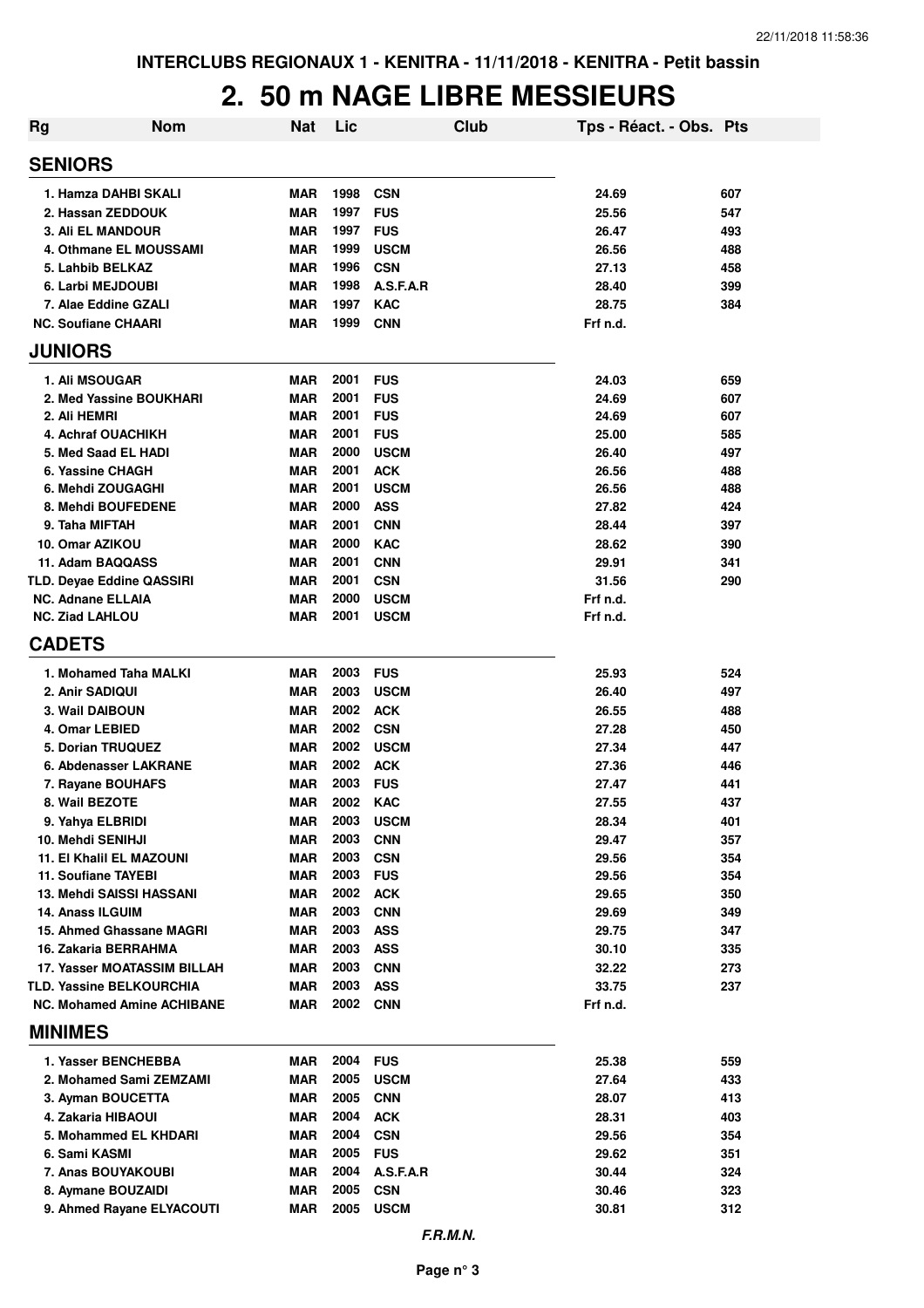### **2. 50 m NAGE LIBRE MESSIEURS**

| <b>Nom</b><br>Rg                   | <b>Nat</b> | Lic  | <b>Club</b>      | Tps - Réact. - Obs. Pts |     |
|------------------------------------|------------|------|------------------|-------------------------|-----|
| <b>MINIMES</b>                     |            |      |                  |                         |     |
| 10. Yahya TOURABI                  | <b>MAR</b> | 2005 | <b>FUS</b>       | 31.12                   | 303 |
| <b>11. Ahmed AIT BARGACH</b>       | <b>MAR</b> | 2005 | <b>ASS</b>       | 31.17                   | 302 |
| 12. Mehdi REFFASS                  | <b>MAR</b> | 2005 | <b>CNN</b>       | 31.78                   | 284 |
| 13. Mohammed Amjad BENDGUIG        | <b>MAR</b> | 2004 | <b>CSN</b>       | 32.09                   | 276 |
| 14. Oussama HATGA                  | <b>MAR</b> | 2004 | <b>ACK</b>       | 33.30                   | 247 |
| 15. Moncef BEN EL HADJ             | <b>MAR</b> | 2004 | <b>ACK</b>       | 33.37                   | 246 |
| 16. Wael KABIRI                    | <b>MAR</b> | 2005 | <b>CNN</b>       | 34.25                   | 227 |
| 17. Adam ACHAK                     | <b>MAR</b> | 2004 | <b>ASS</b>       | 34.94                   | 214 |
| <b>18. Youssef EL HARRAK</b>       | <b>MAR</b> | 2005 | <b>CNN</b>       | 35.00                   | 213 |
| 19. Hossam HANZAZI                 | <b>MAR</b> | 2004 | <b>ASS</b>       | 35.12                   | 211 |
| <b>TLD. Aymane BERRAHMA</b>        | <b>MAR</b> | 2005 | <b>ASS</b>       | 37.20                   | 177 |
| <b>TLD. Hamid MEZRAOUI</b>         | <b>MAR</b> | 2005 | <b>ASS</b>       | 37.97                   | 167 |
| TLD. Rayane ZOUR                   | <b>MAR</b> | 2005 | A.S.F.A.R        | 38.03                   | 166 |
| <b>TLD. Yassine EL HAMZAOUI</b>    | <b>MAR</b> | 2005 | <b>ACK</b>       | 40.10                   | 141 |
| <b>TLD. Anass BENBASSOU</b>        | <b>MAR</b> | 2005 | <b>ASS</b>       | 40.12                   | 141 |
| <b>TLD. Omar BELKOURCHIA</b>       | <b>MAR</b> | 2005 | <b>ASS</b>       | 40.47                   | 137 |
| NC. Mohammed Ayman BOULMAKOUL      | <b>MAR</b> | 2004 | <b>ASS</b>       | Frf exc.                |     |
| <b>NC. Chahine HAMDANE</b>         | <b>MAR</b> | 2005 | <b>CNN</b>       | Frf n.d.                |     |
| <b>NC. Ahmed SABOUNJI</b>          | <b>MAR</b> | 2005 | <b>CNN</b>       | Frf n.d.                |     |
| <b>NC. Othmane ELMAHI</b>          | <b>MAR</b> | 2005 | <b>CNN</b>       | Frf n.d.                |     |
| <b>BENJAMINS</b>                   |            |      |                  |                         |     |
| 1. Marwane SEBBATA                 | <b>MAR</b> | 2006 | <b>USCM</b>      | 28.07                   | 413 |
| 2. Yassine SEBBATA                 | <b>MAR</b> | 2006 | <b>USCM</b>      | 28.44                   | 397 |
| 3. Akram NEJJAR                    | <b>MAR</b> | 2006 | <b>USCM</b>      | 29.57                   | 353 |
| 4. Jad KHERBOUCHE                  | <b>MAR</b> | 2006 | <b>ACK</b>       | 30.29                   | 329 |
| 5. Yassine MIFTAH                  | <b>MAR</b> | 2006 | <b>CNN</b>       | 31.93                   | 280 |
| <b>6. Asaad BOULMAKOUL</b>         | <b>MAR</b> | 2006 | <b>ASS</b>       | 31.97                   | 279 |
| 7. Samy BENCHEBBA                  | <b>MAR</b> | 2006 | <b>FUS</b>       | 32.19                   | 274 |
| 8. Zaid ZNAIDI                     | <b>MAR</b> | 2007 | <b>USCM</b>      | 32.75                   | 260 |
| 9. Jade KISSAMI                    | <b>MAR</b> | 2006 | <b>FUS</b>       | 33.18                   | 250 |
| 10. Sami EL ANOUAR                 | <b>MAR</b> | 2007 | <b>USCM</b>      | 33.60                   | 241 |
| 11. Hassan ELALAMI                 | <b>MAR</b> | 2006 | <b>FUS</b>       | 33.72                   | 238 |
| <b>12. Mohammed ELHARRAK</b>       | <b>MAR</b> | 2006 | <b>ASS</b>       | 33.91                   | 234 |
| 13. Omar BOUGOTAYA                 | <b>MAR</b> | 2006 | A.S.F.A.R        | 34.58                   | 221 |
| 13. Omar MOUMINA                   | <b>MAR</b> | 2006 | <b>FUS</b>       | 34.58                   | 221 |
| 15. Hamza FOUKAHY                  | <b>MAR</b> | 2006 | <b>FUS</b>       | 35.02                   | 212 |
| <b>16. Youssef GABOUNE</b>         | <b>MAR</b> | 2007 | <b>FUS</b>       | 35.12                   | 211 |
| 16. Hamza FILALI                   | <b>MAR</b> | 2006 | <b>USCM</b>      | 35.12                   | 211 |
| 18. Ahmed Yassine SEYAR            | <b>MAR</b> | 2006 | <b>ASS</b>       | 35.38                   | 206 |
| <b>19. Ilyas CHAKKOURI</b>         | <b>MAR</b> | 2006 | <b>A.ALAWAIL</b> | 35.44                   | 205 |
| 20. Omar EL AMRAOUI                | <b>MAR</b> | 2007 | <b>USCM</b>      | 35.62                   | 202 |
| 21. Adam LAHDAID                   | <b>MAR</b> | 2006 | <b>CNN</b>       | 35.63                   | 202 |
| 22. Youssef BEKKAOUI               | <b>MAR</b> | 2006 | <b>ASS</b>       | 35.75                   | 200 |
| 23. Adam ELFAHSSI                  | <b>MAR</b> | 2007 | <b>FUS</b>       | 35.97                   | 196 |
| 24. Mohammed BENHALIMA             | <b>MAR</b> | 2007 | <b>USCM</b>      | 36.00                   | 196 |
| 25. Hamza EL MKHENTAR              | <b>MAR</b> | 2007 | <b>USCM</b>      | 36.11                   | 194 |
| 26. Adib BOUAYAD                   | <b>MAR</b> | 2007 | <b>USCM</b>      | 36.57                   | 187 |
| 27. Hatim YAMOUNE                  | <b>MAR</b> | 2007 | <b>CSN</b>       | 36.84                   | 182 |
| 28. Mohamed Ayoub OUADI            | <b>MAR</b> | 2007 | <b>ASS</b>       | 36.97                   | 181 |
| 29. Mohamed Naji TOUIMI BENJELLOUN | <b>MAR</b> | 2007 | <b>ASS</b>       | 37.16                   | 178 |
| 30. Ryad MALKI                     | <b>MAR</b> | 2006 | <b>CNN</b>       | 37.56                   | 172 |
| 31. Othmane ANEB                   | <b>MAR</b> | 2006 | <b>KAC</b>       | 37.75                   | 170 |
| 32. Houmam IALLATEN                | <b>MAR</b> | 2006 | <b>CNN</b>       | 38.02                   | 166 |
| 33. Faris BOUKDIR                  | <b>MAR</b> | 2006 | <b>KAC</b>       | 38.03                   | 166 |
| 34. Yasser BENDAOU                 | MAR        | 2007 | <b>CNN</b>       | 38.50                   | 160 |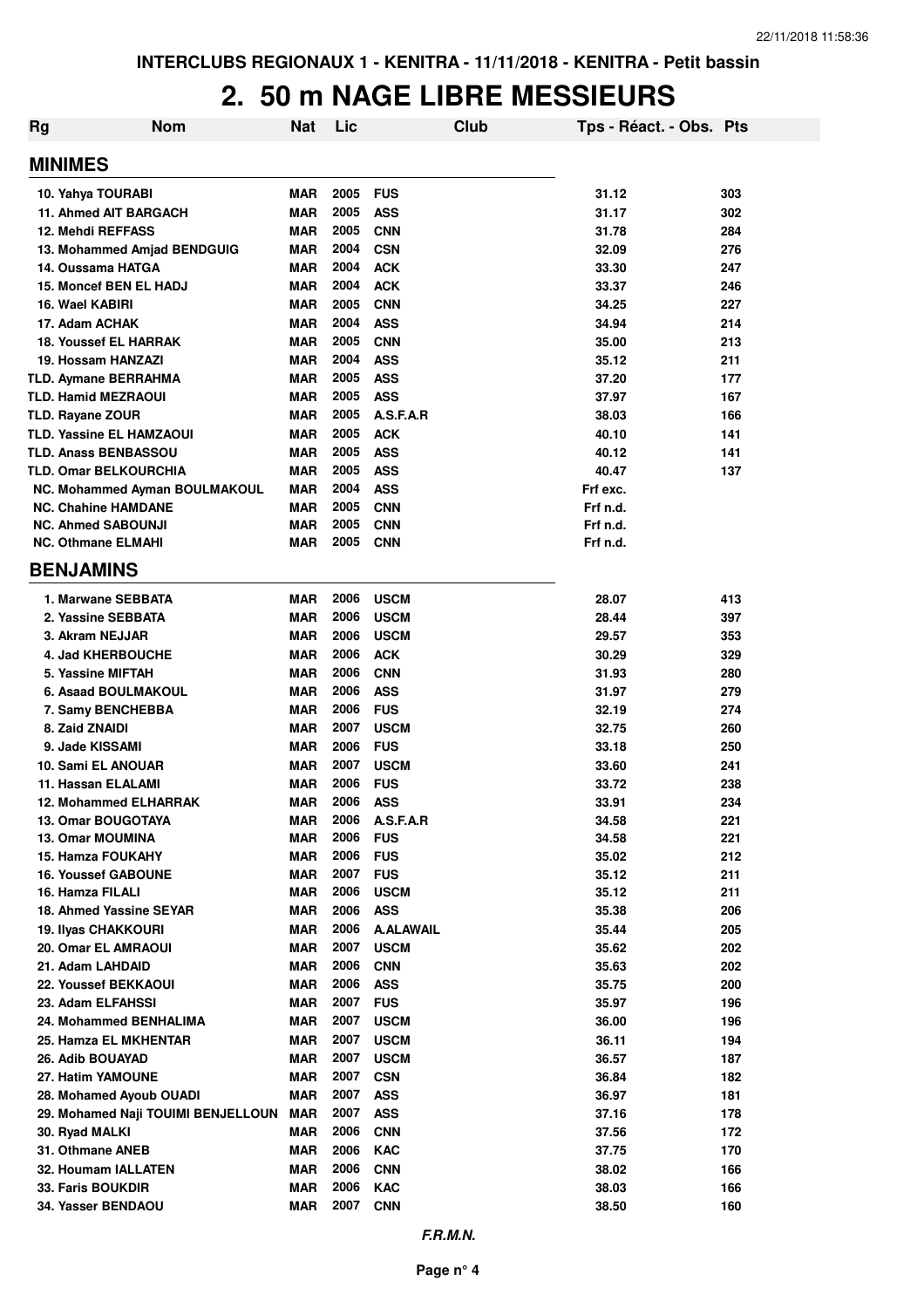### **2. 50 m NAGE LIBRE MESSIEURS**

| Rg | <b>Nom</b>                          | Nat        | Lic  |                  | Club | Tps - Réact. - Obs. Pts |     |
|----|-------------------------------------|------------|------|------------------|------|-------------------------|-----|
|    | <b>BENJAMINS</b>                    |            |      |                  |      |                         |     |
|    | 35. Mohamed Amine AHAITAF           | <b>MAR</b> | 2007 | <b>A.ALAWAIL</b> |      | 38.53                   | 159 |
|    | 36. Mohamed Yahya HOUSNI            | <b>MAR</b> | 2006 | <b>ACK</b>       |      | 38.71                   | 157 |
|    | 37. Mohamed Taha OBILAT             | <b>MAR</b> | 2007 | <b>CSN</b>       |      | 38.88                   | 155 |
|    | 38. Rayane AIT ALI                  | <b>MAR</b> | 2006 | <b>CNN</b>       |      | 39.22                   | 151 |
|    | <b>39. Youssef MOUSSALIM</b>        | <b>MAR</b> | 2007 | <b>ASS</b>       |      | 39.31                   | 150 |
|    | <b>40. Anas MADANI</b>              | <b>MAR</b> | 2007 | A.S.F.A.R        |      | 39.62                   | 147 |
|    | <b>40. Othmane ACHIBANE</b>         | <b>MAR</b> | 2007 | <b>CNN</b>       |      | 39.62                   | 147 |
|    | 42. Adnan AHRRAM                    | <b>MAR</b> | 2006 | <b>A.ALAWAIL</b> |      | 39.90                   | 143 |
|    | <b>43. Youssef ALAMI</b>            | <b>MAR</b> | 2007 | <b>A.ALAWAIL</b> |      | 39.95                   | 143 |
|    | <b>44. Tarik ZEHAUF</b>             | <b>MAR</b> | 2007 | <b>ACK</b>       |      | 40.16                   | 141 |
|    | <b>45. Jad TNEAMOU</b>              | <b>MAR</b> | 2007 | <b>CSN</b>       |      | 40.59                   | 136 |
|    | <b>46. Mohammed ELHACHEMI</b>       | <b>MAR</b> | 2006 | <b>ASS</b>       |      | 40.69                   | 135 |
|    | 47. Assaad Taha SEYAR               | <b>MAR</b> | 2007 | <b>ASS</b>       |      | 41.03                   | 132 |
|    | 48. Haytam BARAKAT                  | <b>MAR</b> | 2007 | <b>ASS</b>       |      | 41.43                   | 128 |
|    | 49. Sami HANNA                      | <b>MAR</b> | 2007 | <b>CSN</b>       |      | 41.44                   | 128 |
|    | 50. Mohamed Aymane SGHIOURI IDRISSI | <b>MAR</b> | 2006 | <b>CNN</b>       |      | 41.65                   | 126 |
|    | 51. Saad ALOUACH                    | <b>MAR</b> | 2007 | <b>ASS</b>       |      | 42.53                   | 118 |
|    | 52. Nasser ZOUR                     | <b>MAR</b> | 2007 | A.S.F.A.R        |      | 43.03                   | 114 |
|    | 53. Rayane IRAAMANE                 | <b>MAR</b> | 2006 | <b>ASS</b>       |      | 43.72                   | 109 |
|    | 54. Abderrahmane TALMOUST           | <b>MAR</b> | 2007 | <b>KAC</b>       |      | 44.29                   | 105 |
|    | <b>55. BAKR THAMI ALAMI</b>         | <b>MAR</b> | 2006 | <b>USCM</b>      |      | 46.10                   | 93  |
|    | 56. Oussama BOUTAROUCH              | <b>MAR</b> | 2007 | <b>ASS</b>       |      | 46.65                   | 90  |
|    | 57. Sabir FARS                      | <b>MAR</b> | 2007 | <b>A.ALAWAIL</b> |      | 48.37                   | 80  |
|    | NC. Mohammed Rayane HAFIANE         | <b>MAR</b> | 2006 | <b>ACK</b>       |      | Frf n.d.                |     |
|    | <b>NC. Wassim AIT BELHOUSSEIN</b>   | <b>MAR</b> | 2007 | <b>CNN</b>       |      | Frf n.d.                |     |
|    | <b>NC. Ahmed Ziyad OUMZIL</b>       | <b>MAR</b> | 2007 | <b>ASS</b>       |      | Dsq FD                  | 0   |
|    | <b>NC. Ali ELKHALIL</b>             | <b>MAR</b> | 2006 | <b>FUS</b>       |      | Dsq FD                  | 0   |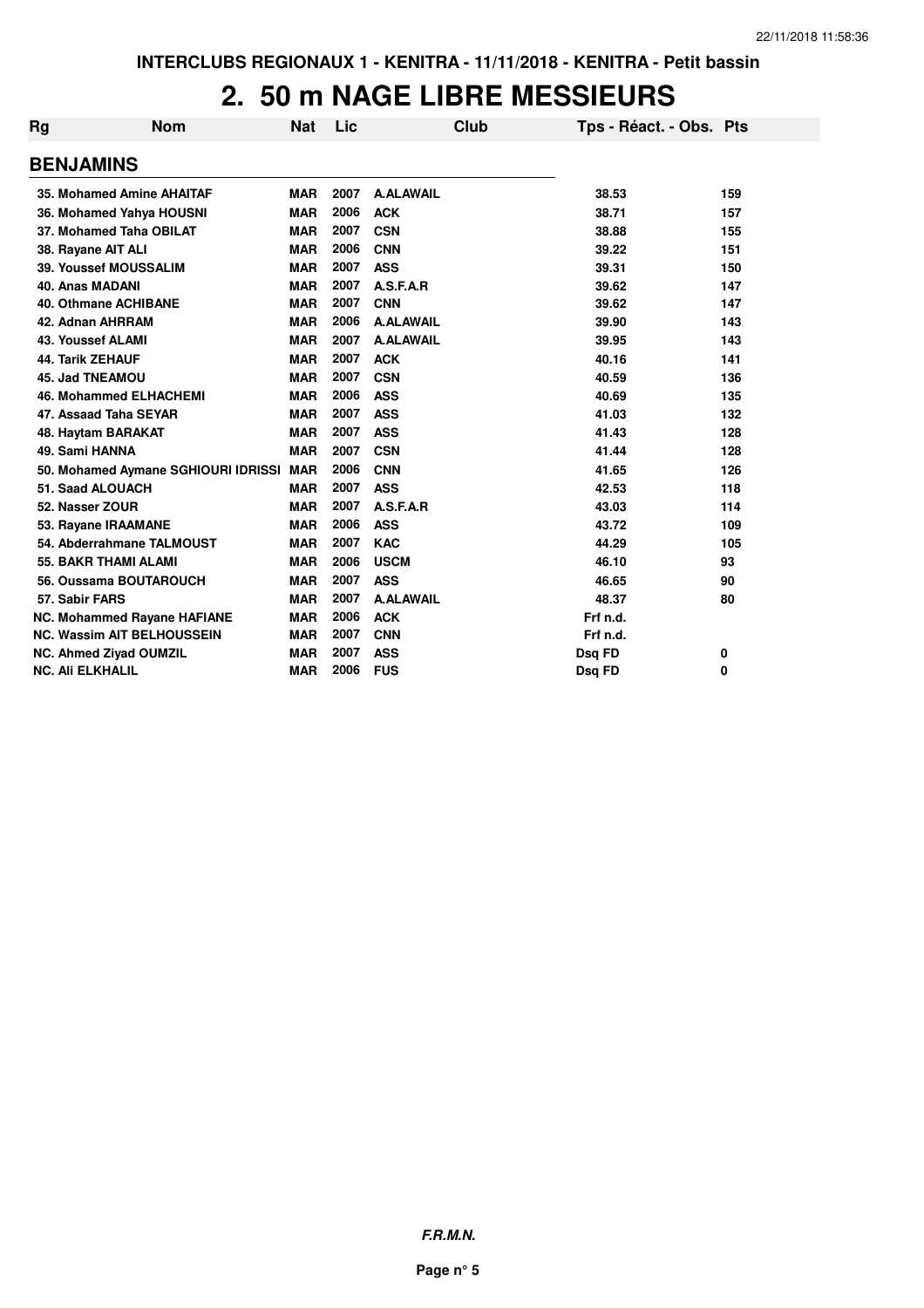# **3. 200 m DOS DAMES**

| <b>Rg</b>      | <b>Nom</b>                             | <b>Nat</b> | Lic  |             | Club | Tps - Réact. - Obs. Pts |     |
|----------------|----------------------------------------|------------|------|-------------|------|-------------------------|-----|
| <b>JUNIORS</b> |                                        |            |      |             |      |                         |     |
|                | 1. Nissrine BOURBOUH                   | <b>MAR</b> | 2001 | <b>FUS</b>  |      | 2:36.28                 | 500 |
|                | 2. Mariam BENSALAH                     | <b>MAR</b> | 2001 | <b>USCM</b> |      | 2:43.77                 | 434 |
|                | 3. Kholoud RHNANE                      | <b>MAR</b> | 2001 | <b>FUS</b>  |      | 2:47.78                 | 404 |
| <b>CADETS</b>  |                                        |            |      |             |      |                         |     |
|                | 1. Najwa NOUAR                         | <b>MAR</b> | 2003 | <b>USCM</b> |      | 3:04.91                 | 302 |
|                | 2. Hiba ELHARRAK                       | <b>MAR</b> | 2002 | <b>ASS</b>  |      | 3:14.84                 | 258 |
| <b>MINIMES</b> |                                        |            |      |             |      |                         |     |
|                | 1. Yasmine RIAD                        | <b>MAR</b> | 2004 | <b>FUS</b>  |      | 2:39.50                 | 470 |
|                | 2. Oumnia SEBBATA                      | <b>MAR</b> | 2005 | <b>USCM</b> |      | 2:39.59                 | 469 |
|                | 3. Jennate RIMI                        | <b>MAR</b> | 2005 | <b>FUS</b>  |      | 2:41.96                 | 449 |
|                | 4. Maryem DAGRI                        | <b>MAR</b> | 2005 | <b>USCM</b> |      | 2:47.41                 | 406 |
|                | <b>5. Lina GABOUNE</b>                 | <b>MAR</b> | 2004 | <b>FUS</b>  |      | 3:00.20                 | 326 |
|                | <b>6. Ines AL FIGUIGUI</b>             | <b>MAR</b> | 2004 | <b>USCM</b> |      | 3:08.91                 | 283 |
|                | 7. Marwa EL HARTIKA                    | <b>MAR</b> | 2005 | <b>FUS</b>  |      | 3:16.25                 | 252 |
|                | <b>NC. Hiba CHOUAIBI</b>               | <b>MAR</b> | 2004 | <b>USCM</b> |      | Dsq VI                  | 0   |
|                | <b>NC. Oumaima RACHIDI ALAOUI</b>      | <b>MAR</b> | 2004 | <b>USCM</b> |      | Dsq VI                  | 0   |
|                | <b>BENJAMINS</b>                       |            |      |             |      |                         |     |
|                | 1. Sofia GARNOUSSI                     | <b>MAR</b> | 2006 | <b>FUS</b>  |      | 2:43.91                 | 433 |
|                | 2. Nour El Houda BENSALEH              | <b>MAR</b> | 2007 | <b>FUS</b>  |      | 2:56.72                 | 345 |
|                | 3. Abla BELMATI                        | <b>MAR</b> | 2006 | <b>FUS</b>  |      | 3:03.53                 | 308 |
|                | <b>4. Sara BENSLETEN</b>               | <b>MAR</b> | 2007 | <b>USCM</b> |      | 3:11.91                 | 270 |
|                | <b>5. Ghita EL MOUATARIF</b>           | <b>MAR</b> | 2007 | <b>FUS</b>  |      | 3:12.28                 | 268 |
|                | 6. Douaa EL YAAGOUBI                   | <b>MAR</b> | 2007 | <b>USCM</b> |      | 3:13.37                 | 264 |
|                | 7. Rawane SADIQUI                      | <b>MAR</b> | 2007 | <b>USCM</b> |      | 3:20.94                 | 235 |
|                | <b>NC. Ghita EL IDRISSI EL AMGHARI</b> | <b>MAR</b> | 2006 | <b>USCM</b> |      | <b>\bandon</b>          | 0   |
|                | <b>NC. Nada RAGTAOUI</b>               | <b>MAR</b> | 2007 | <b>FUS</b>  |      | Dsq NI                  | 0   |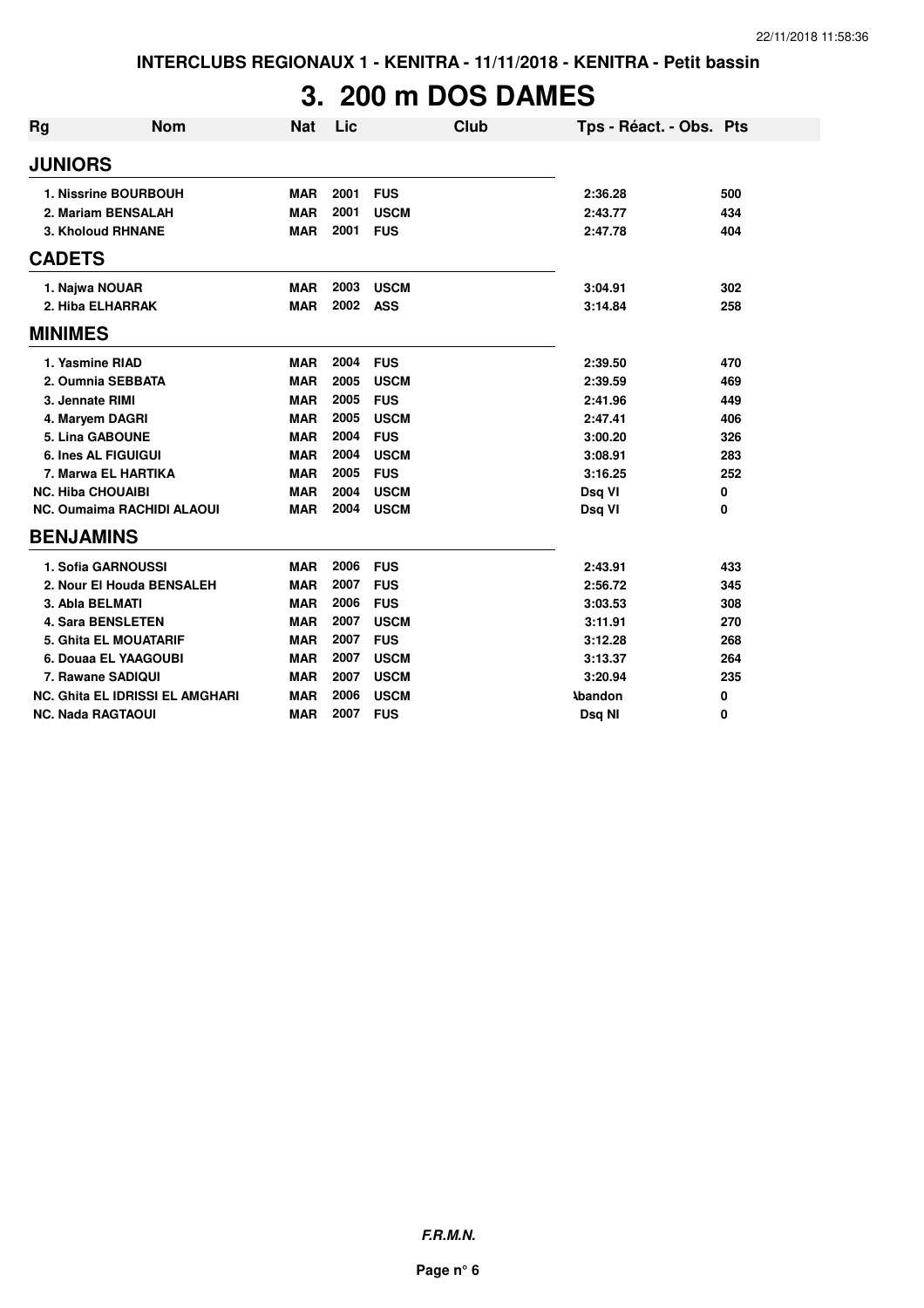## **4. 200 m DOS MESSIEURS**

| <b>Rg</b> | <b>Nom</b>                    | <b>Nat</b> | Lic  | <b>Club</b> | Tps - Réact. - Obs. Pts |     |
|-----------|-------------------------------|------------|------|-------------|-------------------------|-----|
|           | <b>JUNIORS</b>                |            |      |             |                         |     |
|           | <b>1. Ali MSOUGAR</b>         | <b>MAR</b> | 2001 | <b>FUS</b>  | 2:14.98                 | 570 |
|           | 2. Ahmed BENNANI              | <b>MAR</b> | 2001 | <b>FUS</b>  | 2:34.03                 | 383 |
|           | <b>NC. Ziad LAHLOU</b>        | <b>MAR</b> | 2001 | <b>USCM</b> | Frf n.d.                |     |
|           | <b>CADETS</b>                 |            |      |             |                         |     |
|           | 1. Adam BELAFIA               | <b>MAR</b> | 2002 | <b>USCM</b> | 2:25.41                 | 456 |
|           | 2. Soufiane TAYEBI            | <b>MAR</b> | 2003 | <b>FUS</b>  | 2:39.63                 | 344 |
|           | 3. Mehdi BENSALAH             | <b>MAR</b> | 2002 | <b>CNN</b>  | 2:56.16                 | 256 |
|           | <b>MINIMES</b>                |            |      |             |                         |     |
|           | 1. Hamza BENHLIMA             | <b>MAR</b> | 2004 | <b>USCM</b> | 2:20.83                 | 501 |
|           | <b>2. CHAHINE SAID</b>        | <b>MAR</b> | 2005 | <b>USCM</b> | 2:28.97                 | 424 |
|           | 3. Youssef BOUHMOUCH          | <b>MAR</b> | 2004 | <b>USCM</b> | 2:47.19                 | 300 |
|           | 4. Yassir EL MADANI           | <b>MAR</b> | 2005 | <b>FUS</b>  | 2:48.96                 | 290 |
|           | 5. Ahmed Rayane ELYACOUTI     | <b>MAR</b> | 2005 | <b>USCM</b> | 2:54.88                 | 262 |
|           | <b>BENJAMINS</b>              |            |      |             |                         |     |
|           | 1. Marwane SEBBATA            | <b>MAR</b> | 2006 | <b>USCM</b> | 2:29.29                 | 421 |
|           | 2. Omar BENMOUSSA             | <b>MAR</b> | 2006 | <b>USCM</b> | 2:37.02                 | 362 |
|           | 3. Yassine SEBBATA            | <b>MAR</b> | 2006 | <b>USCM</b> | 2:44.06                 | 317 |
|           | 4. Jade KISSAMI               | <b>MAR</b> | 2006 | <b>FUS</b>  | 2:55.68                 | 258 |
|           | <b>5. Omar EL AMRAOUI</b>     | <b>MAR</b> | 2007 | <b>USCM</b> | 2:58.13                 | 248 |
|           | 6. Sami EL ANOUAR             | <b>MAR</b> | 2007 | <b>USCM</b> | 2:59.44                 | 242 |
|           | 7. Omar MOUMINA               | <b>MAR</b> | 2006 | <b>FUS</b>  | 3:11.53                 | 199 |
|           | 8. Youssef GABOUNE            | <b>MAR</b> | 2007 | <b>FUS</b>  | 3:14.84                 | 189 |
|           | 9. Adam ELFAHSSI              | <b>MAR</b> | 2007 | <b>FUS</b>  | 3:15.66                 | 187 |
|           | 10. Hassan ELALAMI            | <b>MAR</b> | 2006 | <b>FUS</b>  | 3:16.91                 | 183 |
|           | 11. Hamza FOUKAHY             | <b>MAR</b> | 2006 | <b>FUS</b>  | 3:19.50                 | 176 |
|           | <b>12. Mohammed BENHALIMA</b> | <b>MAR</b> | 2007 | <b>USCM</b> | 3:30.88                 | 149 |
|           | <b>NC. Youssef BEKKAOUI</b>   | <b>MAR</b> | 2006 | <b>ASS</b>  | Dsq VI                  | 0   |
|           | <b>NC. Adib BOUAYAD</b>       | <b>MAR</b> | 2007 | <b>USCM</b> | Dsq VI                  | 0   |
|           | <b>NC. Saad ALOUACH</b>       | <b>MAR</b> | 2007 | <b>ASS</b>  | Dsq NI                  | 0   |
|           | NC. Hamza EL MKHENTAR         | <b>MAR</b> | 2007 | <b>USCM</b> | Dsq NI                  | 0   |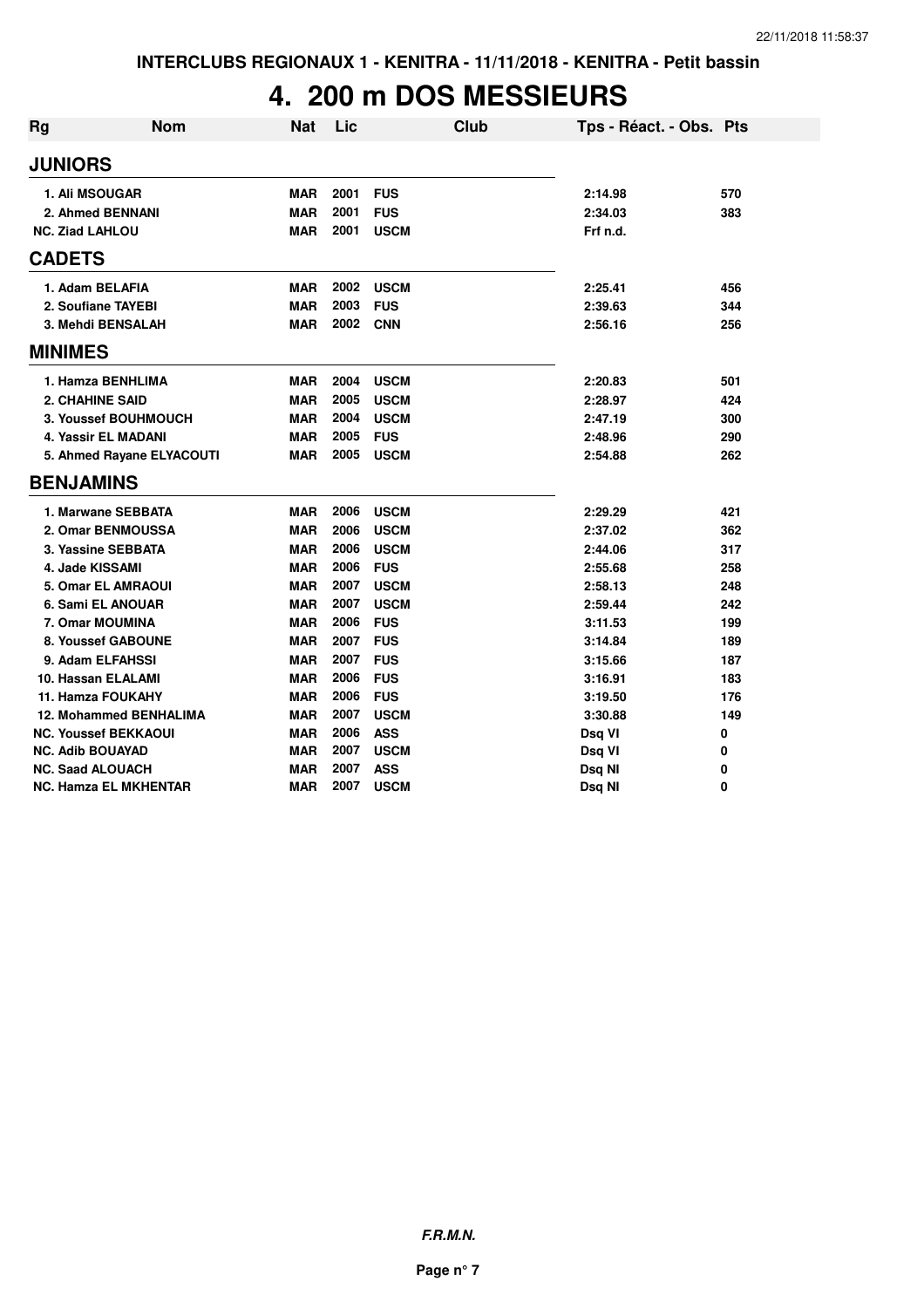#### **5. 100 m PAPILLON DAMES**

| <b>Rg</b>               | <b>Nom</b>                | <b>Nat</b> | Lic  | <b>Club</b> | Tps - Réact. - Obs. Pts |     |
|-------------------------|---------------------------|------------|------|-------------|-------------------------|-----|
| <b>JUNIORS</b>          |                           |            |      |             |                         |     |
|                         | 1. Narjiss BOURBOUH       | <b>MAR</b> | 2001 | <b>FUS</b>  | 1:06.14                 | 606 |
| <b>NC. Rim DIOURI</b>   |                           | <b>MAR</b> | 2000 | <b>CNN</b>  | Frf n.d.                |     |
| <b>NC. Fatine NOUAR</b> |                           | <b>MAR</b> | 2001 | <b>USCM</b> | Dsq NI                  | 0   |
| <b>CADETS</b>           |                           |            |      |             |                         |     |
|                         | 1. Taghrid DAHBANI        | <b>MAR</b> | 2003 | <b>FUS</b>  | 1:08.72                 | 540 |
|                         | 2. Ayat Allah EL ANOUAR   | <b>MAR</b> | 2002 | <b>FUS</b>  | 1:09.66                 | 519 |
|                         | 3. Imane BASKACH          | <b>MAR</b> | 2003 | <b>USCM</b> | 1:14.63                 | 422 |
|                         | 4. Doaa AMMOUMOU          | <b>MAR</b> | 2003 | <b>ACK</b>  | 1:23.43                 | 302 |
| <b>MINIMES</b>          |                           |            |      |             |                         |     |
| 1. Lina DANNA           |                           | <b>MAR</b> | 2005 | <b>USCM</b> | 1:11.75                 | 475 |
|                         | 2. Maha BASKACH           | <b>MAR</b> | 2005 | <b>USCM</b> | 1:18.50                 | 362 |
|                         | <b>3. Hiba GHOUDANE</b>   | <b>MAR</b> | 2004 | <b>CSN</b>  | 1:35.81                 | 199 |
|                         | NC. Mouna Yassmina MASAIF | <b>MAR</b> | 2005 | <b>ACK</b>  | Frf n.d.                |     |
| <b>BENJAMINS</b>        |                           |            |      |             |                         |     |
|                         | 1. Meryem BAHAJOUB        | <b>MAR</b> | 2006 | <b>FUS</b>  | 1:17.93                 | 370 |
|                         | 2. Zineb ATILLAH          | <b>MAR</b> | 2006 | <b>FUS</b>  | 1:27.44                 | 262 |
|                         | 3. Youssra ELMAZOUNI      | <b>MAR</b> | 2006 | <b>CSN</b>  | 1:28.03                 | 257 |
|                         | 4. Salma RHOUL            | <b>MAR</b> | 2006 | <b>FUS</b>  | 1:30.41                 | 237 |
|                         | 5. Douaa EL YAAGOUBI      | <b>MAR</b> | 2007 | <b>USCM</b> | 1:40.38                 | 173 |
|                         | <b>6. Sara BENSLETEN</b>  | <b>MAR</b> | 2007 | <b>USCM</b> | 1:43.43                 | 158 |
|                         | 7. Yasmine BAKKAR         | <b>MAR</b> | 2006 | <b>KAC</b>  | 1:50.84                 | 128 |
|                         | <b>NC. Rim ELAMRAOUI</b>  | <b>MAR</b> | 2006 | <b>FUS</b>  | Frf n.d.                |     |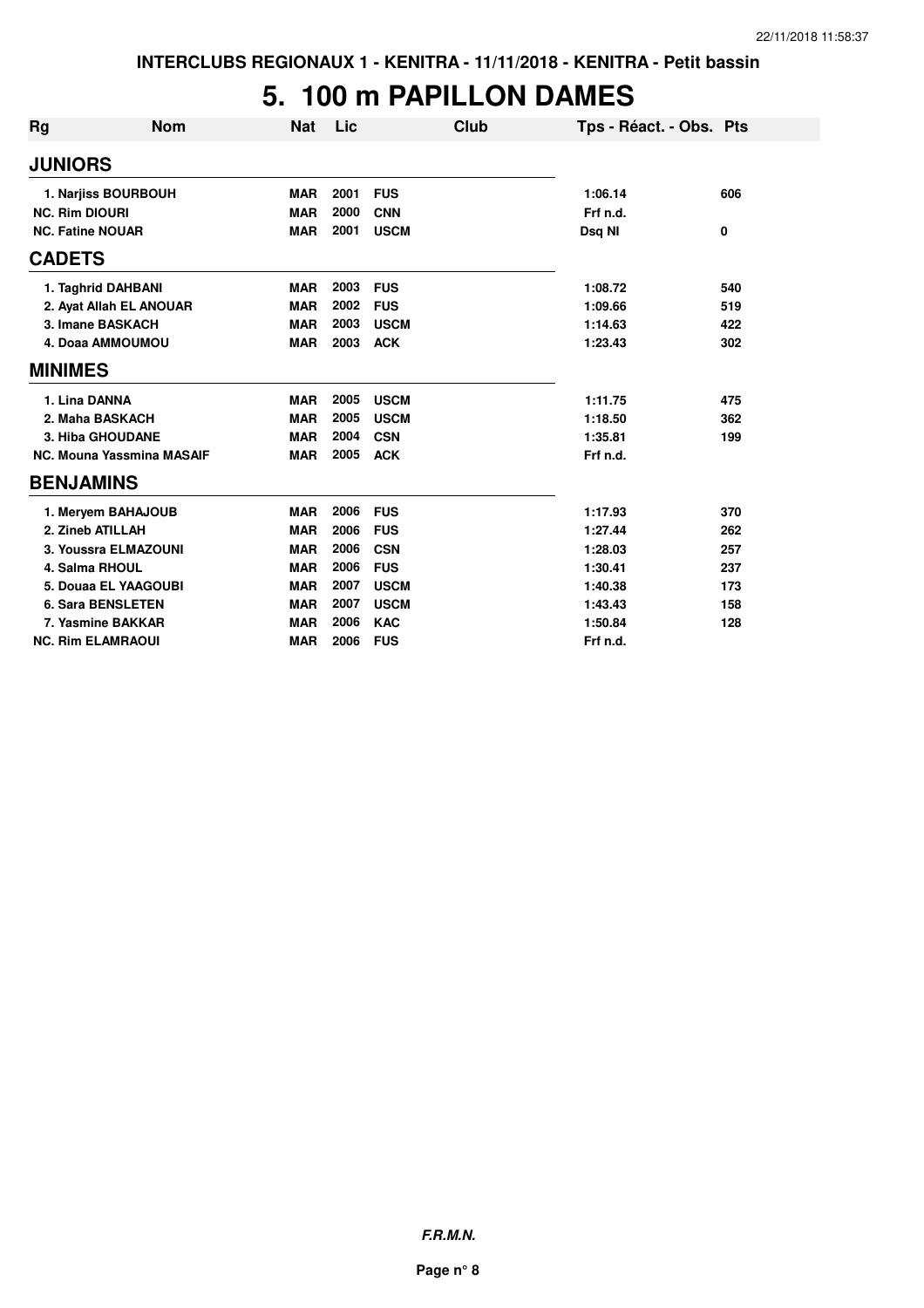## **6. 100 m PAPILLON MESSIEURS**

| <b>Rg</b>               | <b>Nom</b>                  | <b>Nat</b> | Lic  | <b>Club</b> | Tps - Réact. - Obs. Pts |     |
|-------------------------|-----------------------------|------------|------|-------------|-------------------------|-----|
| <b>SENIORS</b>          |                             |            |      |             |                         |     |
|                         | 1. Said SABER               | <b>MAR</b> | 1995 | <b>CNN</b>  | 58.02                   | 633 |
|                         | 2. Hicham TIJARI            | <b>MAR</b> | 1998 | <b>FUS</b>  | 1:00.62                 | 555 |
|                         | 3. Othmane EL MOUSSAMI      | <b>MAR</b> | 1999 | <b>USCM</b> | 1:04.22                 | 466 |
|                         | 3. Med El Mehdi ESSADIQ     | <b>MAR</b> | 1986 | <b>USCM</b> | 1:04.22                 | 466 |
|                         | 5. Lahbib BELKAZ            | <b>MAR</b> | 1996 | <b>CSN</b>  | 1:04.26                 | 466 |
| <b>JUNIORS</b>          |                             |            |      |             |                         |     |
|                         | 1. Youssef HEMRI            | <b>MAR</b> | 2001 | <b>FUS</b>  | 58.54                   | 616 |
| 2. Ali HEMRI            |                             | <b>MAR</b> | 2001 | <b>FUS</b>  | 59.82                   | 577 |
|                         | 3. Yassine NIHOU            | <b>MAR</b> | 2001 | <b>CNN</b>  | 1:04.22                 | 466 |
|                         | <b>4. Ali MOKHTARI</b>      | <b>MAR</b> | 2001 | <b>USCM</b> | 1:14.24                 | 302 |
| <b>TLD. Taha MIFTAH</b> |                             | <b>MAR</b> | 2001 | <b>CNN</b>  | 1:28.00                 | 181 |
| <b>CADETS</b>           |                             |            |      |             |                         |     |
|                         | 1. Mohamed Yassine BENSALEH | <b>MAR</b> | 2002 | <b>FUS</b>  | 1:03.18                 | 490 |
|                         | 2. Rayane BOUHAFS           | <b>MAR</b> | 2003 | <b>FUS</b>  | 1:12.65                 | 322 |
|                         | 3. Abdenasser LAKRANE       | <b>MAR</b> | 2002 | <b>ACK</b>  | 1:12.71                 | 321 |
| <b>MINIMES</b>          |                             |            |      |             |                         |     |
|                         | 1. Yasser BENCHEBBA         | <b>MAR</b> | 2004 | <b>FUS</b>  | 1:04.22                 | 466 |
|                         | 2. Mohamed Sami ZEMZAMI     | <b>MAR</b> | 2005 | <b>USCM</b> | 1:07.00                 | 411 |
|                         | 3. Adam BOURZINE            | <b>MAR</b> | 2005 | <b>USCM</b> | 1:10.87                 | 347 |
|                         | 4. Sami KASMI               | <b>MAR</b> | 2005 | <b>FUS</b>  | 1:12.78                 | 320 |
|                         | 5. Ayman BOUCETTA           | <b>MAR</b> | 2005 | <b>CNN</b>  | 1:19.89                 | 242 |
|                         | 5. Aymane BOUZAIDI          | <b>MAR</b> | 2005 | <b>CSN</b>  | 1:19.89                 | 242 |
|                         | <b>TLD. Mehdi REFFASS</b>   | <b>MAR</b> | 2005 | <b>CNN</b>  | 1:27.09                 | 187 |
|                         | <b>BENJAMINS</b>            |            |      |             |                         |     |
|                         | 1. Omar BENMOUSSA           | <b>MAR</b> | 2006 | <b>USCM</b> | 1:14.97                 | 293 |
|                         | 2. Ali ELKHALIL             | <b>MAR</b> | 2006 | <b>FUS</b>  | 1:22.81                 | 217 |
|                         | 3. Mohammed ELOTMANY        | <b>MAR</b> | 2007 | <b>CNN</b>  | 1:26.91                 | 188 |
|                         | 4. Samy BENCHEBBA           | <b>MAR</b> | 2006 | <b>FUS</b>  | 1:31.96                 | 159 |
| <b>NC. Zaid ZNAIDI</b>  |                             | <b>MAR</b> | 2007 | <b>USCM</b> | <b>\bandon</b>          | 0   |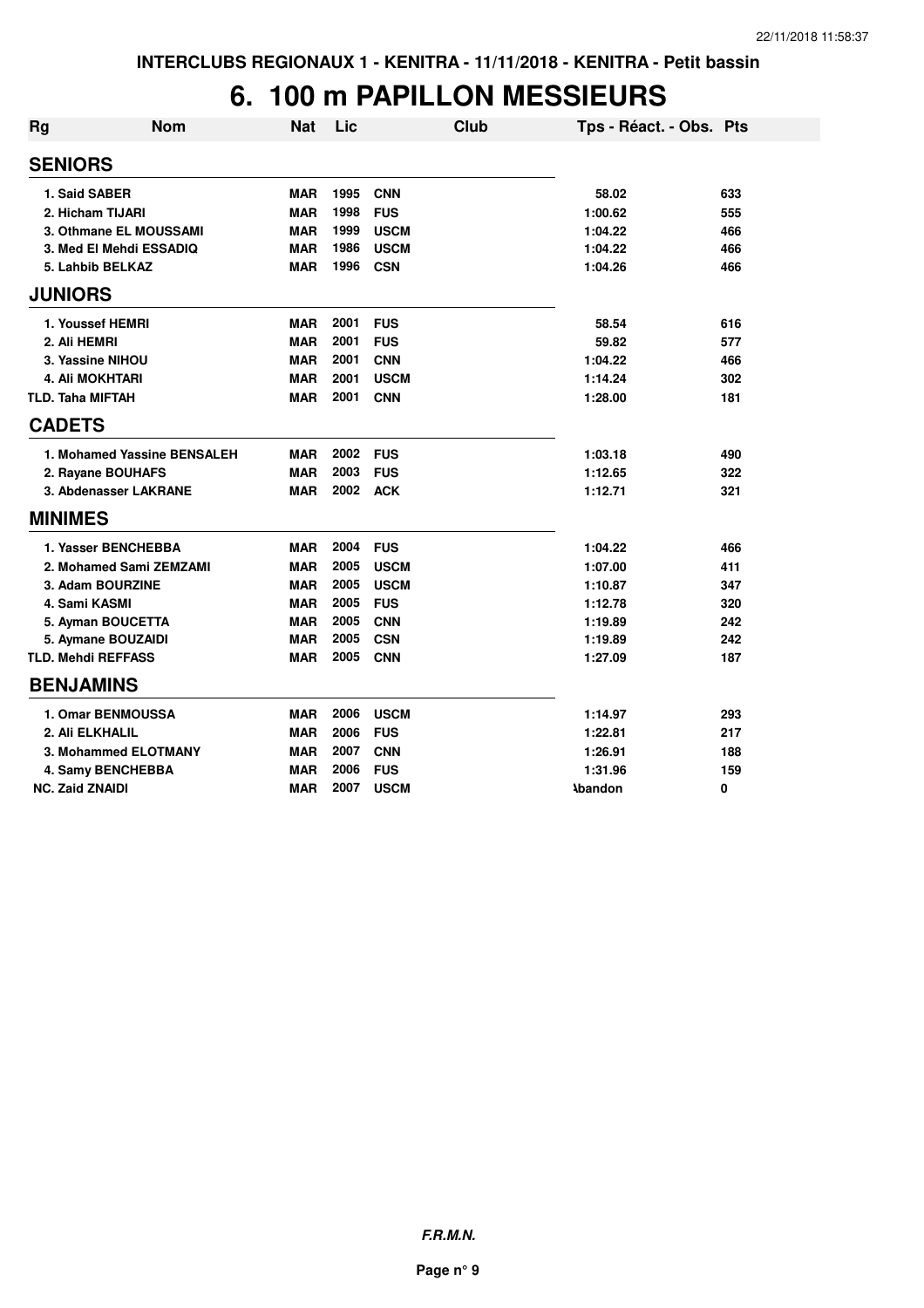# **7. 200 m 4 NAGES DAMES**

| <b>Rg</b>      | <b>Nom</b>                      | <b>Nat</b> | Lic  | <b>Club</b> | Tps - Réact. - Obs. Pts |     |
|----------------|---------------------------------|------------|------|-------------|-------------------------|-----|
| <b>JUNIORS</b> |                                 |            |      |             |                         |     |
|                | 1. Narjiss BOURBOUH             | <b>MAR</b> | 2001 | <b>FUS</b>  | 2:34.66                 | 542 |
|                | <b>TLD. Fatine NOUAR</b>        | <b>MAR</b> | 2001 | <b>USCM</b> | 3:16.91                 | 262 |
| <b>CADETS</b>  |                                 |            |      |             |                         |     |
|                | 1. Imane BASKACH                | <b>MAR</b> | 2003 | <b>USCM</b> | 2:40.03                 | 489 |
|                | 2. Yasmine NADIR                | <b>MAR</b> | 2003 | <b>FUS</b>  | 2:46.75                 | 433 |
|                | 3. Najwa NOUAR                  | <b>MAR</b> | 2003 | <b>USCM</b> | 3:02.90                 | 328 |
| <b>MINIMES</b> |                                 |            |      |             |                         |     |
|                | 1. Malak BOUSSOUF               | <b>MAR</b> | 2004 | <b>FUS</b>  | 2:38.93                 | 500 |
|                | 2. Meryem HOSNI                 | <b>MAR</b> | 2005 | <b>ACK</b>  | 2:41.56                 | 476 |
|                | 3. Oumnia SEBBATA               | <b>MAR</b> | 2005 | <b>USCM</b> | 2:42.31                 | 469 |
|                | <b>4. Hiba CHOUAIBI</b>         | <b>MAR</b> | 2004 | <b>USCM</b> | 2:43.72                 | 457 |
|                | 5. Rime Ines EL RHOUBARI        | <b>MAR</b> | 2004 | <b>FUS</b>  | 2:46.55                 | 434 |
|                | 6. Abrare BELRHITI              | <b>MAR</b> | 2004 | <b>FUS</b>  | 2:47.44                 | 427 |
|                | 7. Yasmine RIAD                 | <b>MAR</b> | 2004 | <b>FUS</b>  | 2:51.04                 | 401 |
|                | 8. Hadil CHAHIDI                | <b>MAR</b> | 2005 | <b>USCM</b> | 2:53.41                 | 385 |
|                | 9. Alae ELMEKKAOUI              | <b>MAR</b> | 2005 | <b>CNN</b>  | 2:59.38                 | 347 |
|                | 10. Imane LAHLOU                | <b>MAR</b> | 2005 | <b>FUS</b>  | 3:05.82                 | 312 |
|                | <b>TLD. Marwa ALAOUI</b>        | <b>MAR</b> | 2004 | <b>CNN</b>  | 3:27.00                 | 226 |
|                | <b>TLD. Nour Elhouda YOUSFI</b> | <b>MAR</b> | 2005 | <b>CNN</b>  | 3:29.57                 | 218 |
|                | <b>NC. Camelia GARNOUSSI</b>    | <b>MAR</b> | 2004 | <b>FUS</b>  | Dsq VI                  | 0   |
|                | <b>BENJAMINS</b>                |            |      |             |                         |     |
|                | 1. Malak MEQDAR                 | <b>MAR</b> | 2007 | <b>FUS</b>  | 2:49.56                 | 411 |
|                | 2. Nada IDRISSI FAKHREDDINE     | <b>MAR</b> | 2006 | <b>FUS</b>  | 2:57.34                 | 359 |
|                | 3. Jannat BAYADOU               | <b>MAR</b> | 2007 | <b>KAC</b>  | 3:21.35                 | 245 |
|                | 4. Hibat Allah SEMLALI          | <b>MAR</b> | 2007 | <b>KAC</b>  | 3:31.31                 | 212 |
|                | 5. Nada ZAGRITI                 | <b>MAR</b> | 2007 | <b>ASS</b>  | 3:35.20                 | 201 |
|                | 6. Rachida KIDAYE               | <b>MAR</b> | 2007 | <b>CNN</b>  | 3:37.63                 | 194 |
|                | 7. Zineb KHARMICH               | <b>MAR</b> | 2007 | <b>CNN</b>  | 3:39.81                 | 189 |
|                | 8. Sundus ALHAMAD               | <b>MAR</b> | 2007 | <b>KAC</b>  | 3:39.94                 | 188 |
|                | 9. Majdouline NIHOU             | <b>MAR</b> | 2007 | <b>CNN</b>  | 3:41.44                 | 184 |
|                | 10. Hala ELMIR                  | <b>MAR</b> | 2007 | <b>ASS</b>  | 3:46.91                 | 171 |
|                | 11. Soraya EDDAOUE              | <b>MAR</b> | 2006 | <b>CNN</b>  | 3:49.93                 | 165 |
|                | 12. Yassmina IZOUGAGHEN         | <b>MAR</b> | 2007 | <b>CNN</b>  | 4:04.34                 | 137 |
|                | 13. Israe EDDAOUE               | <b>MAR</b> | 2006 | <b>CNN</b>  | 4:09.22                 | 129 |
|                | <b>NC. Kaoutar HOSNI</b>        | <b>MAR</b> | 2006 | <b>ACK</b>  | Dsq VI                  | 0   |
|                | NC. Lina KHOUIA                 | <b>MAR</b> | 2006 | <b>CNN</b>  | Dsq VI                  | 0   |
|                | NC. Yasmine EL HAJJI            | <b>MAR</b> | 2007 | <b>CNN</b>  | Dsq VI                  | 0   |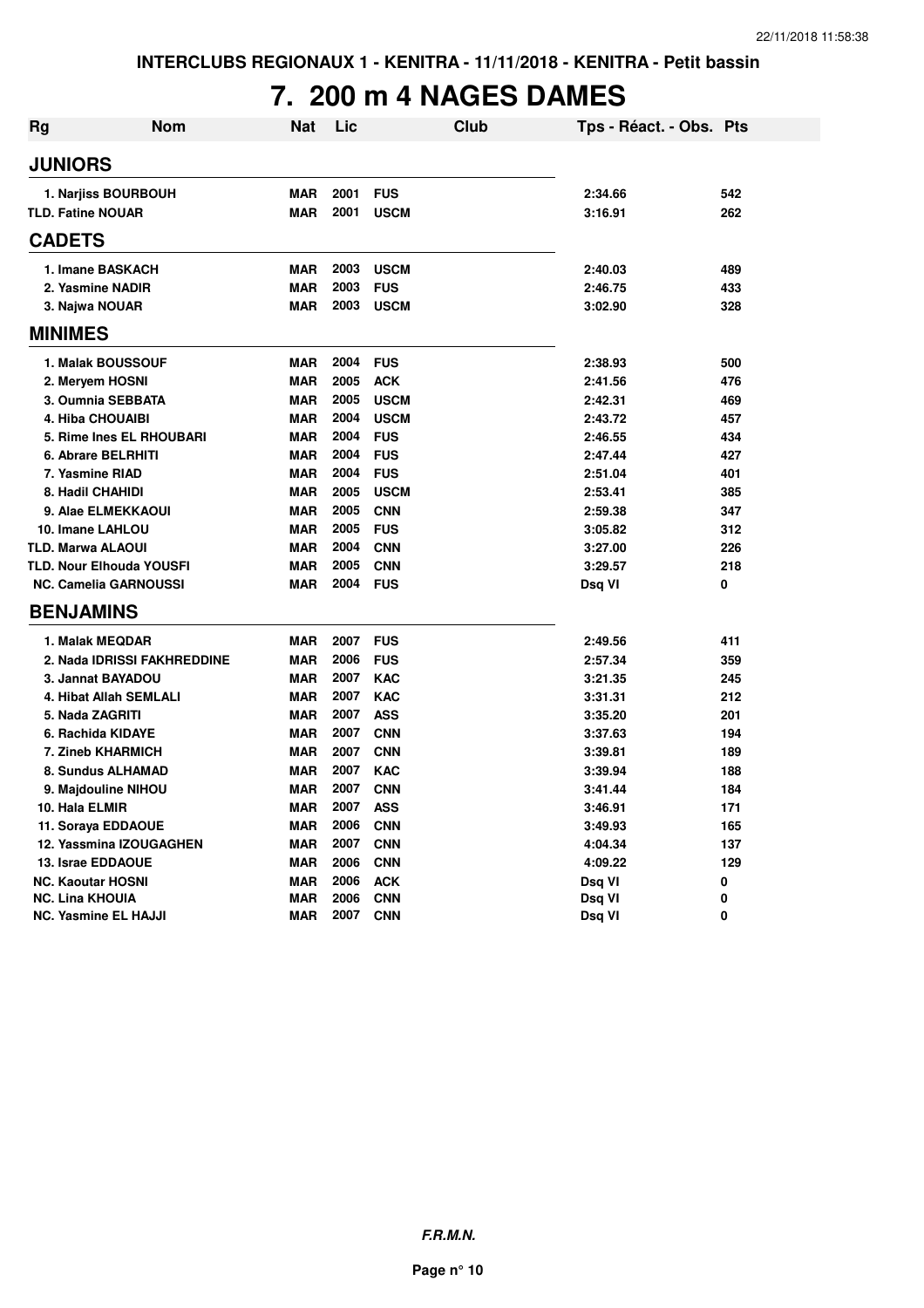## **8. 200 m 4 NAGES MESSIEURS**

| <b>Rg</b> | <b>Nom</b>                                  | Nat                      | Lic          |                          | <b>Club</b> | Tps - Réact. - Obs. Pts |            |
|-----------|---------------------------------------------|--------------------------|--------------|--------------------------|-------------|-------------------------|------------|
|           | <b>SENIORS</b>                              |                          |              |                          |             |                         |            |
|           | 1. Said SABER                               | <b>MAR</b>               | 1995         | <b>CNN</b>               |             | 2:16.58                 | 587        |
|           | 2. Hicham TIJARI                            | <b>MAR</b>               | 1998         | <b>FUS</b>               |             | 2:20.45                 | 539        |
|           | <b>JUNIORS</b>                              |                          |              |                          |             |                         |            |
|           | 1. Med Yassine BOUKHARI                     | <b>MAR</b>               | 2001         | <b>FUS</b>               |             | 2:24.16                 | 499        |
|           | 2. Ahmed BENNANI                            | <b>MAR</b>               | 2001         | <b>FUS</b>               |             | 2:24.84                 | 492        |
|           | 3. Achraf OUACHIKH                          | <b>MAR</b>               | 2001         | <b>FUS</b>               |             | 2:30.11                 | 442        |
|           | 4. Yassine NIHOU                            | <b>MAR</b>               | 2001         | <b>CNN</b>               |             | 2:32.50                 | 421        |
|           | 5. Mehdi ZOUGAGHI                           | <b>MAR</b>               | 2001         | <b>USCM</b>              |             | 2:45.91                 | 327        |
|           | <b>NC. Adam BAQQASS</b>                     | <b>MAR</b>               | 2001         | <b>CNN</b>               |             | Frf n.d.                |            |
|           | <b>CADETS</b>                               |                          |              |                          |             |                         |            |
|           | 1. Mohamed Yassine BENSALEH                 | <b>MAR</b>               | 2002         | <b>FUS</b>               |             | 2:24.60                 | 494        |
|           | 2. Youssef OUKHOUYA                         | <b>MAR</b>               | 2002         | <b>FUS</b>               |             | 2:25.00                 | 490        |
|           | 3. Adam BELAFIA                             | <b>MAR</b>               | 2002         | <b>USCM</b>              |             | 2:29.12                 | 451        |
|           | 4. Mohamed Taha MALKI                       | <b>MAR</b>               | 2003         | <b>FUS</b>               |             | 2:34.40                 | 406        |
|           | 5. Wail DAIBOUN                             | <b>MAR</b>               | 2002         | <b>ACK</b>               |             | 2:40.32                 | 362        |
|           | <b>6. Anir SADIQUI</b>                      | <b>MAR</b>               | 2003         | <b>USCM</b>              |             | 2:52.00                 | 293        |
|           | <b>TLD. Dorian TRUQUEZ</b>                  | <b>MAR</b>               | 2002         | <b>USCM</b>              |             | 3:00.41                 | 254        |
|           | <b>NC. Mohamed Amine ACHIBANE</b>           | MAR                      | 2002         | <b>CNN</b>               |             | Frf n.d.                |            |
|           | <b>MINIMES</b>                              |                          |              |                          |             |                         |            |
|           | 1. Hamza BENHLIMA                           | <b>MAR</b>               | 2004         | <b>USCM</b>              |             | 2:29.00                 | 452        |
|           | 2. Yassir EL MADANI                         | <b>MAR</b>               | 2005         | <b>FUS</b>               |             | 2:45.22                 | 331        |
|           | 3. Younes BERRADA                           | <b>MAR</b>               | 2004         | <b>FUS</b>               |             | 2:51.21                 | 298        |
|           | 4. Yahya TOURABI                            | <b>MAR</b>               | 2005         | <b>FUS</b>               |             | 2:55.44                 | 276        |
|           | <b>TLD. Wael KABIRI</b>                     | <b>MAR</b>               | 2005         | <b>CNN</b>               |             | 3:19.28                 | 189        |
|           | <b>TLD. Youssef EL HARRAK</b>               | <b>MAR</b>               | 2005         | <b>CNN</b>               |             | 3:22.18                 | 180        |
|           | <b>TLD. Mohamed SAHTARI</b>                 | <b>MAR</b>               | 2005         | <b>KAC</b>               |             | 3:28.35                 | 165        |
|           | <b>NC. Othmane ELMAHI</b>                   | <b>MAR</b>               | 2005         | <b>CNN</b>               |             | Frf n.d.                |            |
|           | <b>BENJAMINS</b>                            |                          |              |                          |             |                         |            |
|           | 1. Akram NEJJAR                             | <b>MAR</b>               | 2006         | <b>USCM</b>              |             | 2:44.41                 | 336        |
|           | 2. Asaad BOULMAKOUL                         | MAR                      | 2006         | <b>ASS</b>               |             | 2:54.36                 | 282        |
|           | 3. Mohammed ELOTMANY                        | MAR                      | 2007         | <b>CNN</b>               |             | 3:14.90                 | 202        |
|           | 4. Mohammed ELHARRAK                        | <b>MAR</b>               | 2006         | <b>ASS</b>               |             | 3:16.03                 | 198        |
|           | 5. Tarik ZEHAUF                             | <b>MAR</b>               | 2007         | <b>ACK</b>               |             | 3:19.92                 | 187        |
|           | <b>6. Hatim YAMOUNE</b>                     | <b>MAR</b>               | 2007         | <b>CSN</b>               |             | 3:22.65                 | 179        |
|           | 7. Faris BOUKDIR                            | <b>MAR</b>               | 2006         | <b>KAC</b>               |             | 3:25.46                 | 172        |
|           | 8. Ahmed Yassine SEYAR                      | <b>MAR</b>               | 2006         | <b>ASS</b>               |             | 3:25.60                 | 172        |
|           | 9. Yassine MIFTAH                           | <b>MAR</b>               | 2006         | <b>CNN</b>               |             | 3:28.03                 | 166        |
|           | 10. Adam LAHDAID                            | <b>MAR</b>               | 2006         | <b>CNN</b>               |             | 3:47.02                 | 127        |
|           | 11. Mohamed Aymane SGHIOURI IDRISSI MAR     |                          | 2006         | <b>CNN</b>               |             | 3:52.68                 | 118        |
|           | 12. Assaad Taha SEYAR                       | MAR                      | 2007         | <b>ASS</b>               |             | 3:52.82                 | 118        |
|           | <b>13. Youssef MOUSSALIM</b>                | <b>MAR</b><br><b>MAR</b> | 2007<br>2006 | <b>ASS</b><br><b>KAC</b> |             | 3:53.41                 | 117<br>107 |
|           | 14. Othmane ANEB<br><b>NC. Hamza FILALI</b> | <b>MAR</b>               | 2006         | <b>USCM</b>              |             | 4:00.69<br>Frf n.d.     |            |
|           | <b>NC. Mohammed ELHACHEMI</b>               | MAR                      | 2006         | <b>ASS</b>               |             | Dsq VI                  | 0          |
|           | NC. Mohamed Naji TOUIMI BENJELLOUN MAR      |                          | 2007         | <b>ASS</b>               |             | Dsq VI                  | 0          |
|           |                                             |                          |              |                          |             |                         |            |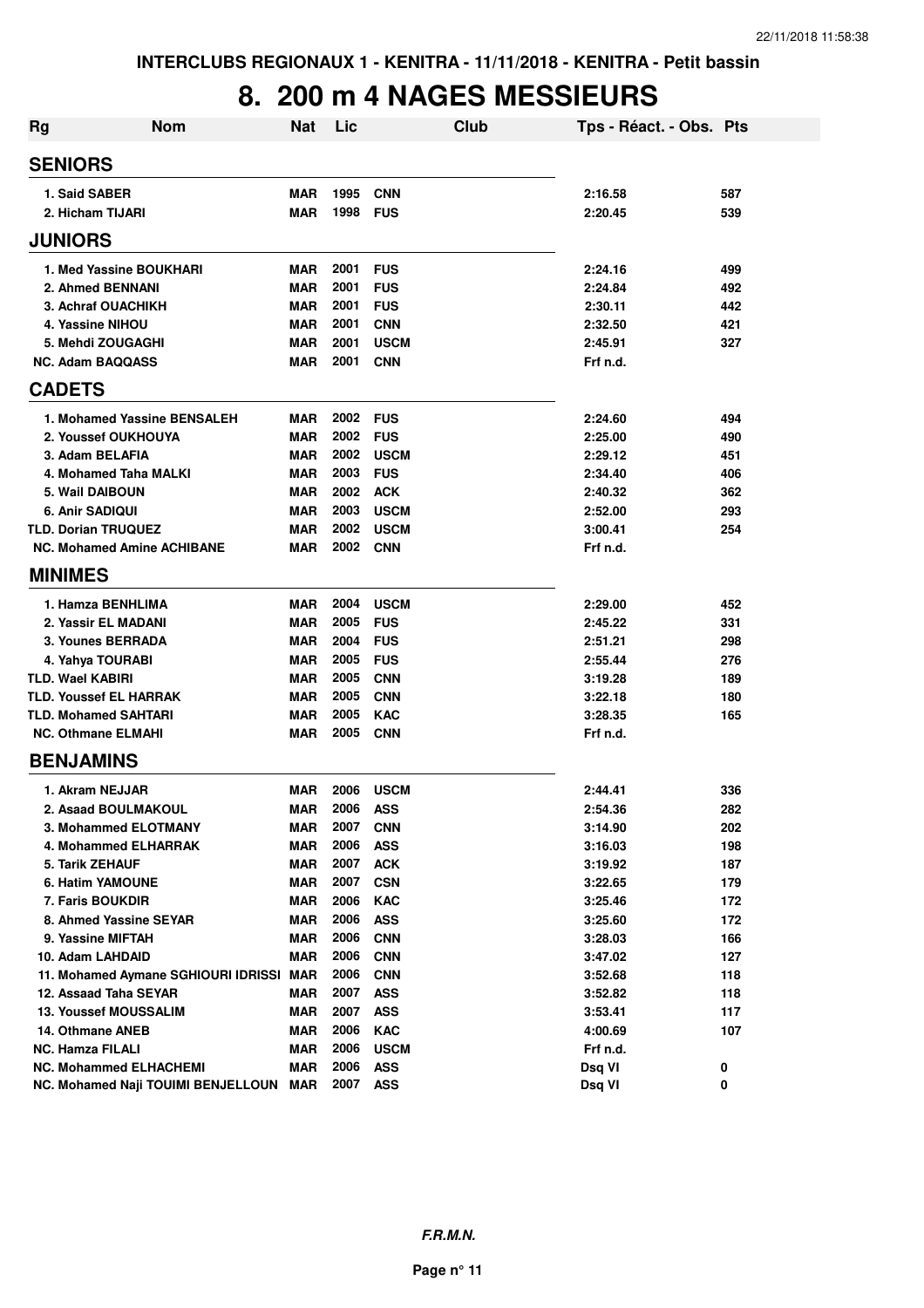# **9. 1500 m NAGE LIBRE DAMES**

| Rg               | <b>Nom</b>              | <b>Nat</b> | <b>Lic</b> | Club        | Tps - Réact. - Obs. Pts |     |
|------------------|-------------------------|------------|------------|-------------|-------------------------|-----|
| <b>JUNIORS</b>   |                         |            |            |             |                         |     |
|                  | 1. Kholoud RHNANE       | <b>MAR</b> | 2001       | <b>FUS</b>  | 19:24.82                | 506 |
|                  | 2. Mariam BENSALAH      | <b>MAR</b> | 2001       | <b>USCM</b> | 20:32.44                | 427 |
| <b>CADETS</b>    |                         |            |            |             |                         |     |
|                  | 1. Avat Allah EL ANOUAR | <b>MAR</b> | 2002 FUS   |             | 18:57.84                | 543 |
| <b>MINIMES</b>   |                         |            |            |             |                         |     |
| 1. Hiba BOURZINE |                         | <b>MAR</b> | 2004       | <b>USCM</b> | 18:38.45                | 571 |
| 2. Lina DANNA    |                         | <b>MAR</b> | 2005       | <b>USCM</b> | 18:46.12                | 560 |
| 3. Maryem DAGRI  |                         | <b>MAR</b> | 2005       | <b>USCM</b> | 19:08.50                | 528 |
|                  | 4. Meryem BENAYACHE     | <b>MAR</b> | 2004       | <b>USCM</b> | 20:31.60                | 428 |
| 5. Hadil CHAHIDI |                         | <b>MAR</b> | 2005       | <b>USCM</b> | 21:10.53                | 390 |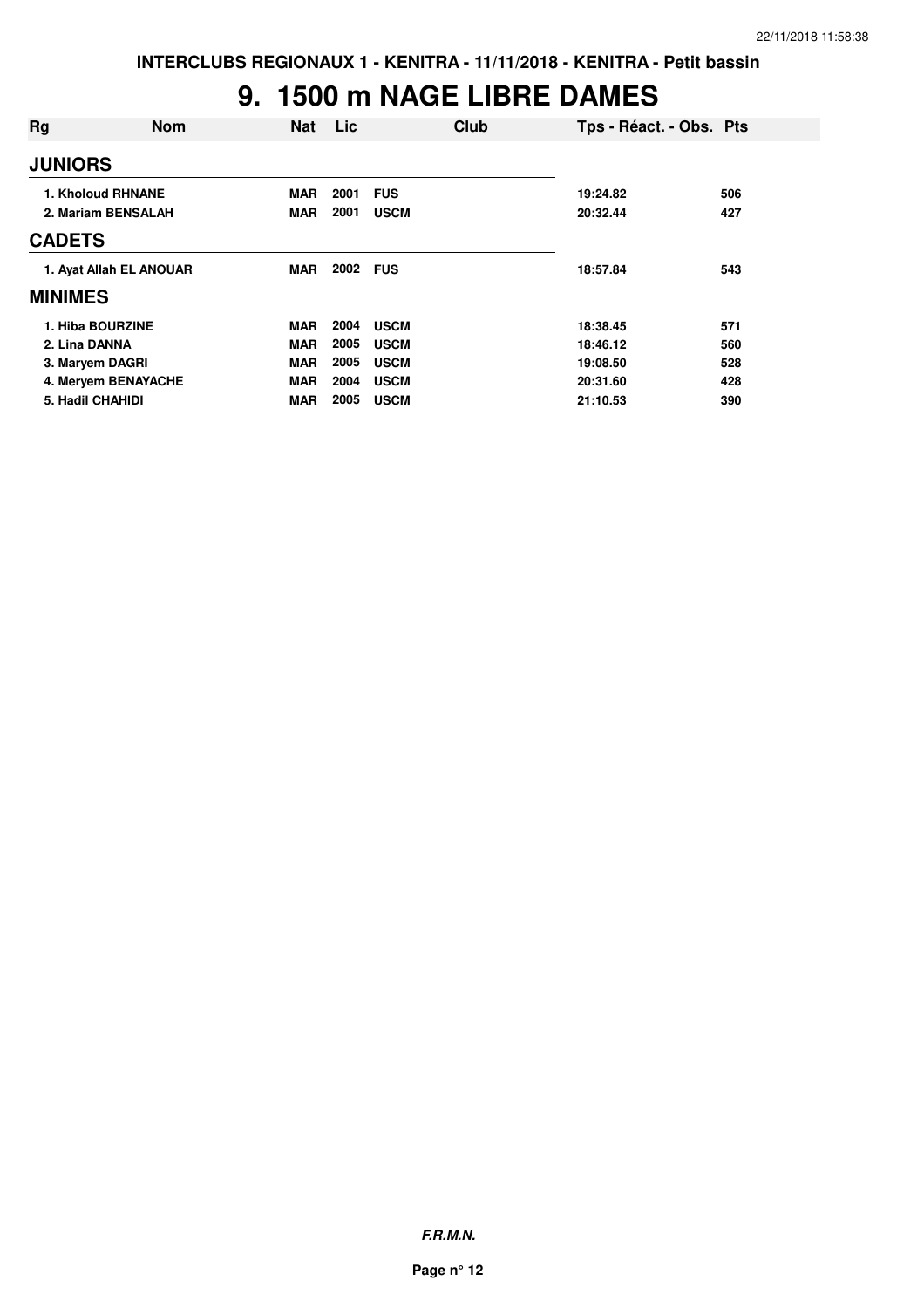#### **10. 1500 m NAGE LIBRE MESSIEURS**

| Rg              | <b>Nom</b>                  | <b>Nat</b> | Lic  | Club        | Tps - Réact. - Obs. Pts |     |
|-----------------|-----------------------------|------------|------|-------------|-------------------------|-----|
| <b>SENIORS</b>  |                             |            |      |             |                         |     |
|                 | 1. Med El Mehdi ESSADIQ     | MAR        | 1986 | <b>USCM</b> | 17:26.81                | 576 |
| <b>JUNIORS</b>  |                             |            |      |             |                         |     |
|                 | 1. Youssef HEMRI            | <b>MAR</b> | 2001 | <b>FUS</b>  | 16:23.45                | 694 |
| 2. Ali MOKHTARI |                             | <b>MAR</b> | 2001 | <b>USCM</b> | 18:45.84                | 463 |
| <b>CADETS</b>   |                             |            |      |             |                         |     |
|                 | 1. Ayman EL MECHRAFI        | <b>MAR</b> | 2002 | <b>USCM</b> | 17:33.50                | 565 |
|                 | 2. Youssef OUKHOUYA         | <b>MAR</b> | 2002 | <b>FUS</b>  | 17:59.19                | 525 |
| <b>MINIMES</b>  |                             |            |      |             |                         |     |
|                 | <b>1. CHAHINE SAID</b>      | <b>MAR</b> | 2005 | <b>USCM</b> | 17:20.66                | 586 |
|                 | 2. Adam BOURZINE            | <b>MAR</b> | 2005 | <b>USCM</b> | 18:00.60                | 523 |
|                 | 3. Youssef BOUHMOUCH        | <b>MAR</b> | 2004 | <b>USCM</b> | 19:30.31                | 412 |
|                 | 4. Younes BERRADA           | <b>MAR</b> | 2004 | <b>FUS</b>  | 20:46.37                | 341 |
|                 | <b>TLD. Mohamed SAHTARI</b> | <b>MAR</b> | 2005 | <b>KAC</b>  | 24:08.00                | 217 |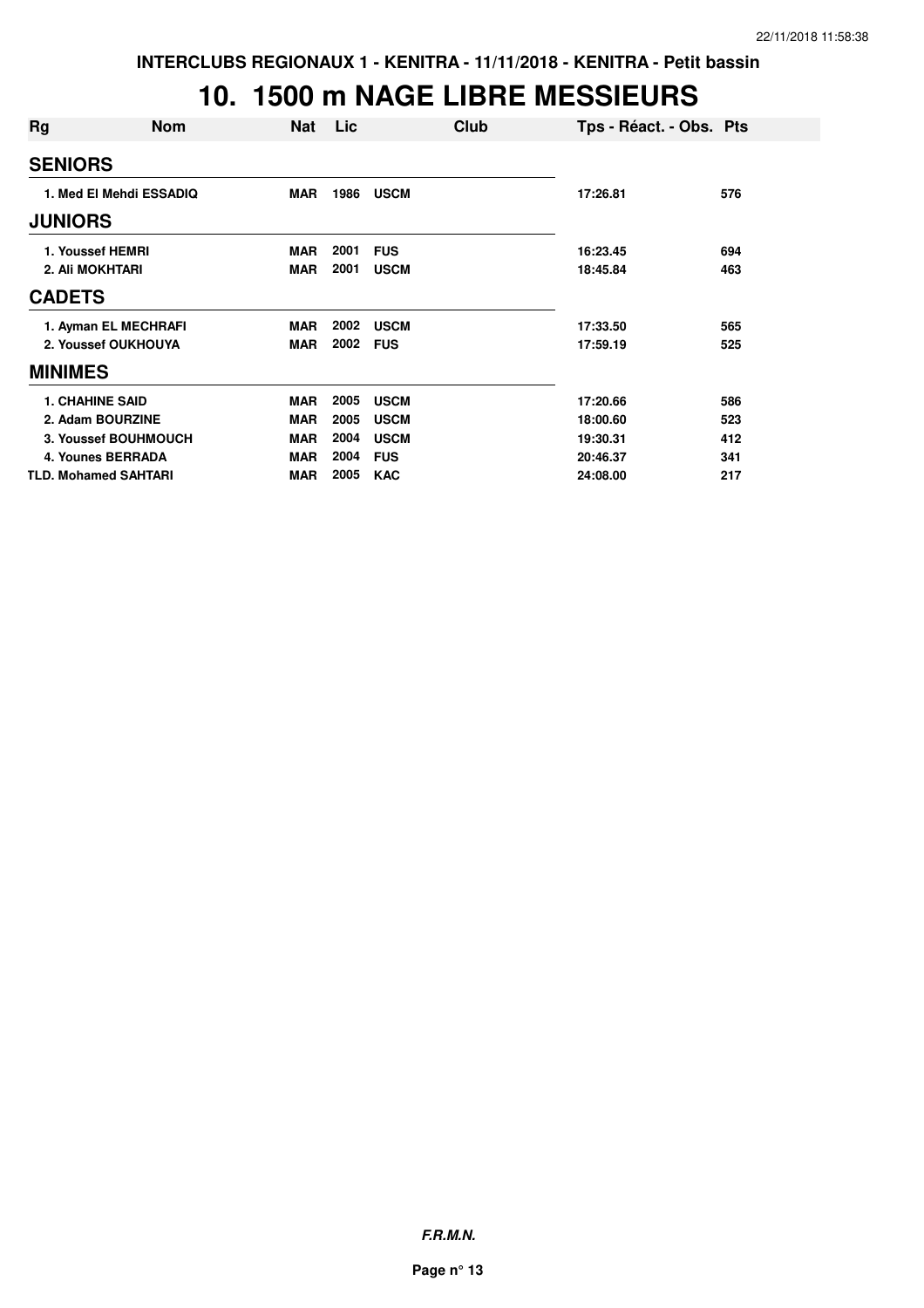# **11. 400 m NAGE LIBRE DAMES**

| Rg             | <b>Nom</b>                                         | <b>Nat</b>               | Lic          | <b>Club</b>                | Tps - Réact. - Obs. Pts |            |
|----------------|----------------------------------------------------|--------------------------|--------------|----------------------------|-------------------------|------------|
| <b>JUNIORS</b> |                                                    |                          |              |                            |                         |            |
|                | 1. Kholoud RHNANE                                  | <b>MAR</b>               | 2001         | <b>FUS</b>                 | 4:57.06                 | 516        |
|                | 2. Nissrine BOURBOUH                               | <b>MAR</b>               | 2001         | <b>FUS</b>                 | 5:11.65                 | 447        |
|                | 3. Mariam BENSALAH                                 | <b>MAR</b>               | 2001         | <b>USCM</b>                | 5:13.61                 | 439        |
| <b>CADETS</b>  |                                                    |                          |              |                            |                         |            |
|                |                                                    |                          |              |                            |                         |            |
|                | 1. Taghrid DAHBANI                                 | <b>MAR</b>               | 2003         | <b>FUS</b>                 | 4:42.23                 | 602        |
|                | 2. Ayat Allah EL ANOUAR                            | <b>MAR</b>               | 2002         | <b>FUS</b>                 | 4:49.42                 | 558        |
|                | 3. Imane BASKACH                                   | <b>MAR</b>               | 2003         | <b>USCM</b>                | 5:02.66                 | 488        |
|                | 4. Yasmine NADIR<br><b>5. Hiba ELHARRAK</b>        | <b>MAR</b><br><b>MAR</b> | 2003<br>2002 | <b>FUS</b><br><b>ASS</b>   | 5:20.22                 | 412        |
| <b>MINIMES</b> |                                                    |                          |              |                            | 5:34.85                 | 360        |
|                |                                                    |                          |              |                            |                         |            |
|                | 1. Lina DANNA                                      | <b>MAR</b>               | 2005         | <b>USCM</b>                | 4:41.06                 | 610        |
|                | 2. Hiba BOURZINE                                   | <b>MAR</b>               | 2004         | <b>USCM</b>                | 4:42.69                 | 599        |
|                | 3. Maha BASKACH                                    | <b>MAR</b>               | 2005         | <b>USCM</b>                | 4:49.06                 | 560        |
|                | 4. Maryem DAGRI                                    | <b>MAR</b>               | 2005         | <b>USCM</b>                | 4:53.02                 | 538        |
|                | 5. Malak BOUSSOUF                                  | <b>MAR</b>               | 2004         | <b>FUS</b>                 | 4:59.00                 | 506        |
|                | 6. Oumnia SEBBATA                                  | <b>MAR</b>               | 2005         | <b>USCM</b>                | 5:04.16                 | 481        |
|                | 7. Jennate RIMI                                    | <b>MAR</b>               | 2005<br>2004 | <b>FUS</b>                 | 5:06.91                 | 468        |
|                | 8. Meryem BENAYACHE<br>9. Meryem HOSNI             | <b>MAR</b><br><b>MAR</b> | 2005         | <b>USCM</b><br><b>ACK</b>  | 5:07.78<br>5:10.23      | 464<br>453 |
|                | 10. Hadil CHAHIDI                                  | <b>MAR</b>               | 2005         | <b>USCM</b>                | 5:11.01                 | 450        |
|                | 11. Camelia GARNOUSSI                              | <b>MAR</b>               | 2004         | <b>FUS</b>                 | 5:13.14                 | 441        |
|                | 12. Rime Ines EL RHOUBARI                          | <b>MAR</b>               | 2004         | <b>FUS</b>                 | 5:16.75                 | 426        |
|                | 13. Alae ELMEKKAOUI                                | <b>MAR</b>               | 2005         | <b>CNN</b>                 | 5:21.44                 | 407        |
|                | 14. Yasmine RIAD                                   | <b>MAR</b>               | 2004         | <b>FUS</b>                 | 5:22.00                 | 405        |
|                | <b>15. Sara BELLAMINE</b>                          | <b>MAR</b>               | 2004         | <b>ASS</b>                 | 5:29.17                 | 379        |
|                | <b>16. Ines AL FIGUIGUI</b>                        | <b>MAR</b>               | 2004         | <b>USCM</b>                | 5:33.61                 | 364        |
|                | 17. Fadila ZEHAUF                                  | <b>MAR</b>               | 2005         | <b>ACK</b>                 | 5:45.84                 | 327        |
|                | <b>18. Imane BOUTARBOUCH</b>                       | <b>MAR</b>               | 2004         | <b>ASS</b>                 | 5:46.87                 | 324        |
|                | <b>19. Lina GABOUNE</b>                            | <b>MAR</b>               | 2004         | <b>FUS</b>                 | 5:57.66                 | 296        |
|                | 20. Nour Elhouda YOUSFI                            | <b>MAR</b>               | 2005         | <b>CNN</b>                 | 6:06.81                 | 274        |
|                | 21. Nourzad KARROUK BAAYL                          | <b>MAR</b>               | 2005         | <b>ACK</b>                 | 6:07.02                 | 273        |
|                | <b>BENJAMINS</b>                                   |                          |              |                            |                         |            |
|                | 1. Meryem BAHAJOUB                                 | <b>MAR</b>               | 2006         | <b>FUS</b>                 | 5:06.75                 | 469        |
|                | 2. Malak MEQDAR                                    | <b>MAR</b>               | 2007         | <b>FUS</b>                 | 5:10.08                 | 454        |
|                | 3. Zineb ATILLAH                                   | <b>MAR</b>               | 2006         | <b>FUS</b>                 | 5:16.18                 | 428        |
|                | 4. Nada IDRISSI FAKHREDDINE                        | <b>MAR</b>               | 2006         | <b>FUS</b>                 | 5:22.34                 | 404        |
|                | 5. Nour El Houda BENSALEH                          | <b>MAR</b>               | 2007         | <b>FUS</b>                 | 5:29.09                 | 380        |
|                | 6. Nada RAGTAOUI                                   | <b>MAR</b>               | 2007         | <b>FUS</b>                 | 5:33.03                 | 366        |
|                | 7. Salma RHOUL                                     | <b>MAR</b>               | 2006         | <b>FUS</b>                 | 5:38.94                 | 347        |
|                | 8. Abla BELMATI                                    | <b>MAR</b>               | 2006         | <b>FUS</b>                 | 5:42.34                 | 337        |
|                | 9. Hibat Allah SEMLALI                             | <b>MAR</b>               | 2007         | <b>KAC</b>                 | 5:49.12                 | 318        |
|                | 10. Kaoutar HOSNI                                  | <b>MAR</b>               | 2006         | <b>ACK</b>                 | 6:01.84                 | 285        |
|                | <b>11. Ghita EL MOUATARIF</b>                      | <b>MAR</b>               | 2007         | <b>FUS</b>                 | 6:03.78                 | 281        |
|                | 12. Jannat BAYADOU                                 | <b>MAR</b>               | 2007<br>2007 | <b>KAC</b>                 | 6:06.16                 | 275<br>274 |
|                | 13. Rawane SADIQUI<br><b>14. Douaa EL YAAGOUBI</b> | <b>MAR</b><br><b>MAR</b> | 2007         | <b>USCM</b><br><b>USCM</b> | 6:06.81<br>6:19.16      | 248        |
|                | <b>15. Lina DOUDOUH</b>                            | <b>MAR</b>               | 2007         | <b>A.ALAWAIL</b>           | 6:53.59                 | 191        |
|                | 16. Majdouline NIHOU                               | <b>MAR</b>               | 2007         | <b>CNN</b>                 | 6:58.22                 | 185        |
|                | 17. Yassmina IZOUGAGHEN                            | <b>MAR</b>               | 2007         | <b>CNN</b>                 | 7:02.15                 | 180        |
|                | <b>18. Zineb KHARMICH</b>                          | <b>MAR</b>               | 2007         | <b>CNN</b>                 | 7:08.84                 | 171        |
|                | 19. Alae BAGHOZ                                    | <b>MAR</b>               | 2007         | <b>A.ALAWAIL</b>           | 7:09.00                 | 171        |
|                | 20. Yasmine EL HAJJI                               | <b>MAR</b>               | 2007         | <b>CNN</b>                 | 7:09.15                 | 171        |
|                | 21. Rachida KIDAYE                                 | <b>MAR</b>               | 2007         | <b>CNN</b>                 | 7:15.12                 | 164        |
|                |                                                    |                          |              |                            |                         |            |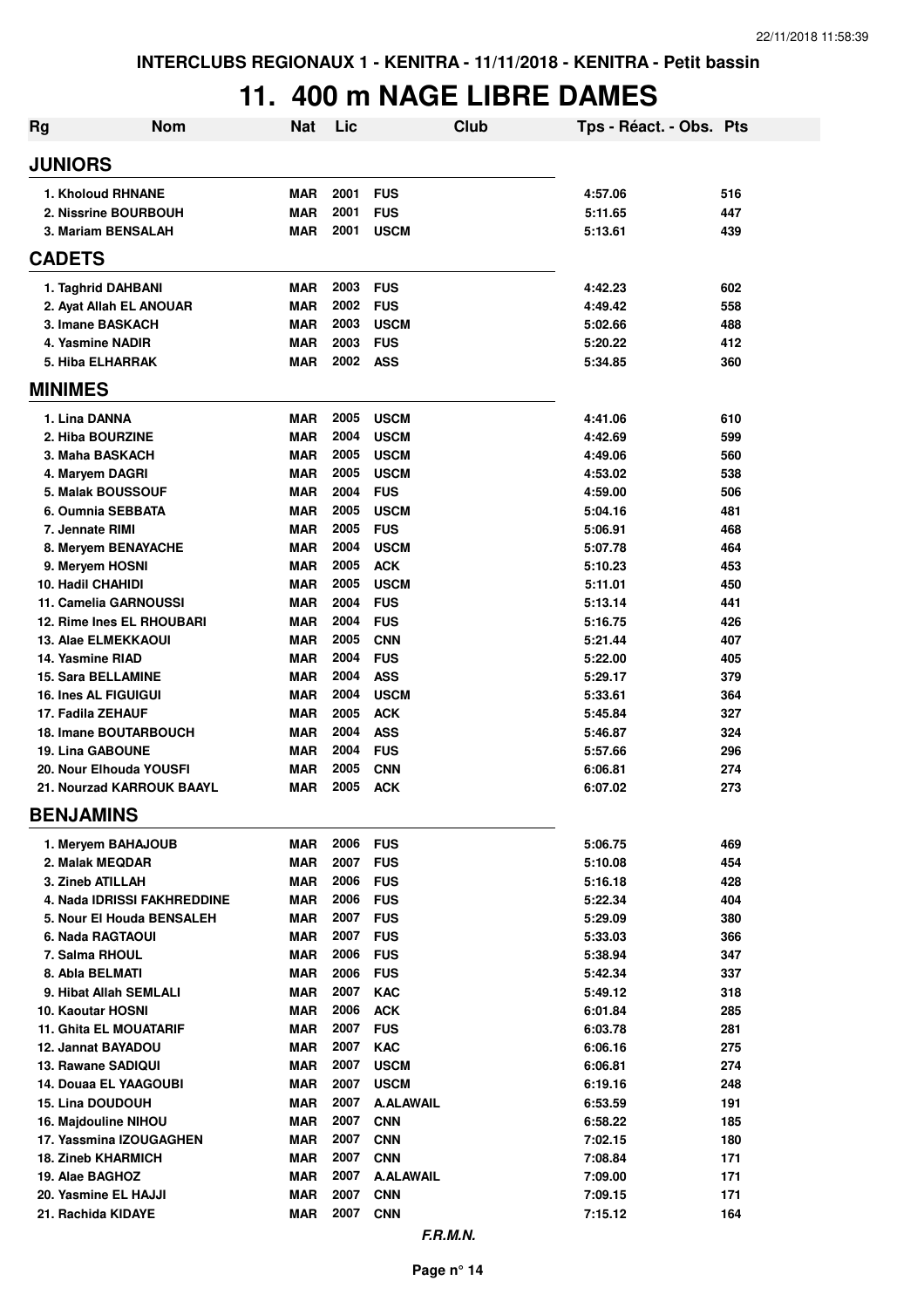#### **11. 400 m NAGE LIBRE DAMES**

| Rg                         | <b>Nom</b> | <b>Nat</b> | <b>Lic</b> | Club             |                | Tps - Réact. - Obs. Pts |     |
|----------------------------|------------|------------|------------|------------------|----------------|-------------------------|-----|
| <b>BENJAMINS</b>           |            |            |            |                  |                |                         |     |
| 22. Raihan MOUNA           |            | MAR        | 2007       | <b>A.ALAWAIL</b> |                | 7:16.99                 | 162 |
| 23. Lina KHOUIA            |            | <b>MAR</b> | 2006       | <b>CNN</b>       |                | 7:26.95                 | 151 |
| 24. Rayehana ELKACIMI      |            | <b>MAR</b> | 2007       | <b>CNN</b>       |                | 7:27.06                 | 151 |
| 25. Fairouz BENAJJI        |            | <b>MAR</b> | 2007       | <b>IRT</b>       |                | 7:28.19                 | 150 |
| <b>NC. Manar AICH</b>      |            | <b>MAR</b> | 2007       | <b>A.ALAWAIL</b> |                | Frf n.d.                |     |
| <b>NC. Rim ELAMRAOUI</b>   |            | <b>MAR</b> | 2006       | <b>FUS</b>       |                | Frf n.d.                |     |
| <b>NC. Sofia GARNOUSSI</b> |            | <b>MAR</b> | 2006       | <b>FUS</b>       | <b>\bandon</b> |                         | 0   |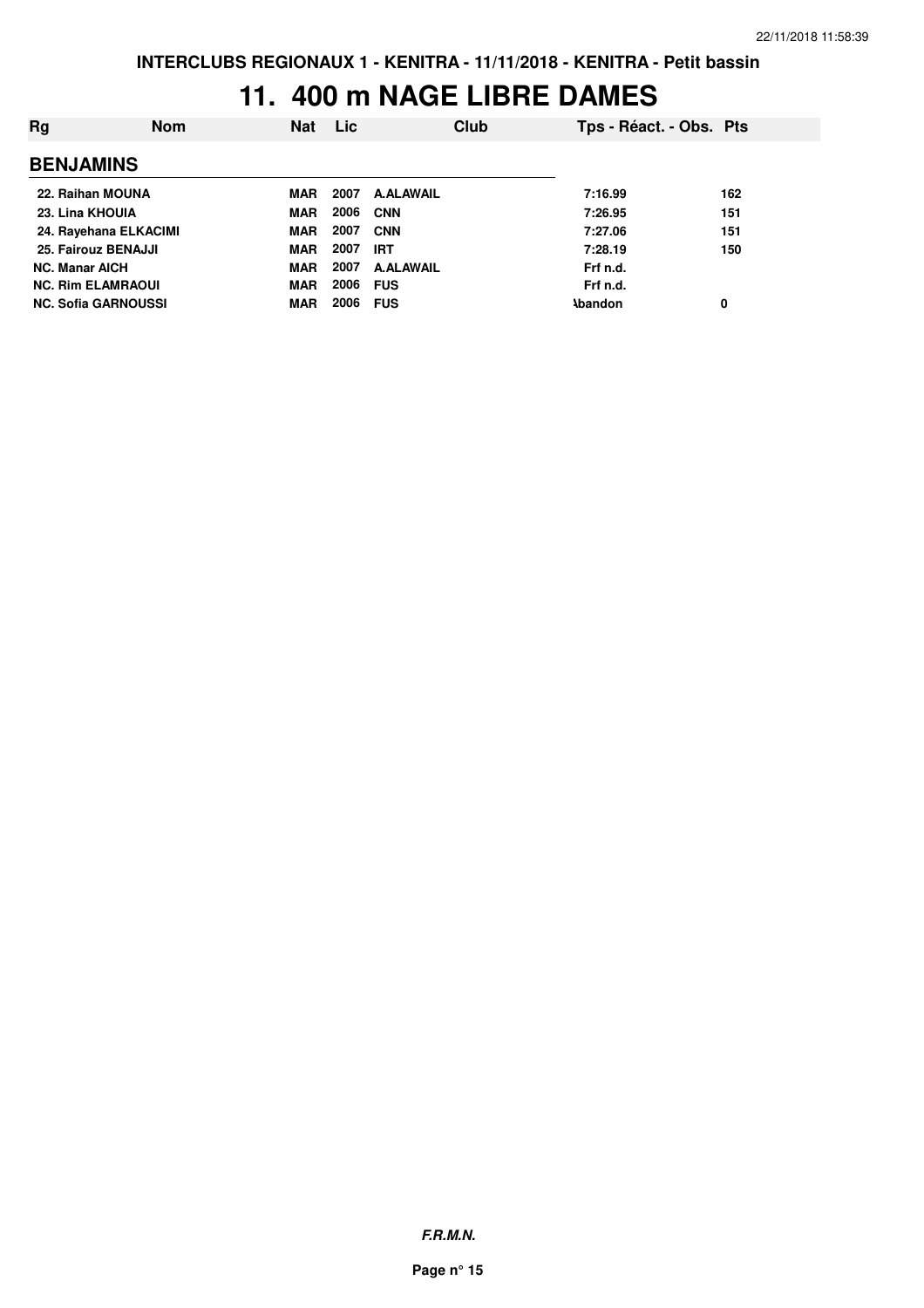## **12. 400 m NAGE LIBRE MESSIEURS**

| <b>Rg</b>                                    | <b>Nom</b>                  | Nat                      | Lic          |                          | Club | Tps - Réact. - Obs. Pts |            |
|----------------------------------------------|-----------------------------|--------------------------|--------------|--------------------------|------|-------------------------|------------|
| <b>SENIORS</b>                               |                             |                          |              |                          |      |                         |            |
| 1. Said SABER                                |                             | <b>MAR</b>               | 1995         | <b>CNN</b>               |      | 4:07.90                 | 699        |
| <b>NC. Med El Mehdi ESSADIQ</b>              |                             | <b>MAR</b>               | 1986         | <b>USCM</b>              |      | Frf n.d.                |            |
| <b>JUNIORS</b>                               |                             |                          |              |                          |      |                         |            |
| 1. Ali HEMRI                                 |                             | <b>MAR</b>               | 2001         | <b>FUS</b>               |      | 4:02.91                 | 743        |
| 2. Youssef HEMRI                             |                             | <b>MAR</b>               | 2001         | <b>FUS</b>               |      | 4:07.38                 | 704        |
| <b>3. Ali MSOUGAR</b>                        |                             | <b>MAR</b>               | 2001         | <b>FUS</b>               |      | 4:08.32                 | 696        |
| <b>4. Ahmed BENNANI</b>                      |                             | <b>MAR</b>               | 2001         | <b>FUS</b>               |      | 4:31.18                 | 534        |
| 5. Ali MOKHTARI                              |                             | <b>MAR</b>               | 2001         | <b>USCM</b>              |      | 4:43.19                 | 469        |
| 6. Yassine NIHOU                             |                             | <b>MAR</b>               | 2001         | <b>CNN</b>               |      | 5:01.20                 | 390        |
| <b>NC. Ziad LAHLOU</b>                       |                             | <b>MAR</b>               | 2001         | <b>USCM</b>              |      | Frf n.d.                |            |
| <b>CADETS</b>                                |                             |                          |              |                          |      |                         |            |
| 1. Youssef OUKHOUYA                          |                             | MAR                      | 2002         | <b>FUS</b>               |      | 4:27.90                 | 554        |
|                                              | 2. Mohamed Yassine BENSALEH | <b>MAR</b>               | 2002         | <b>FUS</b>               |      | 4:32.22                 | 528        |
| 3. Adam BELAFIA                              |                             | <b>MAR</b>               | 2002         | <b>USCM</b>              |      | 4:36.32                 | 505        |
| 4. Anir SADIQUI                              |                             | <b>MAR</b>               | 2003         | <b>USCM</b>              |      | 4:40.62                 | 482        |
| 5. Mohamed Taha MALKI                        |                             | <b>MAR</b>               | 2003         | <b>FUS</b>               |      | 4:43.50                 | 467        |
| 6. Rayane BOUHAFS                            |                             | <b>MAR</b>               | 2003         | <b>FUS</b>               |      | 4:49.50                 | 439        |
| 7. Soufiane TAYEBI                           |                             | <b>MAR</b>               | 2003         | <b>FUS</b>               |      | 5:04.34                 | 378        |
| 8. Wail DAIBOUN                              |                             | <b>MAR</b>               | 2002         | <b>ACK</b>               |      | 5:08.19                 | 364        |
| 9. Yahya ELBRIDI                             |                             | <b>MAR</b>               | 2003         | <b>USCM</b>              |      | 5:09.97                 | 357        |
| <b>NC. Mohamed Amine ACHIBANE</b>            |                             | <b>MAR</b>               | 2002         | <b>CNN</b>               |      | Frf n.d.                |            |
| <b>MINIMES</b>                               |                             |                          |              |                          |      |                         |            |
| 1. Yasser BENCHEBBA                          |                             | <b>MAR</b>               | 2004         | <b>FUS</b>               |      | 4:21.47                 | 596        |
| 2. Hamza BENHLIMA                            |                             | <b>MAR</b>               | 2004         | <b>USCM</b>              |      | 4:21.84                 | 593        |
| <b>3. CHAHINE SAID</b>                       |                             | <b>MAR</b>               | 2005         | <b>USCM</b>              |      | 4:30.85                 | 536        |
| 4. Adam BOURZINE                             |                             | <b>MAR</b>               | 2005         | <b>USCM</b>              |      | 4:36.28                 | 505        |
| 5. Mohamed Sami ZEMZAMI                      |                             | <b>MAR</b>               | 2005         | <b>USCM</b>              |      | 4:39.34                 | 488        |
| 6. Ayman BOUCETTA                            |                             | <b>MAR</b>               | 2005         | <b>CNN</b>               |      | 5:04.97                 | 375        |
| 7. Sami KASMI                                |                             | <b>MAR</b>               | 2005         | <b>FUS</b>               |      | 5:09.03                 | 361        |
| 8. Yassir EL MADANI                          |                             | <b>MAR</b>               | 2005         | <b>FUS</b>               |      | 5:09.34                 | 360        |
| 9. Aymane BOUZAIDI                           |                             | <b>MAR</b>               | 2005         | <b>CSN</b>               |      | 5:09.88                 | 358        |
| 10. Youssef BOUHMOUCH                        |                             | MAR                      | 2004         | <b>USCM</b>              |      | 5:11.78                 | 351        |
| 11. Ahmed Rayane ELYACOUTI                   |                             | <b>MAR</b>               | 2005         | <b>USCM</b>              |      | 5:18.00                 | 331        |
| 12. Yahya TOURABI                            |                             | <b>MAR</b>               | 2005         | <b>FUS</b>               |      | 5:18.84                 | 328        |
| 13. Younes BERRADA                           |                             | <b>MAR</b>               | 2004         | <b>FUS</b>               |      | 5:23.66                 | 314        |
| 14. Mehdi REFFASS<br><b>TLD. Wael KABIRI</b> |                             | <b>MAR</b><br><b>MAR</b> | 2005<br>2005 | <b>CNN</b><br><b>CNN</b> |      | 5:38.03<br>6:24.94      | 275<br>186 |
| <b>BENJAMINS</b>                             |                             |                          |              |                          |      |                         |            |
| 1. Marwane SEBBATA                           |                             | MAR                      | 2006         | <b>USCM</b>              |      | 4:46.97                 | 451        |
| 2. Yassine SEBBATA                           |                             | <b>MAR</b>               | 2006         | <b>USCM</b>              |      | 4:50.93                 | 432        |
| 3. Akram NEJJAR                              |                             | <b>MAR</b>               | 2006         | <b>USCM</b>              |      | 4:52.17                 | 427        |
| 4. Omar BENMOUSSA                            |                             | <b>MAR</b>               | 2006         | <b>USCM</b>              |      | 4:54.11                 | 418        |
| 5. Jad KHERBOUCHE                            |                             | <b>MAR</b>               | 2006         | <b>ACK</b>               |      | 4:56.88                 | 407        |
| 6. Samy BENCHEBBA                            |                             | <b>MAR</b>               | 2006         | <b>FUS</b>               |      | 5:22.97                 | 316        |
| 7. Ali ELKHALIL                              |                             | <b>MAR</b>               | 2006         | <b>FUS</b>               |      | 5:27.94                 | 302        |
| 8. Jade KISSAMI                              |                             | <b>MAR</b>               | 2006         | <b>FUS</b>               |      | 5:31.15                 | 293        |
| 9. Youssef GABOUNE                           |                             | <b>MAR</b>               | 2007         | <b>FUS</b>               |      | 5:35.57                 | 282        |
| 10. Hassan ELALAMI                           |                             | <b>MAR</b>               | 2006         | <b>FUS</b>               |      | 5:37.66                 | 276        |
| 11. Hamza FILALI                             |                             | <b>MAR</b>               | 2006         | <b>USCM</b>              |      | 5:42.67                 | 264        |
| 12. Hamza FOUKAHY                            |                             | <b>MAR</b>               | 2006         | <b>FUS</b>               |      | 5:45.78                 | 257        |
| 13. Mohammed ELOTMANY                        |                             | MAR                      | 2007         | <b>CNN</b>               |      | 5:55.81                 | 236        |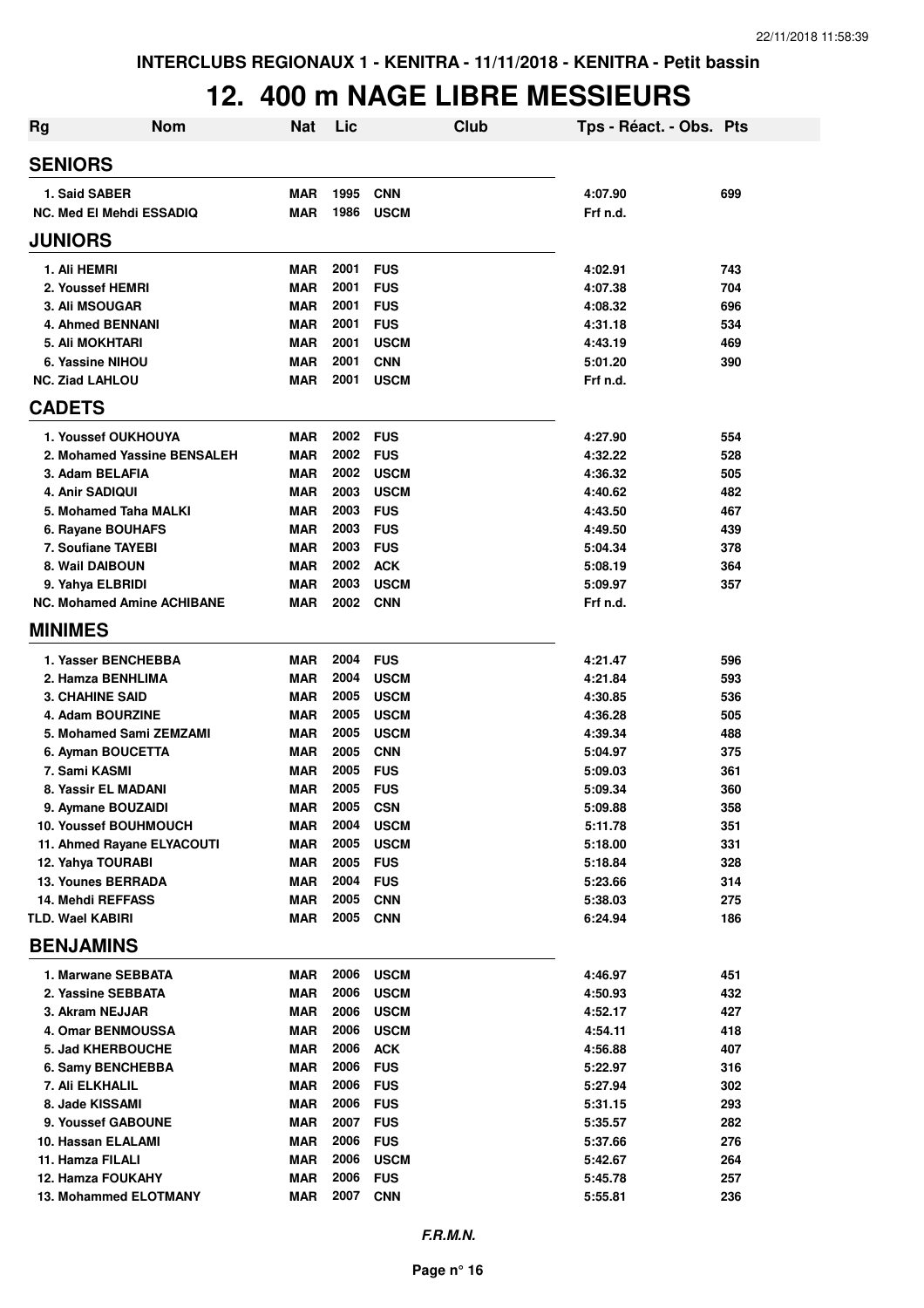#### **12. 400 m NAGE LIBRE MESSIEURS**

| Rg | <b>Nom</b>                          | Nat        | Lic  | Club             | Tps - Réact. - Obs. Pts |     |
|----|-------------------------------------|------------|------|------------------|-------------------------|-----|
|    | <b>BENJAMINS</b>                    |            |      |                  |                         |     |
|    | <b>14. Omar EL AMRAOUI</b>          | <b>MAR</b> | 2007 | <b>USCM</b>      | 5:59.61                 | 229 |
|    | <b>15. Faris BOUKDIR</b>            | <b>MAR</b> | 2006 | <b>KAC</b>       | 6:01.02                 | 226 |
|    | <b>16. Youssef BEKKAOUI</b>         | <b>MAR</b> | 2006 | <b>ASS</b>       | 6:01.37                 | 225 |
|    | <b>17. Omar MOUMINA</b>             | <b>MAR</b> | 2006 | <b>FUS</b>       | 6:02.64                 | 223 |
|    | 18. Yassine MIFTAH                  | <b>MAR</b> | 2006 | <b>CNN</b>       | 6:03.47                 | 221 |
|    | <b>19. Adam ELFAHSSI</b>            | <b>MAR</b> | 2007 | <b>FUS</b>       | 6:10.46                 | 209 |
|    | 20. Hamza EL MKHENTAR               | <b>MAR</b> | 2007 | <b>USCM</b>      | 6:13.98                 | 203 |
|    | 21. Adib BOUAYAD                    | <b>MAR</b> | 2007 | <b>USCM</b>      | 6:23.42                 | 189 |
|    | 22. Othmane ANEB                    | <b>MAR</b> | 2006 | <b>KAC</b>       | 6:28.93                 | 181 |
|    | 23. Ilyas CHAKKOURI                 | <b>MAR</b> | 2006 | <b>A.ALAWAIL</b> | 6:41.53                 | 164 |
|    | 24. Mohamed Aymane SGHIOURI IDRISSI | <b>MAR</b> | 2006 | <b>CNN</b>       | 6:46.18                 | 159 |
|    | 25. Adam LAHDAID                    | <b>MAR</b> | 2006 | <b>CNN</b>       | 6:56.70                 | 147 |
|    | 26. Youssef ALAMI                   | <b>MAR</b> | 2007 | <b>A.ALAWAIL</b> | 7:00.11                 | 143 |
|    | <b>NC. Mohamed Amine AHAITAF</b>    | <b>MAR</b> | 2007 | <b>A.ALAWAIL</b> | Frf exc.                |     |
|    | <b>NC. Wassim AIT BELHOUSSEIN</b>   | <b>MAR</b> | 2007 | <b>CNN</b>       | Frf n.d.                |     |
|    | <b>NC. Zaid ZNAIDI</b>              | <b>MAR</b> | 2007 | <b>USCM</b>      | Dsg FD                  | 0   |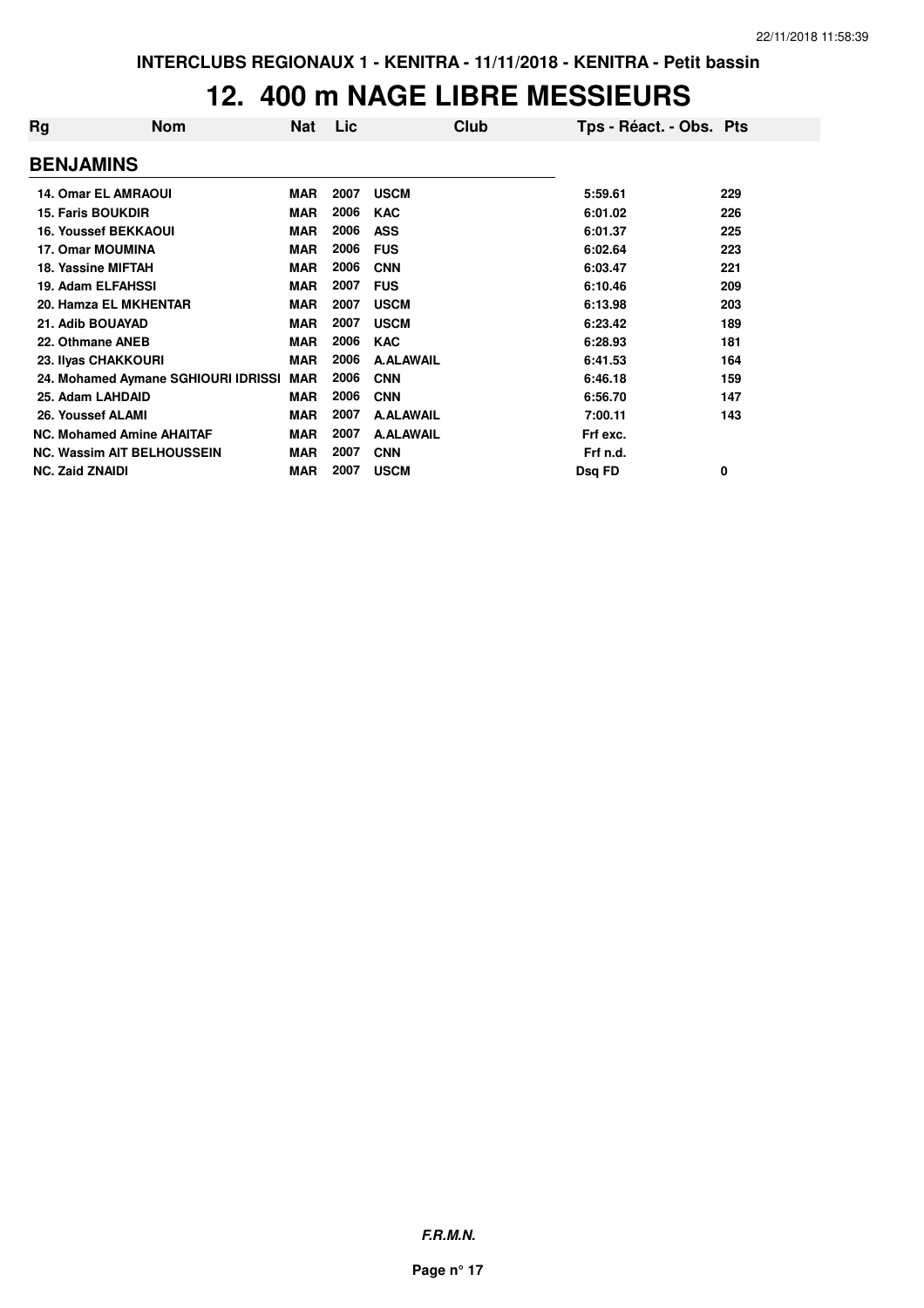# **13. 50 m DOS DAMES**

| Rg                                                 | <b>Nom</b>                | <b>Nat</b> | Lic          | <b>Club</b>              |                      | Tps - Réact. - Obs. Pts |     |
|----------------------------------------------------|---------------------------|------------|--------------|--------------------------|----------------------|-------------------------|-----|
| <b>JUNIORS</b>                                     |                           |            |              |                          |                      |                         |     |
| 1. Narjiss BOURBOUH                                |                           | MAR        | 2001         | <b>FUS</b>               | 31.97                |                         | 606 |
| 2. Nissrine BOURBOUH                               |                           | <b>MAR</b> | 2001         | <b>FUS</b>               | 32.89                |                         | 557 |
| 3. Kholoud RHNANE                                  |                           | <b>MAR</b> | 2001         | <b>FUS</b>               | 36.05                |                         | 423 |
| 4. Mariam BENSALAH                                 |                           | <b>MAR</b> | 2001         | <b>USCM</b>              | 36.26                |                         | 415 |
| 5. Iqbal SAKHRAOUI                                 |                           | <b>MAR</b> | 2001         | <b>CSN</b>               | 36.69                |                         | 401 |
| <b>NC. Soukaina CHAARI</b>                         |                           | <b>MAR</b> | 2000         | <b>CNN</b>               | Frf n.d.             |                         |     |
| <b>NC. Rim DIOURI</b>                              |                           | <b>MAR</b> | 2000         | <b>CNN</b>               | Frf n.d.             |                         |     |
| <b>CADETS</b>                                      |                           |            |              |                          |                      |                         |     |
| 1. Ghita BAGHDAD                                   |                           | <b>MAR</b> | 2002         | <b>CSN</b>               | 38.42                |                         | 349 |
| 2. Hiba ELHARRAK                                   |                           | <b>MAR</b> | 2002         | <b>ASS</b>               | 39.57                |                         | 319 |
| 3. Najwa NOUAR                                     |                           | <b>MAR</b> | 2003         | <b>USCM</b>              | 40.78                |                         | 292 |
| <b>MINIMES</b>                                     |                           |            |              |                          |                      |                         |     |
| 1. Hiba CHOUAIBI                                   |                           | <b>MAR</b> | 2004         | <b>USCM</b>              | 32.28                |                         | 589 |
| 2. Oumnia SEBBATA                                  |                           | <b>MAR</b> | 2005         | <b>USCM</b>              | 32.89                |                         | 557 |
| 3. Yasmine RIAD                                    |                           | <b>MAR</b> | 2004         | <b>FUS</b>               | 34.34                |                         | 489 |
| 4. Alae ELMEKKAOUI                                 |                           | <b>MAR</b> | 2005         | <b>CNN</b>               | 35.00                |                         | 462 |
|                                                    | 5. Oumaima RACHIDI ALAOUI | <b>MAR</b> | 2004         | <b>USCM</b>              | 35.78                |                         | 432 |
| 6. Jennate RIMI                                    |                           | <b>MAR</b> | 2005         | <b>FUS</b>               | 35.85                |                         | 430 |
| 7. Camelia GARNOUSSI                               |                           | <b>MAR</b> | 2004         | <b>FUS</b>               | 36.05                |                         | 423 |
| 8. Abrare BELRHITI                                 |                           | <b>MAR</b> | 2004         | <b>FUS</b>               | 36.19                |                         | 418 |
| 9. Maryem DAGRI                                    |                           | <b>MAR</b> | 2005         | <b>USCM</b>              | 36.62                |                         | 403 |
| 10. Rim ARHARBI                                    |                           | <b>MAR</b> | 2004         | <b>KAC</b>               | 38.59                |                         | 344 |
| 11. Aya BENMOUSSA                                  |                           | <b>MAR</b> | 2005         | <b>CSN</b>               | 38.69                |                         | 342 |
| 12. Rima BADOUI                                    |                           | <b>MAR</b> | 2004         | <b>ASS</b>               | 38.72                |                         | 341 |
| 13. Imane LAHLOU                                   |                           | <b>MAR</b> | 2005         | <b>FUS</b>               | 39.20                |                         | 329 |
| <b>14. Hind BAGHDAD</b>                            |                           | <b>MAR</b> | 2004         | <b>CSN</b>               | 39.44                |                         | 323 |
| <b>15. Sara BELLAMINE</b>                          |                           | <b>MAR</b> | 2004         | <b>ASS</b>               | 40.31                |                         | 302 |
| <b>16. Abir ELFARSSI</b>                           |                           | <b>MAR</b> | 2005         | A.S.F.A.R                | 41.62                |                         | 274 |
| 17. Imane BOUTARBOUCH                              |                           | <b>MAR</b> | 2004         | <b>ASS</b>               | 41.90                |                         | 269 |
| 18. Manal LAASKRI                                  |                           | <b>MAR</b> | 2004         | <b>KAC</b>               | 41.93                |                         | 268 |
| <b>19. Chahd BELEKBIRA</b>                         |                           | <b>MAR</b> | 2004         | A.S.F.A.R                | 42.30                |                         | 261 |
| 20. Marwa EL HARTIKA                               |                           | <b>MAR</b> | 2005         | <b>FUS</b>               | 42.32                |                         | 261 |
| 21. Nourzad KARROUK BAAYL                          |                           | MAR        | 2005         | <b>ACK</b>               | 44.57                |                         | 223 |
| 22. Nour Elhouda MAROUDI                           |                           | MAR        | 2005         | A.S.F.A.R                | 44.84                |                         | 219 |
| 23. Marwa ALAOUI                                   |                           | <b>MAR</b> | 2004         | <b>CNN</b>               | 45.29                |                         | 213 |
| 24. Alae EL MARNISSI                               |                           | <b>MAR</b> | 2005         | <b>CSN</b>               | 45.47                |                         | 210 |
| <b>TLD. Zainab RAMSIS</b>                          |                           | MAR        | 2004         | <b>CNK</b>               | 47.90                |                         | 180 |
| <b>TLD. Rahaf ALHAMED</b>                          |                           | <b>MAR</b> | 2005         | <b>KAC</b>               | 49.78                |                         | 160 |
| <b>TLD. Hiba SEDDATI</b>                           |                           | <b>MAR</b> | 2005<br>2005 | <b>KAC</b>               | 50.94                |                         | 149 |
| NC. Mouna Yassmina MASAIF<br><b>NC. Hiba AMKOR</b> |                           | MAR<br>MAR | 2004         | <b>ACK</b><br><b>CNN</b> | Frf exc.<br>Frf n.d. |                         |     |
| <b>BENJAMINS</b>                                   |                           |            |              |                          |                      |                         |     |
| 1. Inass ALLAOUI                                   |                           | MAR        | 2006         | A.S.F.A.R                | 36.26                |                         | 415 |
| 2. Sofia GARNOUSSI                                 |                           | MAR        | 2006         | <b>FUS</b>               | 36.75                |                         | 399 |
| 3. Zineb ATILLAH                                   |                           | MAR        | 2006         | <b>FUS</b>               | 37.00                |                         | 391 |
| 4. Nada RAGTAOUI                                   |                           | <b>MAR</b> | 2007         | <b>FUS</b>               | 38.19                |                         | 355 |
| 5. Lyna TIKKI                                      |                           | MAR        | 2006         | <b>ASS</b>               | 39.31                |                         | 326 |
| 6. Malak TIBARI                                    |                           | MAR        | 2006         | A.S.F.A.R                | 40.15                |                         | 306 |
| 7. Youssra ELMAZOUNI                               |                           | <b>MAR</b> | 2006         | <b>CSN</b>               | 40.56                |                         | 297 |
| 8. Rawane SADIQUI                                  |                           | MAR        | 2007         | <b>USCM</b>              | 40.63                |                         | 295 |
| 9. Lina YAQOUBI                                    |                           | MAR        | 2006         | <b>CSN</b>               | 41.10                |                         | 285 |
| 10. Jannat BAYADOU                                 |                           | <b>MAR</b> | 2007         | <b>KAC</b>               | 41.87                |                         | 270 |
| 11. Sara BENSLETEN                                 |                           | MAR        | 2007         | <b>USCM</b>              | 42.18                |                         | 264 |
|                                                    |                           |            |              | F.R.M.N.                 |                      |                         |     |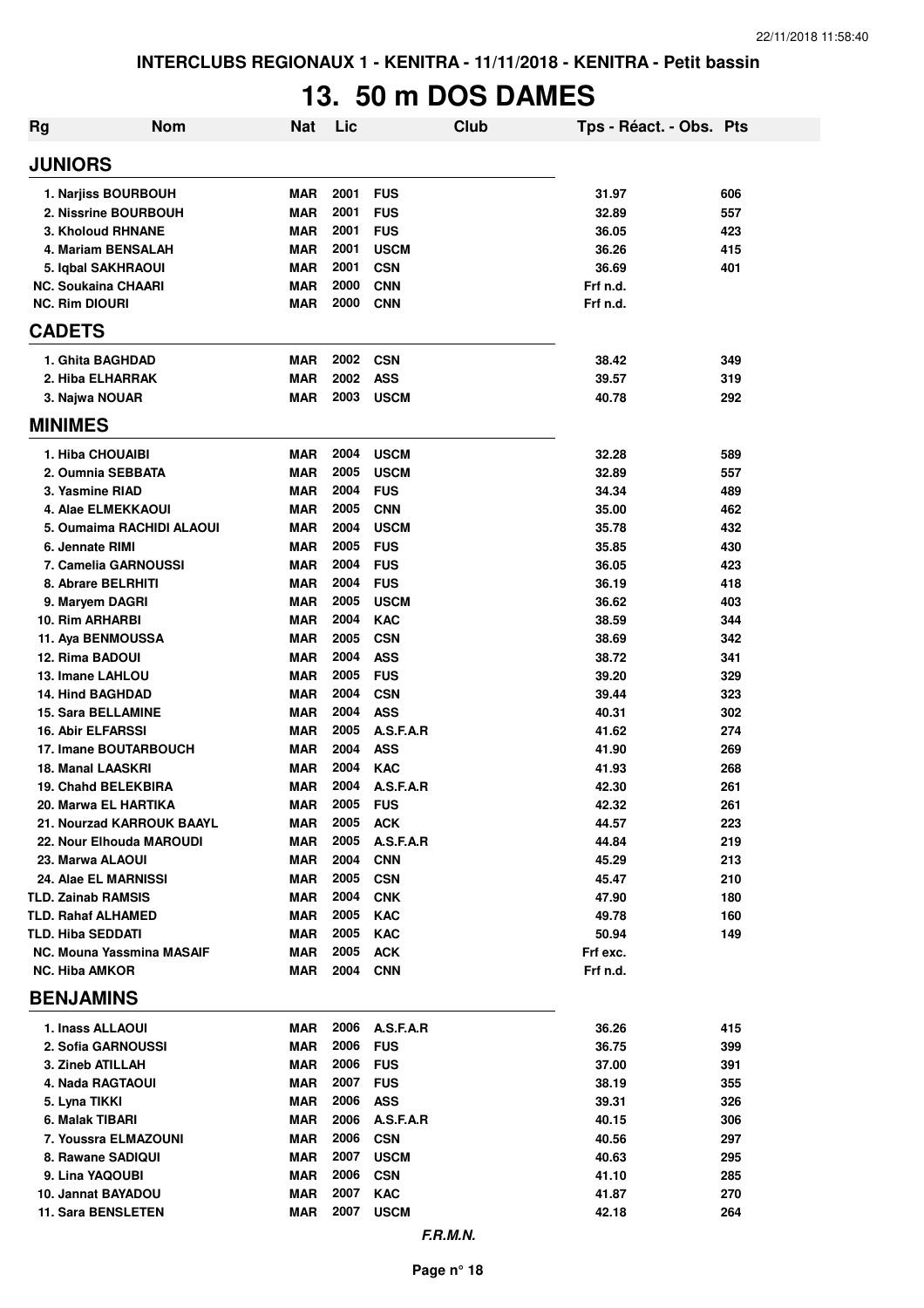# **13. 50 m DOS DAMES**

| Rg | <b>Nom</b>                             | Nat        | Lic  | <b>Club</b>      | Tps - Réact. - Obs. Pts |     |
|----|----------------------------------------|------------|------|------------------|-------------------------|-----|
|    | <b>BENJAMINS</b>                       |            |      |                  |                         |     |
|    | 12. Hiba LAHLIMI                       | <b>MAR</b> | 2007 | <b>ACK</b>       | 44.25                   | 228 |
|    | 13. Hibat Allah SEMLALI                | <b>MAR</b> | 2007 | <b>KAC</b>       | 44.59                   | 223 |
|    | 14. Hanane DIOURI                      | <b>MAR</b> | 2007 | <b>ASS</b>       | 44.83                   | 219 |
|    | <b>15. Rim BOUCHIKHI</b>               | <b>MAR</b> | 2007 | A.S.F.A.R        | 45.24                   | 214 |
|    | <b>16. Sundus ALHAMAD</b>              | <b>MAR</b> | 2007 | <b>KAC</b>       | 45.63                   | 208 |
|    | 17. Heba BEN MOUSSA                    | <b>MAR</b> | 2007 | <b>CSN</b>       | 46.25                   | 200 |
|    | 18. Hajar KAIMECH                      | <b>MAR</b> | 2006 | A.S.F.A.R        | 46.75                   | 193 |
|    | <b>19. Ghita EL IDRISSI EL AMGHARI</b> | <b>MAR</b> | 2006 | <b>USCM</b>      | 47.96                   | 179 |
|    | 19. Rayehana ELKACIMI                  | <b>MAR</b> | 2007 | <b>CNN</b>       | 47.96                   | 179 |
|    | 21. Nour El Houda MOUKHLESSE           | <b>MAR</b> | 2007 | <b>KAC</b>       | 47.97                   | 179 |
|    | 22. Zineb KHARMICH                     | <b>MAR</b> | 2007 | <b>CNN</b>       | 48.22                   | 176 |
|    | 23. Lina KHOUIA                        | <b>MAR</b> | 2006 | <b>CNN</b>       | 48.44                   | 174 |
|    | 24. Rachida KIDAYE                     | <b>MAR</b> | 2007 | <b>CNN</b>       | 48.91                   | 169 |
|    | 25. Lina DOUDOUH                       | <b>MAR</b> | 2007 | <b>A.ALAWAIL</b> | 49.37                   | 164 |
|    | 26. Elkhanssaa DLIMA                   | <b>MAR</b> | 2006 | <b>ACK</b>       | 49.47                   | 163 |
|    | 26. Hala ELMIR                         | <b>MAR</b> | 2007 | <b>ASS</b>       | 49.47                   | 163 |
|    | 28. Israe EDDAOUE                      | <b>MAR</b> | 2006 | <b>CNN</b>       | 49.95                   | 159 |
|    | 29. Majdouline NIHOU                   | <b>MAR</b> | 2007 | <b>CNN</b>       | 50.59                   | 153 |
|    | 30. Lina ZDI                           | <b>MAR</b> | 2006 | <b>CNN</b>       | 52.21                   | 139 |
|    | 31. Soraya EDDAOUE                     | <b>MAR</b> | 2006 | <b>CNN</b>       | 52.38                   | 137 |
|    | 32. Dina Walae ALILOU                  | <b>MAR</b> | 2006 | <b>CNN</b>       | 52.50                   | 136 |
|    | 33. Yassmina IZOUGAGHEN                | <b>MAR</b> | 2007 | <b>CNN</b>       | 52.54                   | 136 |
|    | 34. Noha ELYAHYAOUI                    | <b>MAR</b> | 2007 | <b>KAC</b>       | 53.22                   | 131 |
|    | 35. Fatima Zahra KAISSI                | <b>MAR</b> | 2007 | <b>CNK</b>       | 53.91                   | 126 |
|    | <b>36. Nour ENNAMIRI</b>               | <b>MAR</b> | 2007 | <b>KAC</b>       | 53.98                   | 126 |
|    | 37. Marwa JABAR                        | <b>MAR</b> | 2007 | <b>CNN</b>       | 57.63                   | 103 |
|    | 38. Malak JIRAOUI                      | <b>MAR</b> | 2007 | <b>A.ALAWAIL</b> | 57.81                   | 102 |
|    | <b>NC. Manar AICH</b>                  | <b>MAR</b> | 2007 | <b>A.ALAWAIL</b> | Frf n.d.                |     |
|    | <b>NC. Hiba NEJJAR</b>                 | <b>MAR</b> | 2007 | <b>CNN</b>       | Frf n.d.                |     |
|    | <b>NC. Rhita MYESSER</b>               | <b>MAR</b> | 2007 | <b>USCM</b>      | <b>Dsg FD</b>           | 0   |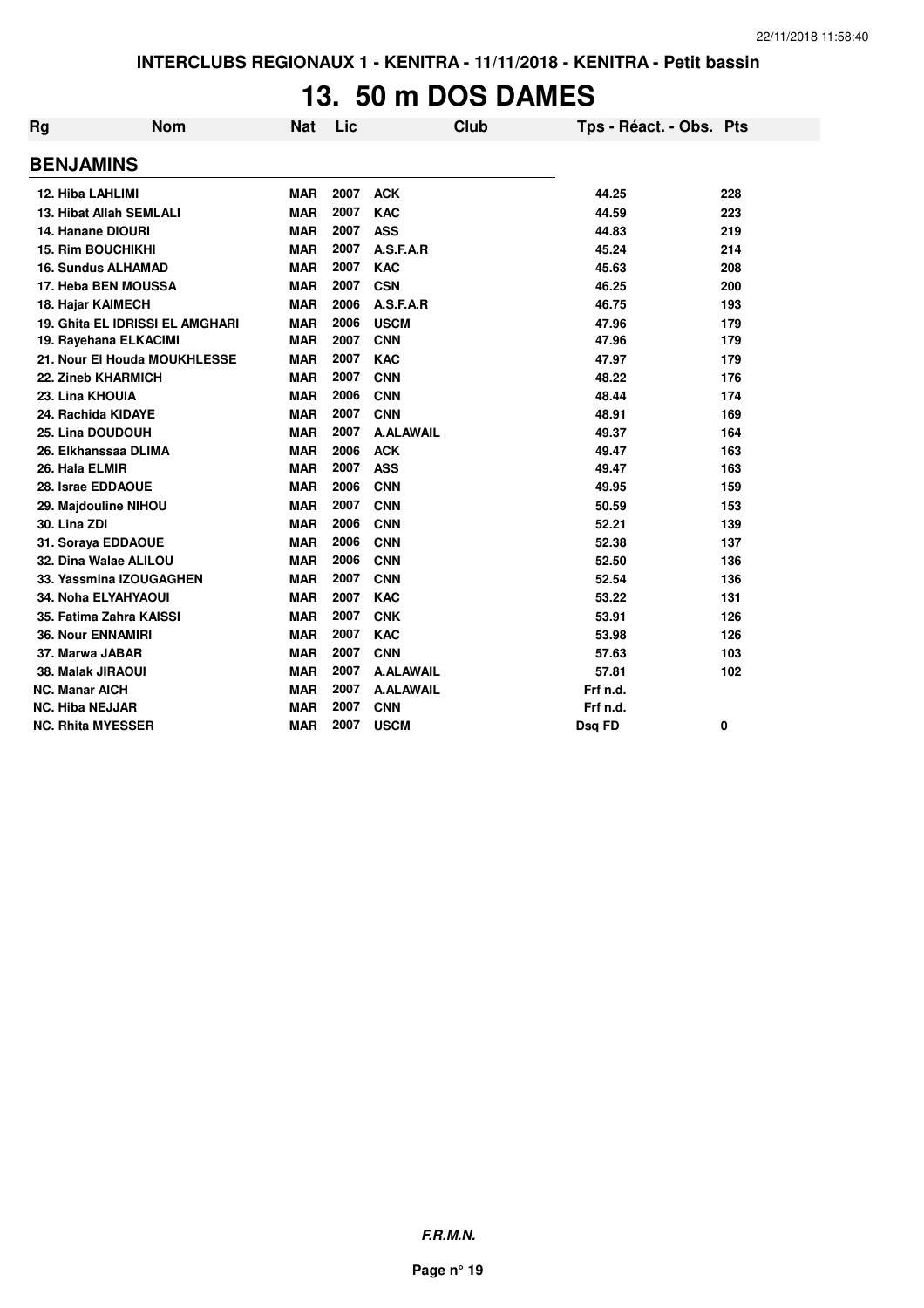### **14. 50 m DOS MESSIEURS**

| Rg | <b>Nom</b>                          | <b>Nat</b> | Lic  |             | Club | Tps - Réact. - Obs. Pts |     |
|----|-------------------------------------|------------|------|-------------|------|-------------------------|-----|
|    | <b>SENIORS</b>                      |            |      |             |      |                         |     |
|    | 1. Hamza DAHBI SKALI                | <b>MAR</b> | 1998 | <b>CSN</b>  |      | 29.91                   | 519 |
|    | 2. Ali EL MANDOUR                   | <b>MAR</b> | 1997 | <b>FUS</b>  |      | 30.50                   | 489 |
|    | <b>TLD. Larbi MEJDOUBI</b>          | <b>MAR</b> | 1998 | A.S.F.A.R   |      | 36.70                   | 281 |
|    | <b>NC. Soufiane CHAARI</b>          | <b>MAR</b> | 1999 | <b>CNN</b>  |      | Frf n.d.                |     |
|    | <b>JUNIORS</b>                      |            |      |             |      |                         |     |
|    | 1. Youssef HEMRI                    | MAR        | 2001 | <b>FUS</b>  |      | 28.16                   | 622 |
|    | 2. Med Yassine BOUKHARI             | <b>MAR</b> | 2001 | <b>FUS</b>  |      | 28.72                   | 586 |
|    | 3. Ali MSOUGAR                      | <b>MAR</b> | 2001 | <b>FUS</b>  |      | 29.05                   | 567 |
|    | 4. Mehdi BOUFEDENE                  | <b>MAR</b> | 2000 | <b>ASS</b>  |      | 31.50                   | 444 |
|    | 5. Achraf OUACHIKH                  | <b>MAR</b> | 2001 | <b>FUS</b>  |      | 32.72                   | 396 |
|    | 6. Deyae Eddine QASSIRI             | <b>MAR</b> | 2001 | <b>CSN</b>  |      | 35.75                   | 304 |
|    | 7. Taha MIFTAH                      | <b>MAR</b> | 2001 | <b>CNN</b>  |      | 35.92                   | 299 |
|    | <b>TLD. Adam BAQQASS</b>            | <b>MAR</b> | 2001 | <b>CNN</b>  |      | 38.16                   | 250 |
|    | <b>NC. Ahmed BENNANI</b>            | <b>MAR</b> | 2001 | <b>FUS</b>  |      | Frf n.d.                |     |
|    | <b>NC. Ziad LAHLOU</b>              | MAR        | 2001 | <b>USCM</b> |      | Frf n.d.                |     |
|    | <b>CADETS</b>                       |            |      |             |      |                         |     |
|    | 1. Wail DAIBOUN                     | MAR        | 2002 | ACK         |      | 29.81                   | 524 |
|    | 2. Youssef OUKHOUYA                 | <b>MAR</b> | 2002 | <b>FUS</b>  |      | 31.31                   | 452 |
|    | 3. Adam BELAFIA                     | MAR        | 2002 | <b>USCM</b> |      | 31.43                   | 447 |
|    | 4. Wail BEZOTE                      | MAR        | 2002 | <b>KAC</b>  |      | 33.34                   | 375 |
|    | 5. Soufiane TAYEBI                  | MAR        | 2003 | <b>FUS</b>  |      | 33.40                   | 373 |
|    | 6. Mehdi SAISSI HASSANI             | MAR        | 2002 | <b>ACK</b>  |      | 33.72                   | 362 |
|    | 7. Mehdi BENSALAH                   | <b>MAR</b> | 2002 | <b>CNN</b>  |      | 35.92                   | 299 |
|    | 8. Ahmed Ghassane MAGRI             | <b>MAR</b> | 2003 | <b>ASS</b>  |      | 36.34                   | 289 |
|    | 9. El Khalil EL MAZOUNI             | <b>MAR</b> | 2003 | <b>CSN</b>  |      | 37.62                   | 261 |
|    | 10. Zakaria BERRAHMA                | MAR        | 2003 | <b>ASS</b>  |      | 38.04                   | 252 |
|    | 11. Anass ILGUIM                    | <b>MAR</b> | 2003 | <b>CNN</b>  |      | 39.22                   | 230 |
|    | 12. Mehdi SENIHJI                   | <b>MAR</b> | 2003 | <b>CNN</b>  |      | 39.40                   | 227 |
|    | <b>TLD. Yasser MOATASSIM BILLAH</b> | <b>MAR</b> | 2003 | <b>CNN</b>  |      | 46.97                   | 134 |
|    | <b>NC. Mohamed Amine ACHIBANE</b>   | <b>MAR</b> | 2002 | <b>CNN</b>  |      | Frf n.d.                |     |
|    | <b>MINIMES</b>                      |            |      |             |      |                         |     |
|    | 1. Hamza BENHLIMA                   | MAR        | 2004 | <b>USCM</b> |      | 30.48                   | 490 |
|    | 2. Yasser BENCHEBBA                 | <b>MAR</b> | 2004 | <b>FUS</b>  |      | 31.74                   | 434 |
|    | <b>3. CHAHINE SAID</b>              | MAR        | 2005 | <b>USCM</b> |      | 31.88                   | 428 |
|    | 4. Sami KASMI                       | <b>MAR</b> | 2005 | <b>FUS</b>  |      | 35.50                   | 310 |
|    | 5. Zakaria HIBAOUI                  | <b>MAR</b> | 2004 | <b>ACK</b>  |      | 35.59                   | 308 |
|    | 6. Mohamed Sami ZEMZAMI             | MAR        | 2005 | <b>USCM</b> |      | 35.84                   | 301 |
|    | 7. Mohammed EL KHDARI               | MAR        | 2004 | <b>CSN</b>  |      | 36.19                   | 293 |
|    | 8. Mohammed Amjad BENDGUIG          | MAR        | 2004 | <b>CSN</b>  |      | 37.38                   | 266 |
|    | 9. Anas BOUYAKOUBI                  | <b>MAR</b> | 2004 | A.S.F.A.R   |      | 38.29                   | 247 |
|    | 10. Ahmed Rayane ELYACOUTI          | MAR        | 2005 | <b>USCM</b> |      | 38.85                   | 237 |
|    | 11. Moncef BEN EL HADJ              | MAR        | 2004 | <b>ACK</b>  |      | 38.94                   | 235 |
|    | 12. Adam ACHAK                      | MAR        | 2004 | <b>ASS</b>  |      | 40.05                   | 216 |
|    | 13. Yahya TOURABI                   | MAR        | 2005 | <b>FUS</b>  |      | 40.66                   | 206 |
|    | 14. Ahmed AIT BARGACH               | <b>MAR</b> | 2005 | <b>ASS</b>  |      | 42.66                   | 179 |
|    | <b>15. Youssef EL HARRAK</b>        | MAR        | 2005 | <b>CNN</b>  |      | 43.78                   | 165 |
|    | <b>15. Mohamed SAHTARI</b>          | <b>MAR</b> | 2005 | <b>KAC</b>  |      | 43.78                   | 165 |
|    | TLD. Wael KABIRI                    | <b>MAR</b> | 2005 | <b>CNN</b>  |      | 46.47                   | 138 |
|    | <b>TLD. Omar BELKOURCHIA</b>        | MAR        | 2005 | <b>ASS</b>  |      | 48.25                   | 123 |
|    | TLD. Yassine EL HAMZAOUI            | MAR        | 2005 | <b>ACK</b>  |      | 52.69                   | 95  |
|    | NC. Mohammed Ayman BOULMAKOUL       | <b>MAR</b> | 2004 | <b>ASS</b>  |      | Frf n.d.                |     |
|    | <b>NC. Chahine HAMDANE</b>          | <b>MAR</b> | 2005 | <b>CNN</b>  |      | Frf n.d.                |     |
|    | <b>NC. Ahmed SABOUNJI</b>           | MAR        | 2005 | <b>CNN</b>  |      | Frf n.d.                |     |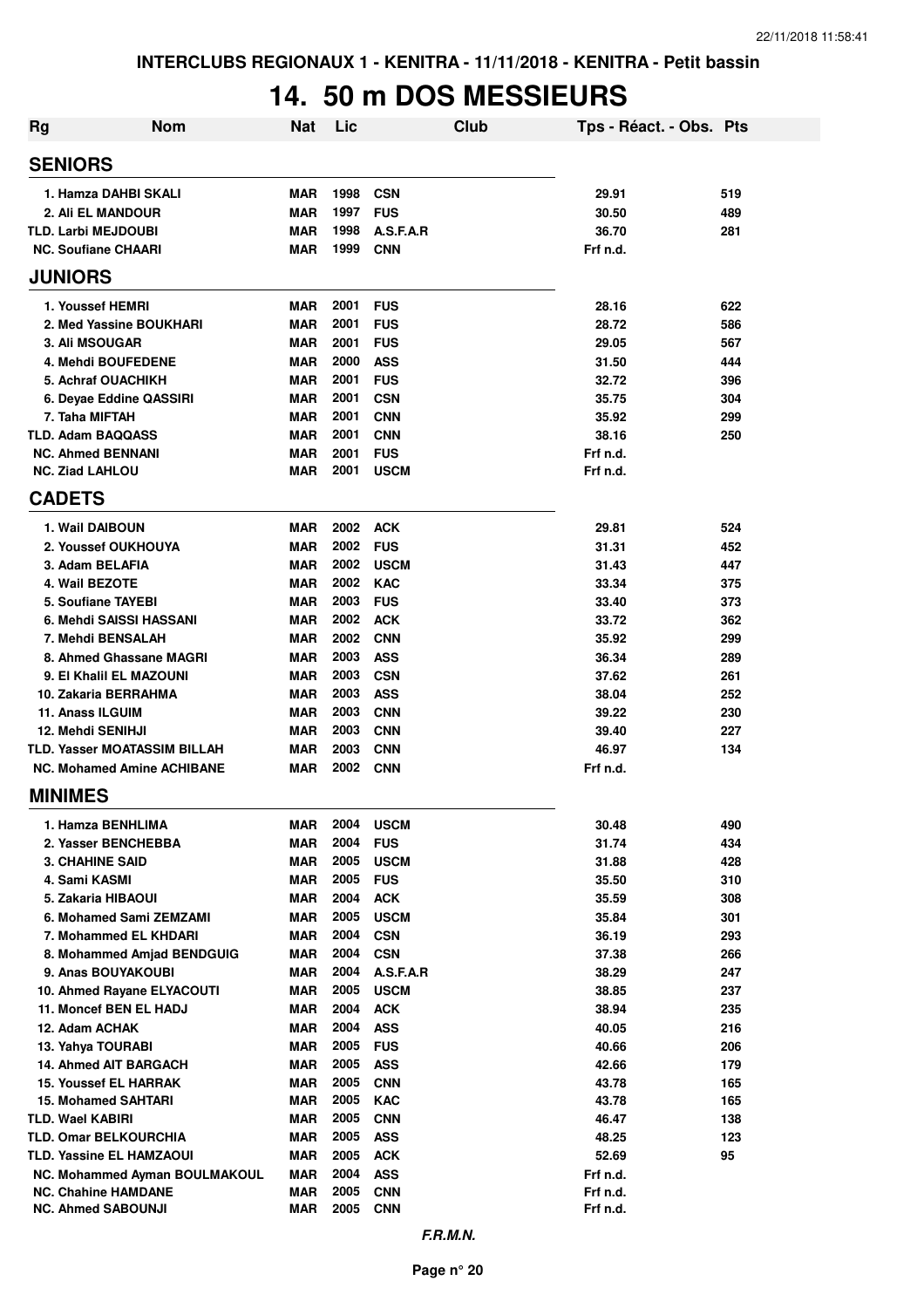# **14. 50 m DOS MESSIEURS**

| <b>Rg</b> | <b>Nom</b>                          | <b>Nat</b> | Lic  |                  | Club | Tps - Réact. - Obs. Pts |     |
|-----------|-------------------------------------|------------|------|------------------|------|-------------------------|-----|
|           | <b>MINIMES</b>                      |            |      |                  |      |                         |     |
|           | <b>NC. Othmane ELMAHI</b>           | <b>MAR</b> | 2005 | <b>CNN</b>       |      | Frf n.d.                |     |
|           | <b>BENJAMINS</b>                    |            |      |                  |      |                         |     |
|           | 1. Marwane SEBBATA                  | <b>MAR</b> | 2006 | <b>USCM</b>      |      | 31.74                   | 434 |
|           | 2. Omar BENMOUSSA                   | <b>MAR</b> | 2006 | <b>USCM</b>      |      | 32.02                   | 423 |
|           | 3. Yassine SEBBATA                  | <b>MAR</b> | 2006 | <b>USCM</b>      |      | 33.34                   | 375 |
|           | 4. Jad KHERBOUCHE                   | <b>MAR</b> | 2006 | <b>ACK</b>       |      | 38.19                   | 249 |
|           | 5. Sami EL ANOUAR                   | <b>MAR</b> | 2007 | <b>USCM</b>      |      | 38.29                   | 247 |
|           | 6. Asaad BOULMAKOUL                 | <b>MAR</b> | 2006 | <b>ASS</b>       |      | 38.75                   | 238 |
|           | 7. Omar EL AMRAOUI                  | <b>MAR</b> | 2007 | <b>USCM</b>      |      | 38.97                   | 234 |
|           | 8. Mohammed ELOTMANY                | <b>MAR</b> | 2007 | <b>CNN</b>       |      | 39.41                   | 227 |
|           | 9. Yassine MIFTAH                   | <b>MAR</b> | 2006 | <b>CNN</b>       |      | 39.69                   | 222 |
|           | 10. Mohammed ELHARRAK               | <b>MAR</b> | 2006 | <b>ASS</b>       |      | 40.51                   | 209 |
|           | 10. Zaid ZNAIDI                     | <b>MAR</b> | 2007 | <b>USCM</b>      |      | 40.51                   | 209 |
|           | 12. Mohamed Ayoub OUADI             | <b>MAR</b> | 2007 | <b>ASS</b>       |      | 40.54                   | 208 |
|           | <b>13. Omar BOUGOTAYA</b>           | <b>MAR</b> | 2006 | A.S.F.A.R        |      | 40.61                   | 207 |
|           | 14. Jade KISSAMI                    | <b>MAR</b> | 2006 | <b>FUS</b>       |      | 40.72                   | 205 |
|           | <b>15. Youssef GABOUNE</b>          | <b>MAR</b> | 2007 | <b>FUS</b>       |      | 41.34                   | 196 |
|           | <b>16. Hamza EL MKHENTAR</b>        | <b>MAR</b> | 2007 | <b>USCM</b>      |      | 42.78                   | 177 |
|           | 17. Ahmed Yassine SEYAR             | <b>MAR</b> | 2006 | <b>ASS</b>       |      | 43.21                   | 172 |
|           | 18. Mohamed Yahya HOUSNI            | <b>MAR</b> | 2006 | <b>ACK</b>       |      | 43.46                   | 169 |
|           | <b>19. Faris BOUKDIR</b>            | <b>MAR</b> | 2006 | <b>KAC</b>       |      | 43.94                   | 163 |
|           | 20. Mohammed BENHALIMA              | <b>MAR</b> | 2007 | <b>USCM</b>      |      | 44.00                   | 163 |
|           | 21. Hatim YAMOUNE                   | <b>MAR</b> | 2007 | <b>CSN</b>       |      | 44.28                   | 160 |
|           | 22. Mohamed Taha OBILAT             | <b>MAR</b> | 2007 | <b>CSN</b>       |      | 44.73                   | 155 |
|           | 22. Adam ELFAHSSI                   | <b>MAR</b> | 2007 | <b>FUS</b>       |      | 44.73                   | 155 |
|           | 24. Tarik ZEHAUF                    | <b>MAR</b> | 2007 | <b>ACK</b>       |      | 44.91                   | 153 |
|           | 25. Adib BOUAYAD                    | <b>MAR</b> | 2007 | <b>USCM</b>      |      | 45.25                   | 150 |
|           | 26. Adam LAHDAID                    | <b>MAR</b> | 2006 | <b>CNN</b>       |      | 46.63                   | 137 |
|           | 27. Houmam IALLATEN                 | <b>MAR</b> | 2006 | <b>CNN</b>       |      | 46.80                   | 135 |
|           | 28. Othmane ANEB                    | <b>MAR</b> | 2006 | <b>KAC</b>       |      | 46.83                   | 135 |
|           | 29. Othmane ACHIBANE                | <b>MAR</b> | 2007 | <b>CNN</b>       |      | 47.12                   | 132 |
|           | 30. Nasser ZOUR                     | <b>MAR</b> | 2007 | A.S.F.A.R        |      | 47.76                   | 127 |
|           | 30. BAKR THAMI ALAMI                | <b>MAR</b> | 2006 | <b>USCM</b>      |      | 47.76                   | 127 |
|           | 32. Rayane AIT ALI                  | <b>MAR</b> | 2006 | <b>CNN</b>       |      | 47.97                   | 125 |
|           | 33. Saad ALOUACH                    | <b>MAR</b> | 2007 | <b>ASS</b>       |      | 48.15                   | 124 |
|           | 34. Anas MADANI                     | <b>MAR</b> | 2007 | A.S.F.A.R        |      | 49.16                   | 116 |
|           | 35. Assaad Taha SEYAR               | <b>MAR</b> | 2007 | <b>ASS</b>       |      | 49.25                   | 116 |
|           | 36. Mohamed Aymane SGHIOURI IDRISSI | <b>MAR</b> | 2006 | <b>CNN</b>       |      | 50.25                   | 109 |
|           | 37. Jad TNEAMOU                     | MAR        | 2007 | <b>CSN</b>       |      | 50.78                   | 106 |
|           | <b>38. Youssef MOUSSALIM</b>        | MAR        | 2007 | <b>ASS</b>       |      | 51.51                   | 101 |
|           | 39. Adnan AHRRAM                    | MAR        | 2006 | A.ALAWAIL        |      | 51.94                   | 99  |
|           | 40. Youssef ALAMI                   | MAR        | 2007 | <b>A.ALAWAIL</b> |      | 52.00                   | 98  |
|           | 41. Rayane IRAAMANE                 | <b>MAR</b> | 2006 | <b>ASS</b>       |      | 52.81                   | 94  |
|           | 42. Abderrahmane TALMOUST           | MAR        | 2007 | <b>KAC</b>       |      | 53.09                   | 92  |
|           | 43. Yasser BENDAOU                  | MAR        | 2007 | <b>CNN</b>       |      | 53.47                   | 90  |
|           | 44. Sami HANNA                      | MAR        | 2007 | <b>CSN</b>       |      | 54.32                   | 86  |
|           | 45. Sabir FARS                      | <b>MAR</b> | 2007 | <b>A.ALAWAIL</b> |      | 1:00.06                 | 64  |
|           | 46. Oussama BOUTAROUCH              | <b>MAR</b> | 2007 | <b>ASS</b>       |      | 1:00.81                 | 61  |
|           | <b>NC. Mohammed Rayane HAFIANE</b>  | MAR        | 2006 | <b>ACK</b>       |      | Frf n.d.                |     |
|           | NC. Wassim AIT BELHOUSSEIN          | <b>MAR</b> | 2007 | <b>CNN</b>       |      | Frf n.d.                |     |
|           | <b>NC. Mohammed ELHACHEMI</b>       | <b>MAR</b> | 2006 | <b>ASS</b>       |      | Dsq VI                  | 0   |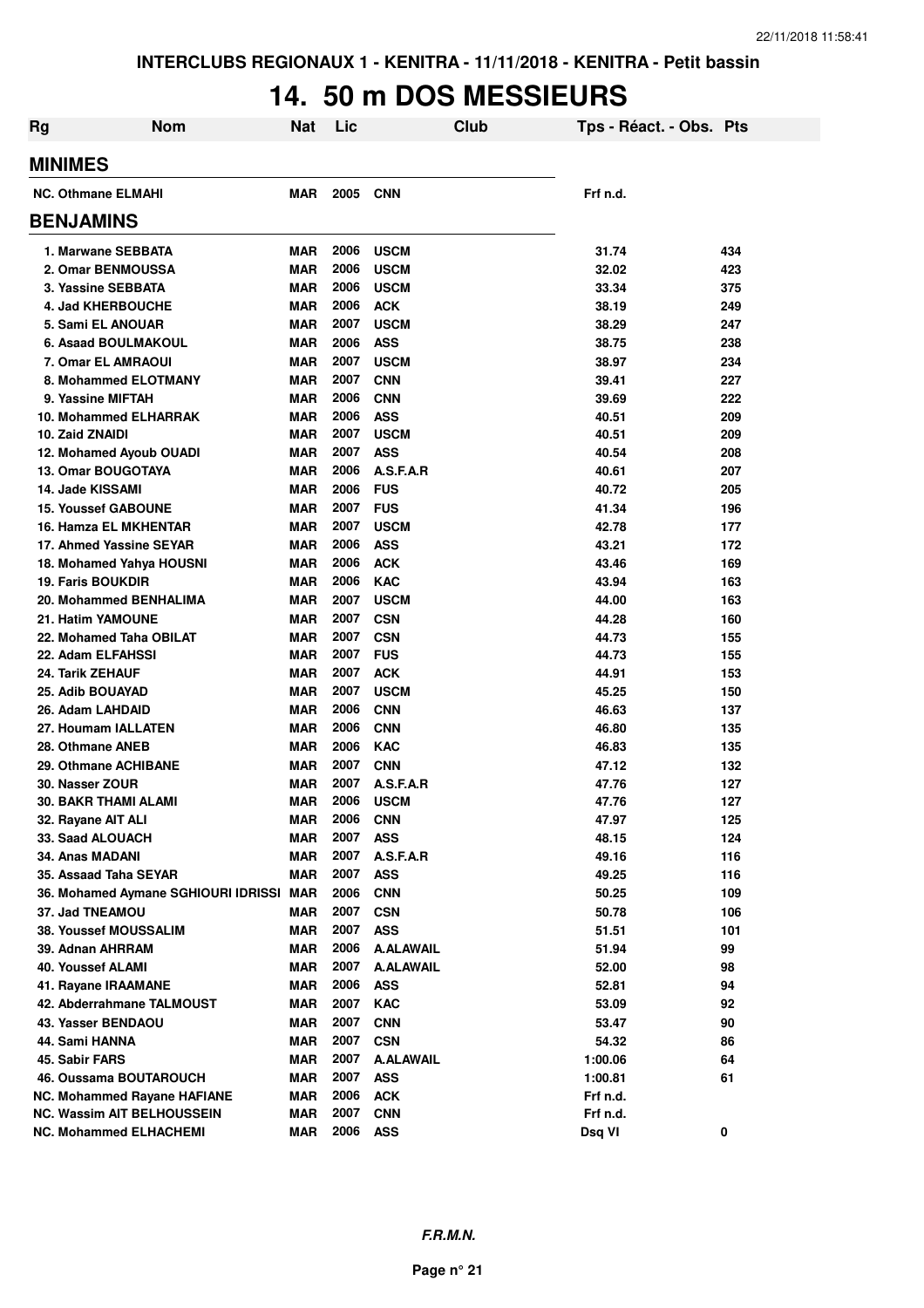# **15. 200 m PAPILLON DAMES**

| Rg                       | <b>Nom</b>               | Nat        | Lic  | Club        | Tps - Réact. - Obs. Pts |     |
|--------------------------|--------------------------|------------|------|-------------|-------------------------|-----|
| <b>JUNIORS</b>           |                          |            |      |             |                         |     |
|                          | 1. Narjiss BOURBOUH      | MAR        | 2001 | <b>FUS</b>  | 2:28.75                 | 549 |
| <b>CADETS</b>            |                          |            |      |             |                         |     |
|                          | 1. Ayat Allah EL ANOUAR  | <b>MAR</b> | 2002 | <b>FUS</b>  | 2:33.48                 | 499 |
|                          | 2. Taghrid DAHBANI       | <b>MAR</b> | 2003 | <b>FUS</b>  | 2:34.92                 | 486 |
|                          | 3. Imane BASKACH         | <b>MAR</b> | 2003 | <b>USCM</b> | 2:57.50                 | 323 |
| <b>MINIMES</b>           |                          |            |      |             |                         |     |
| 1. Lina DANNA            |                          | <b>MAR</b> | 2005 | <b>USCM</b> | 2:40.81                 | 434 |
|                          | 2. Rime Ines EL RHOUBARI | <b>MAR</b> | 2004 | <b>FUS</b>  | 3:06.44                 | 278 |
| <b>NC. Maha BASKACH</b>  |                          | <b>MAR</b> | 2005 | <b>USCM</b> | Dsq NI                  | 0   |
| <b>BENJAMINS</b>         |                          |            |      |             |                         |     |
|                          | 1. Meryem BAHAJOUB       | <b>MAR</b> | 2006 | <b>FUS</b>  | 2:59.81                 | 310 |
|                          | 2. Douaa EL YAAGOUBI     | <b>MAR</b> | 2007 | <b>USCM</b> | 3:40.15                 | 169 |
| <b>NC. Rim ELAMRAOUI</b> |                          | <b>MAR</b> | 2006 | <b>FUS</b>  | Frf n.d.                |     |
| <b>NC. Salma RHOUL</b>   |                          | <b>MAR</b> | 2006 | <b>FUS</b>  | Frf n.d.                |     |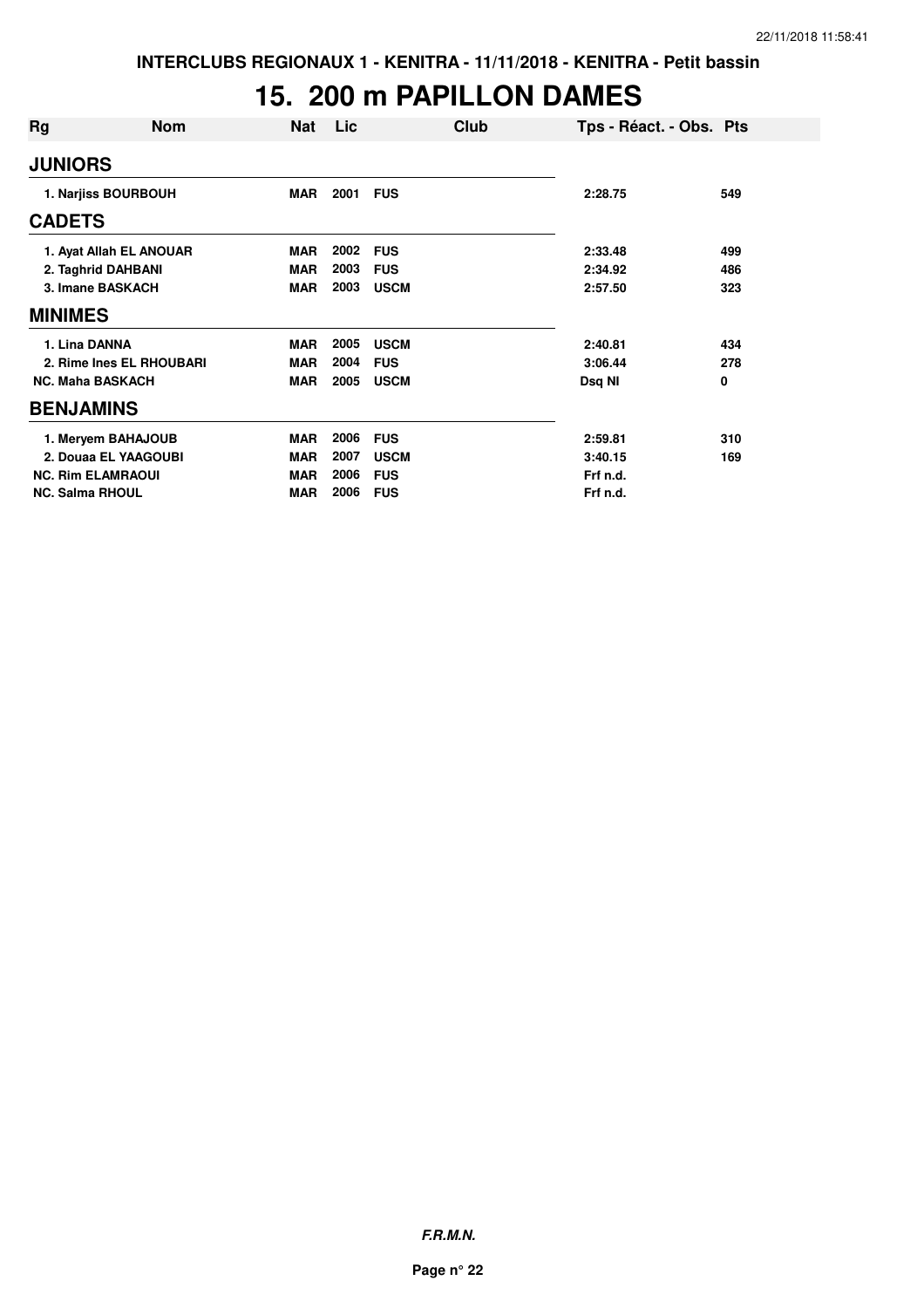#### **16. 200 m PAPILLON MESSIEURS**

| Rg               | <b>Nom</b>                      | <b>Nat</b> | Lic  | Club        | Tps - Réact. - Obs. Pts |     |
|------------------|---------------------------------|------------|------|-------------|-------------------------|-----|
| <b>SENIORS</b>   |                                 |            |      |             |                         |     |
|                  | 1. Said SABER                   | <b>MAR</b> | 1995 | <b>CNN</b>  | 2:07.60                 | 667 |
|                  | 2. Hicham TIJARI                | <b>MAR</b> | 1998 | <b>FUS</b>  | 2:17.59                 | 532 |
|                  | 3. Othmane EL MOUSSAMI          | <b>MAR</b> | 1999 | <b>USCM</b> | 2:25.25                 | 452 |
|                  | 4. Lahbib BELKAZ                | <b>MAR</b> | 1996 | <b>CSN</b>  | 2:30.41                 | 407 |
|                  | <b>NC. Med El Mehdi ESSADIQ</b> | <b>MAR</b> | 1986 | <b>USCM</b> | Frf n.d.                |     |
| <b>JUNIORS</b>   |                                 |            |      |             |                         |     |
| 1. Ali HEMRI     |                                 | <b>MAR</b> | 2001 | <b>FUS</b>  | 2:08.35                 | 655 |
|                  | 2. Yassine NIHOU                | <b>MAR</b> | 2001 | <b>CNN</b>  | 2:32.18                 | 393 |
| <b>CADETS</b>    |                                 |            |      |             |                         |     |
|                  | 1. Mohamed Yassine BENSALEH     | <b>MAR</b> | 2002 | <b>FUS</b>  | 2:18.80                 | 518 |
|                  | 2. Ayman EL MECHRAFI            | <b>MAR</b> | 2002 | <b>USCM</b> | 2:24.50                 | 459 |
| <b>MINIMES</b>   |                                 |            |      |             |                         |     |
|                  | 1. Adam BOURZINE                | <b>MAR</b> | 2005 | <b>USCM</b> | 2:40.47                 | 335 |
| <b>BENJAMINS</b> |                                 |            |      |             |                         |     |
|                  | <b>1. Ali ELKHALIL</b>          | <b>MAR</b> | 2006 | <b>FUS</b>  | 3:01.84                 | 230 |
|                  | 2. Samy BENCHEBBA               | <b>MAR</b> | 2006 | <b>FUS</b>  | 3:26.28                 | 157 |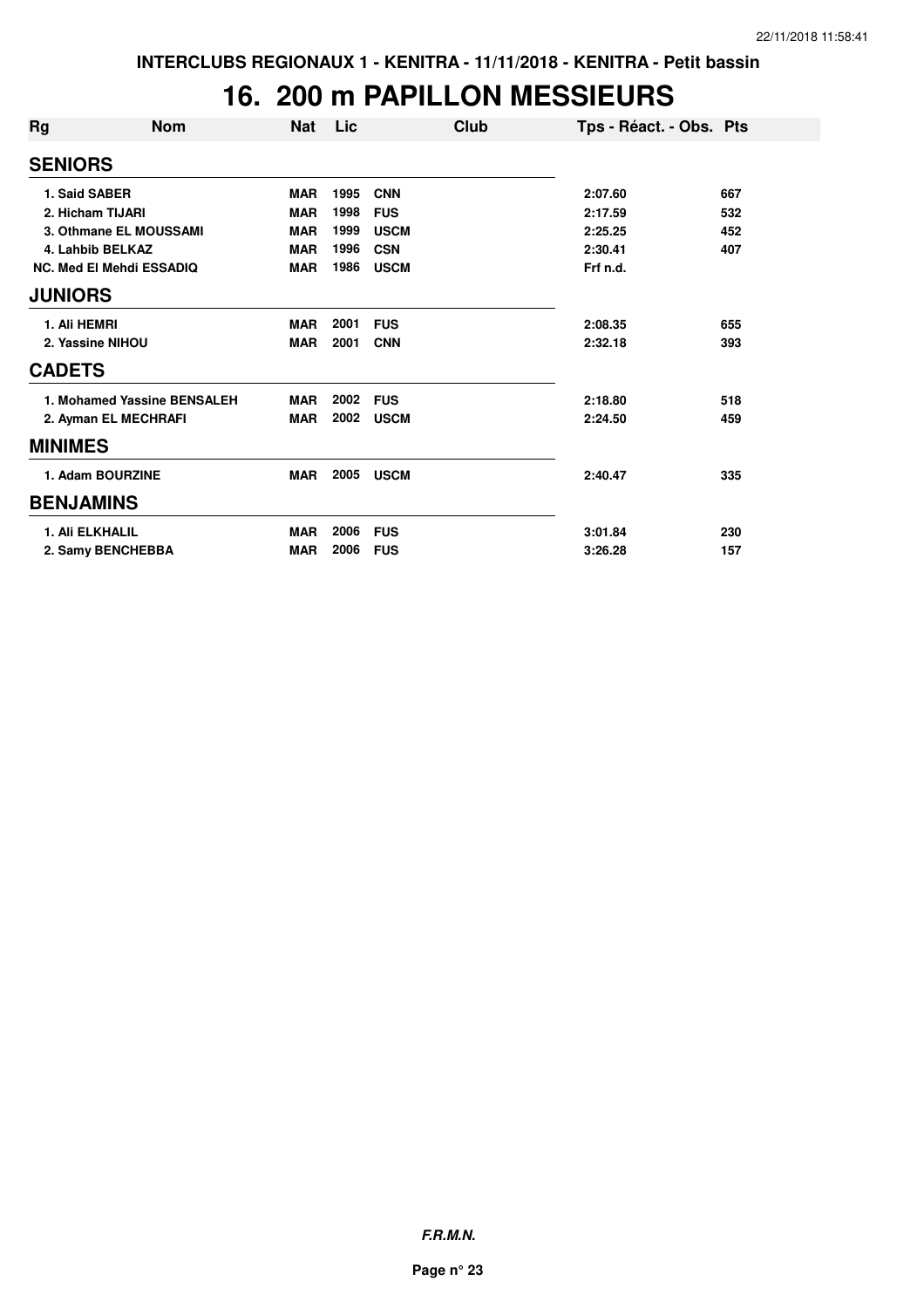# **17. 100 m BRASSE DAMES**

| <b>Rg</b>                                         | <b>Nom</b>                             | <b>Nat</b>               | Lic          | <b>Club</b>                     | Tps - Réact. - Obs. Pts |            |
|---------------------------------------------------|----------------------------------------|--------------------------|--------------|---------------------------------|-------------------------|------------|
| <b>JUNIORS</b>                                    |                                        |                          |              |                                 |                         |            |
| <b>TLD. Fatine NOUAR</b>                          |                                        | <b>MAR</b>               | 2001         | <b>USCM</b>                     | 1:43.37                 | 241        |
| <b>CADETS</b>                                     |                                        |                          |              |                                 |                         |            |
| 1. Yasmine NADIR                                  |                                        | <b>MAR</b>               | 2003         | <b>FUS</b>                      | 1:21.83                 | 486        |
| 2. Najwa NOUAR                                    |                                        | <b>MAR</b>               | 2003         | <b>USCM</b>                     | 1:35.90                 | 302        |
| 3. Doaa AMMOUMOU                                  |                                        | <b>MAR</b>               | 2003         | <b>ACK</b>                      | 1:37.84                 | 284        |
| <b>NC. Rania TERRAB</b>                           |                                        | <b>MAR</b>               | 2003         | <b>CNN</b>                      | Frf n.d.                |            |
| <b>MINIMES</b>                                    |                                        |                          |              |                                 |                         |            |
| 1. Malak BOUSSOUF                                 |                                        | <b>MAR</b>               | 2004         | <b>FUS</b>                      | 1:22.22                 | 479        |
| 2. Hiba BOURZINE                                  |                                        | <b>MAR</b>               | 2004         | <b>USCM</b>                     | 1:22.54                 | 473        |
| 3. Meryem HOSNI                                   |                                        | <b>MAR</b>               | 2005         | <b>ACK</b>                      | 1:23.06                 | 465        |
| 4. Hadil CHAHIDI                                  |                                        | <b>MAR</b>               | 2005         | <b>USCM</b>                     | 1:26.38                 | 413        |
| <b>5. Hiba CHOUAIBI</b>                           |                                        | <b>MAR</b>               | 2004         | <b>USCM</b>                     | 1:27.82                 | 393        |
| 6. Chahd BELEKBIRA                                |                                        | <b>MAR</b>               | 2004         | A.S.F.A.R                       | 1:31.68                 | 345        |
| 7. Ines AL FIGUIGUI                               |                                        | <b>MAR</b>               | 2004         | <b>USCM</b>                     | 1:31.98                 | 342        |
| 8. Abrare BELRHITI                                |                                        | <b>MAR</b>               | 2004         | <b>FUS</b>                      | 1:33.57                 | 325        |
| 9. Rima BADOUI                                    |                                        | <b>MAR</b>               | 2004         | <b>ASS</b>                      | 1:35.62                 | 304        |
| <b>10. Lina GABOUNE</b>                           |                                        | <b>MAR</b>               | 2004         | <b>FUS</b>                      | 1:36.04                 | 300        |
| <b>11. Hind BAGHDAD</b>                           |                                        | <b>MAR</b>               | 2004         | <b>CSN</b>                      | 1:36.40                 | 297        |
| 12. Aya BENMOUSSA                                 |                                        | <b>MAR</b>               | 2005         | <b>CSN</b>                      | 1:38.88                 | 275        |
| 13. Fadila ZEHAUF                                 |                                        | <b>MAR</b>               | 2005         | <b>ACK</b>                      | 1:38.97                 | 274        |
| 14. Meryem BENAYACHE                              |                                        | <b>MAR</b>               | 2004<br>2004 | <b>USCM</b>                     | 1:42.03                 | 250        |
| <b>15. Rim ARHARBI</b>                            |                                        | MAR                      | 2005         | <b>KAC</b>                      | 1:42.23                 | 249        |
| 16. Marwa EL HARTIKA<br><b>TLD. Hiba GHOUDANE</b> |                                        | MAR<br><b>MAR</b>        | 2004         | <b>FUS</b><br><b>CSN</b>        | 1:44.62<br>1:47.81      | 232<br>212 |
| <b>TLD. Zainab RAMSIS</b>                         |                                        | <b>MAR</b>               | 2004         | <b>CNK</b>                      | 1:49.22                 | 204        |
| <b>TLD. Nour Elhouda YOUSFI</b>                   |                                        | <b>MAR</b>               | 2005         | <b>CNN</b>                      | 1:52.84                 | 185        |
| <b>TLD. Hiba SEDDATI</b>                          |                                        | <b>MAR</b>               | 2005         | <b>KAC</b>                      | 1:59.38                 | 156        |
| <b>NC. Hiba BEL HADDAR</b>                        |                                        | MAR                      | 2005         | <b>CNN</b>                      | Frf n.d.                |            |
| <b>NC. Alae EL MARNISSI</b>                       |                                        | <b>MAR</b>               | 2005         | <b>CSN</b>                      | Dsg FD                  | 0          |
| <b>NC. Imane LAHLOU</b>                           |                                        | MAR                      | 2005         | <b>FUS</b>                      | Dsq VI                  | 0          |
| <b>BENJAMINS</b>                                  |                                        |                          |              |                                 |                         |            |
| 1. Malak MEQDAR                                   |                                        | <b>MAR</b>               | 2007         | <b>FUS</b>                      | 1:28.66                 | 382        |
| 2. Inass ALLAOUI                                  |                                        | MAR                      | 2006         | A.S.F.A.R                       | 1:31.87                 | 343        |
|                                                   | 3. Nada IDRISSI FAKHREDDINE            | <b>MAR</b>               | 2006         | <b>FUS</b>                      | 1:32.25                 | 339        |
| <b>4. Sara BENSLETEN</b>                          |                                        | <b>MAR</b>               | 2007         | <b>USCM</b>                     | 1:32.81                 | 333        |
| 5. Kaoutar HOSNI                                  |                                        | MAR                      | 2006         | <b>ACK</b>                      | 1:36.41                 | 297        |
| 6. Lyna TIKKI                                     |                                        | <b>MAR</b>               | 2006         | <b>ASS</b>                      | 1:36.67                 | 295        |
| 7. Nour El Houda BENSALEH                         |                                        | MAR                      | 2007         | <b>FUS</b>                      | 1:39.88                 | 267        |
| 8. Malak TIBARI                                   |                                        | MAR                      | 2006         | A.S.F.A.R                       | 1:40.85                 | 259        |
| 9. Nada ZAGRITI                                   |                                        | <b>MAR</b>               | 2007         | ASS                             | 1:41.69                 | 253        |
| <b>10. Ghita EL MOUATARIF</b>                     |                                        | MAR                      | 2007         | <b>FUS</b>                      | 1:42.57                 | 246        |
| 11. Abla BELMATI                                  |                                        | <b>MAR</b>               | 2006         | <b>FUS</b>                      | 1:46.15                 | 222        |
| 12. Yasmine BAKKAR                                |                                        | <b>MAR</b>               | 2006         | <b>KAC</b>                      | 1:49.97                 | 200        |
| 13. Hiba OUAHABI                                  |                                        | <b>MAR</b>               | 2007         | A.S.F.A.R                       | 1:50.16                 | 199        |
| 14. Hiba LAHLIMI                                  |                                        | <b>MAR</b>               | 2007         | <b>ACK</b>                      | 1:51.25                 | 193        |
| 15. Heba BEN MOUSSA                               |                                        | <b>MAR</b>               | 2007         | <b>CSN</b>                      | 1:52.31                 | 188        |
| 16. Fairouz BENAJJI                               |                                        | <b>MAR</b>               | 2007         | <b>IRT</b>                      | 1:52.40                 | 187        |
|                                                   | 17. Nour El Houda MOUKHLESSE           | <b>MAR</b>               | 2007         | <b>KAC</b>                      | 1:52.86                 | 185        |
| <b>18. Noha ELYAHYAOUI</b>                        |                                        | <b>MAR</b>               | 2007         | <b>KAC</b>                      | 1:53.41                 | 182        |
|                                                   | <b>19. Ghita EL IDRISSI EL AMGHARI</b> | <b>MAR</b>               | 2006         | <b>USCM</b>                     | 1:55.28                 | 173        |
| 20. Yasmine EL HAJJI                              |                                        | <b>MAR</b>               | 2007<br>2007 | <b>CNN</b>                      | 1:55.75                 | 171        |
| 21. Raihan MOUNA<br>22. Rhita MYESSER             |                                        | <b>MAR</b><br><b>MAR</b> | 2007         | <b>A.ALAWAIL</b><br><b>USCM</b> | 1:57.90<br>1:58.47      | 162<br>160 |
|                                                   |                                        |                          |              |                                 |                         |            |
|                                                   |                                        |                          |              | F.R.M.N.                        |                         |            |

**Page n° 24**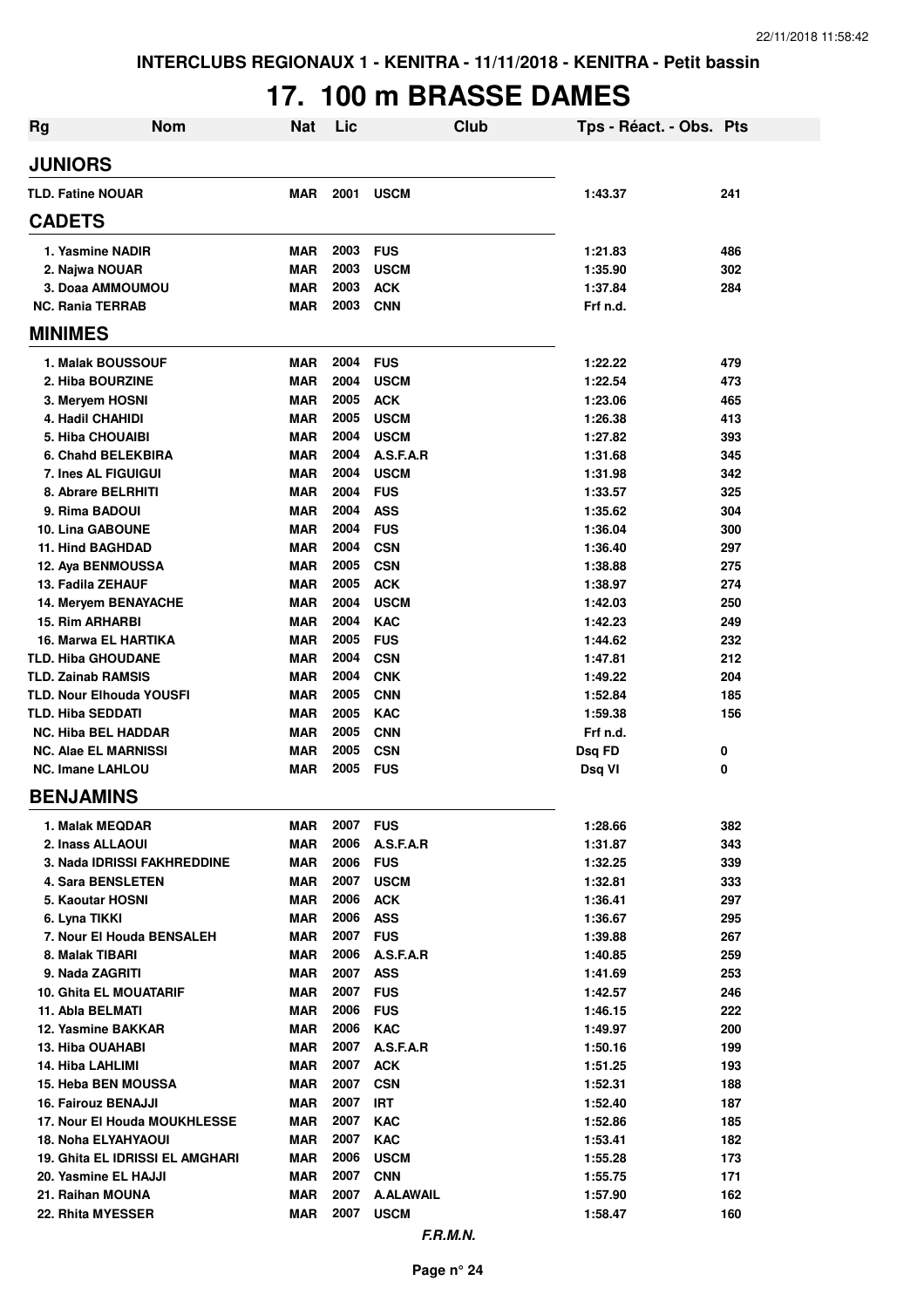### **17. 100 m BRASSE DAMES**

| Rg                           | <b>Nom</b> | <b>Nat</b> | <b>Lic</b> |                  | Club | Tps - Réact. - Obs. Pts |     |
|------------------------------|------------|------------|------------|------------------|------|-------------------------|-----|
| <b>BENJAMINS</b>             |            |            |            |                  |      |                         |     |
| 23. Fatima Zahra KAISSI      |            | MAR        | 2007       | <b>CNK</b>       |      | 1:59.19                 | 157 |
| 24. Rim BOUCHIKHI            |            | MAR        | 2007       | A.S.F.A.R        |      | 1:59.78                 | 155 |
| 25. Alae BAGHOZ              |            | MAR        | 2007       | <b>A.ALAWAIL</b> |      | 2:03.25                 | 142 |
| 26. Lina ZDI                 |            | <b>MAR</b> | 2006       | <b>CNN</b>       |      | 2:05.60                 | 134 |
| <b>NC. Dina Walae ALILOU</b> |            | <b>MAR</b> | 2006       | <b>CNN</b>       |      | Frf n.d.                |     |
| <b>NC. Nour ENNAMIRI</b>     |            | <b>MAR</b> | 2007       | <b>KAC</b>       |      | Dsg VI                  | 0   |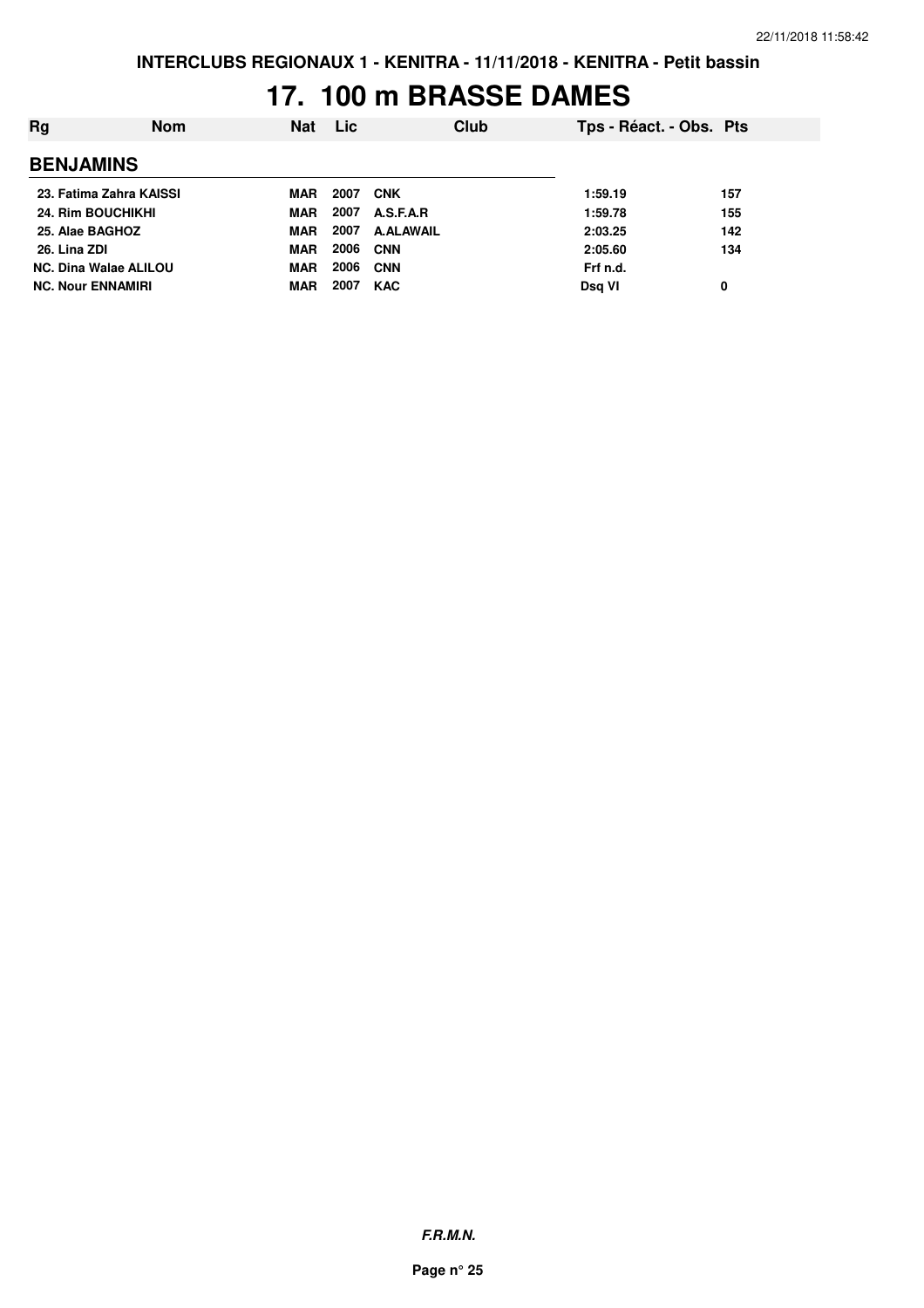## **18. 100 m BRASSE MESSIEURS**

| Rg                                                          | <b>Nom</b> | <b>Nat</b>               | Lic          |                          | <b>Club</b> | Tps - Réact. - Obs. Pts |            |
|-------------------------------------------------------------|------------|--------------------------|--------------|--------------------------|-------------|-------------------------|------------|
| <b>SENIORS</b>                                              |            |                          |              |                          |             |                         |            |
| 1. Othmane EL MOUSSAMI                                      |            | <b>MAR</b>               | 1999         | <b>USCM</b>              |             | 1:10.30                 | 575        |
| 2. Hassan ZEDDOUK                                           |            | <b>MAR</b>               | 1997         | <b>FUS</b>               |             | 1:13.00                 | 513        |
| 3. Larbi MEJDOUBI                                           |            | <b>MAR</b>               | 1998         | A.S.F.A.R                |             | 1:18.93                 | 406        |
| <b>TLD. Alae Eddine GZALI</b>                               |            | <b>MAR</b>               | 1997         | <b>KAC</b>               |             | 1:22.43                 | 356        |
| <b>JUNIORS</b>                                              |            |                          |              |                          |             |                         |            |
| 1. Med Saad EL HADI                                         |            | <b>MAR</b>               | 2000         | <b>USCM</b>              |             | 1:11.73                 | 541        |
| 2. Med Yassine BOUKHARI                                     |            | <b>MAR</b>               | 2001         | <b>FUS</b>               |             | 1:13.28                 | 507        |
| 3. Yassine CHAGH                                            |            | <b>MAR</b>               | 2001         | <b>ACK</b>               |             | 1:14.15                 | 490        |
| 4. Mehdi ZOUGAGHI                                           |            | <b>MAR</b>               | 2001         | <b>USCM</b>              |             | 1:22.38                 | 357        |
| <b>CADETS</b>                                               |            |                          |              |                          |             |                         |            |
| 1. Ayman EL MECHRAFI                                        |            | <b>MAR</b>               | 2002         | <b>USCM</b>              |             | 1:13.72                 | 498        |
| 2. Rayane BOUHAFS                                           |            | <b>MAR</b>               | 2003         | <b>FUS</b>               |             | 1:20.11                 | 388        |
| 3. Mohamed Taha MALKI                                       |            | <b>MAR</b>               | 2003         | <b>FUS</b>               |             | 1:20.12                 | 388        |
| 4. Mehdi SENIHJI                                            |            | <b>MAR</b>               | 2003         | <b>CNN</b>               |             | 1:27.00                 | 303        |
| <b>TLD. Yassine BELKOURCHIA</b><br><b>TLD. Anass ILGUIM</b> |            | <b>MAR</b><br><b>MAR</b> | 2003<br>2003 | <b>ASS</b><br><b>CNN</b> |             | 1:30.92                 | 265<br>212 |
| <b>TLD. EI Khalil EL MAZOUNI</b>                            |            | <b>MAR</b>               | 2003         | <b>CSN</b>               |             | 1:38.03<br>1:38.04      | 212        |
| <b>TLD. Yasser MOATASSIM BILLAH</b>                         |            | <b>MAR</b>               | 2003         | <b>CNN</b>               |             | 1:38.25                 | 210        |
| <b>TLD. Abdenasser LAKRANE</b>                              |            | <b>MAR</b>               | 2002         | <b>ACK</b>               |             | 1:43.97                 | 177        |
| <b>NC. BACHIR BENABDELJALIL</b>                             |            | <b>MAR</b>               | 2002         | <b>USCM</b>              |             | Frf n.d.                |            |
| <b>NC. Yahya ELBRIDI</b>                                    |            | <b>MAR</b>               | 2003         | <b>USCM</b>              |             | Frf n.d.                |            |
| <b>NC. Dorian TRUQUEZ</b>                                   |            | <b>MAR</b>               | 2002         | <b>USCM</b>              |             | Frf n.d.                |            |
| <b>MINIMES</b>                                              |            |                          |              |                          |             |                         |            |
| 1. Youssef BOUHMOUCH                                        |            | <b>MAR</b>               | 2004         | <b>USCM</b>              |             | 1:20.11                 | 388        |
| 2. Ayman BOUCETTA                                           |            | <b>MAR</b>               | 2005         | <b>CNN</b>               |             | 1:24.44                 | 331        |
| 3. Moncef BEN EL HADJ                                       |            | <b>MAR</b>               | 2004         | <b>ACK</b>               |             | 1:25.72                 | 317        |
| 4. Yassir EL MADANI                                         |            | <b>MAR</b>               | 2005         | <b>FUS</b>               |             | 1:27.59                 | 297        |
| <b>5. Anas BOUYAKOUBI</b>                                   |            | <b>MAR</b>               | 2004         | A.S.F.A.R                |             | 1:28.44                 | 288        |
| <b>6. Younes BERRADA</b>                                    |            | <b>MAR</b>               | 2004         | <b>FUS</b>               |             | 1:29.01                 | 283        |
| 7. Zakaria HIBAOUI                                          |            | <b>MAR</b>               | 2004         | <b>ACK</b>               |             | 1:29.28                 | 280        |
| 8. Mohammed EL KHDARI                                       |            | <b>MAR</b>               | 2004         | <b>CSN</b>               |             | 1:29.97                 | 274        |
| 9. Oussama HATGA<br><b>TLD. Adam ACHAK</b>                  |            | MAR<br><b>MAR</b>        | 2004<br>2004 | <b>ACK</b><br><b>ASS</b> |             | 1:33.94<br>1:38.38      | 241<br>209 |
| <b>TLD. Hamid MEZRAOUI</b>                                  |            | <b>MAR</b>               | 2005         | <b>ASS</b>               |             | 1:41.57                 | 190        |
| <b>TLD. Aymane BERRAHMA</b>                                 |            | <b>MAR</b>               | 2005         | <b>ASS</b>               |             | 1:48.92                 | 154        |
| <b>TLD. Anass BENBASSOU</b>                                 |            | <b>MAR</b>               | 2005         | <b>ASS</b>               |             | 1:52.43                 | 140        |
| <b>NC. Hossam HANZAZI</b>                                   |            | MAR                      | 2004         | <b>ASS</b>               |             | Dsq VI                  | 0          |
| <b>BENJAMINS</b>                                            |            |                          |              |                          |             |                         |            |
| 1. Akram NEJJAR                                             |            | MAR                      | 2006         | <b>USCM</b>              |             | 1:25.19                 | 323        |
| 2. Hassan ELALAMI                                           |            | <b>MAR</b>               | 2006         | <b>FUS</b>               |             | 1:34.62                 | 235        |
| 3. Omar MOUMINA                                             |            | <b>MAR</b>               | 2006         | <b>FUS</b>               |             | 1:37.74                 | 214        |
| 4. Hamza FILALI                                             |            | <b>MAR</b>               | 2006         | <b>USCM</b>              |             | 1:38.04                 | 212        |
| 5. Sami EL ANOUAR                                           |            | <b>MAR</b>               | 2007         | <b>USCM</b>              |             | 1:38.87                 | 206        |
| 6. Omar BOUGOTAYA                                           |            | <b>MAR</b>               | 2006<br>2006 | A.S.F.A.R                |             | 1:41.78                 | 189        |
| 7. Ahmed Yassine SEYAR<br>8. Mohammed ELHARRAK              |            | <b>MAR</b><br><b>MAR</b> | 2006         | <b>ASS</b><br><b>ASS</b> |             | 1:43.28                 | 181        |
| 9. Hamza FOUKAHY                                            |            | MAR                      | 2006         | <b>FUS</b>               |             | 1:44.40<br>1:48.92      | 175<br>154 |
| 10. Adnan AHRRAM                                            |            | MAR                      | 2006         | <b>A.ALAWAIL</b>         |             | 1:50.00                 | 150        |
| 11. Haytam BARAKAT                                          |            | <b>MAR</b>               | 2007         | <b>ASS</b>               |             | 1:55.22                 | 130        |
| 12. Ahmed Ziyad OUMZIL                                      |            | <b>MAR</b>               | 2007         | <b>ASS</b>               |             | 1:56.06                 | 127        |
| 13. Ryad MALKI                                              |            | <b>MAR</b>               | 2006         | <b>CNN</b>               |             | 1:57.20                 | 124        |
| 14. Assaad Taha SEYAR                                       |            | MAR                      | 2007         | <b>ASS</b>               |             | 1:58.32                 | 120        |